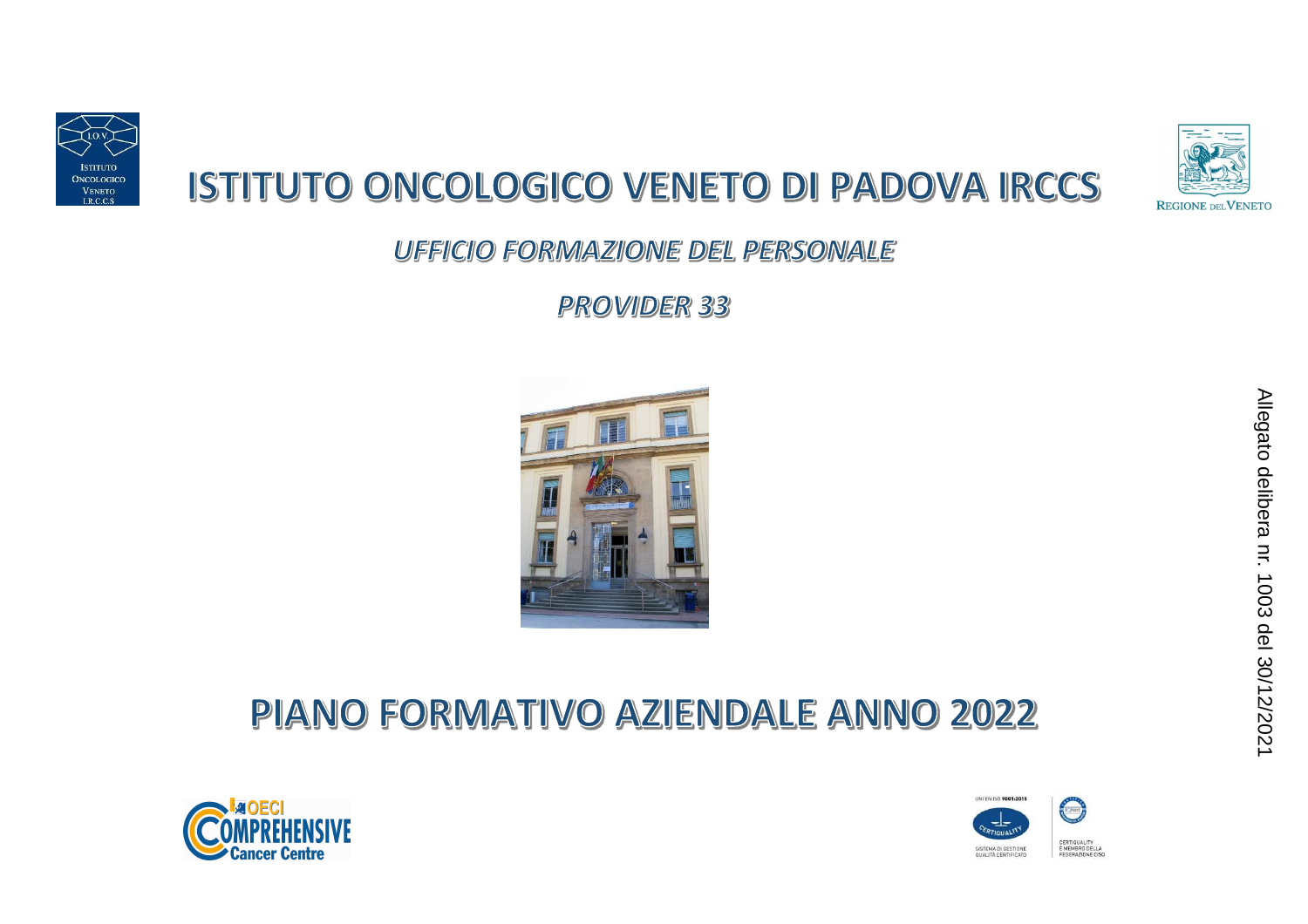### **ISTITUTO ONCOLOGICO VENETO IRCCS DI PADOVA CORSI OBBLIGATORI A CARATTERE STRATEGICO**

| $N^{\circ}$ | <b>TIPOL</b><br><b>OGIA</b><br><b>FORM</b><br><b>ATIVA</b> | UNITA'<br><b>OPERATIVA</b>                | <b>RESPONSABILE</b><br><b>SCIENTIFICO</b> | <b>TITOLO DELL'EVENTO</b>                                                                                                                                                                                                                             | <b>POMERIGGI O</b><br><b>GIORNATE AULA</b> | N° ORE<br><b>PRESUNTE</b><br>PER CORSO | <b>N° EDIZIONI</b> | <b>TOTALE</b><br><b>ORE</b> | <b>STIMA</b><br><b>NUMERO</b><br><b>PARTECIPA</b><br><b>NTI A</b><br><b>EDIZIONE</b> | <b>TOTALE</b><br><b>PARTECIP/</b><br><b>NTI</b> | <b>TOTALE</b><br>ORE<br><b>NTI</b> | <b>OBIETTIVO STRTEGICO</b><br><b>ARTECIPA NAZIONALE:</b><br><b>AREA DI ACQUISIZIONE</b><br><b>COMPETENZE</b>           | <b>OBIETTIVO STRTEGICO</b><br><b>REGIONALE</b>                                       | PROFESSIONI A CUI L'EVENTO SI RIFERISCE<br><b>GENERALE/</b><br><b>SETTORIALE</b> | <b>DISCIPLINE</b>                | <b>FONDI</b>                                               | <b>ALTRA</b><br><b>FONTE DI</b><br>istituzionali FINANZIAM<br><b>ENTO</b> | <b>NOTE</b> | <b>AREA</b>      | <b>REFERENTE</b> |
|-------------|------------------------------------------------------------|-------------------------------------------|-------------------------------------------|-------------------------------------------------------------------------------------------------------------------------------------------------------------------------------------------------------------------------------------------------------|--------------------------------------------|----------------------------------------|--------------------|-----------------------------|--------------------------------------------------------------------------------------|-------------------------------------------------|------------------------------------|------------------------------------------------------------------------------------------------------------------------|--------------------------------------------------------------------------------------|----------------------------------------------------------------------------------|----------------------------------|------------------------------------------------------------|---------------------------------------------------------------------------|-------------|------------------|------------------|
|             | $1$ RES                                                    | <b>DIREZIONE</b><br>STRATEGICA GIORDANO   | <b>NADIA</b>                              | <b>SICUREZZA DEI</b><br><b>LAVORATORI</b><br><b>NELL'AMBIENTE DI LAVORO</b><br><b>RESPONSABILITA</b><br>PROFESSIONALE<br><b>FORMAZIONE SPECIFICA</b><br><b>OBBLIGATORIA DEI</b><br>LAVORATORI RISCHIO ALTO                                            | 20                                         | 8                                      | 10                 | 80                          | 35                                                                                   | 350                                             | 2800                               | 27. SICUREZZA E IGIENE<br>NEGLI AMBIENTI E NEI<br>LUOGHI DI LAVORO E<br>PATOLOGIE CORRELATE.<br><b>RADIOPROTEZIONE</b> | 20. SICUREZZA DEGLI<br><b>OPERATORI</b><br>NELL'AMBIENTE DI LAVORO<br>(T.U. 81/2008) | <b>GENERALE</b>                                                                  | TUTTE LE<br>DISCIPLINE CO        | <b>ISTITUZIO</b><br><b>NALE</b><br><b>STRATEGI NESSUNA</b> | <b>SPESA</b>                                                              |             | <b>SICUREZZA</b> |                  |
|             | 2 RES                                                      | <b>DIREZIONE</b><br>STRATEGICA PAIUSCO    | <b>MARTA</b>                              | <b>SICUREZZA DEI</b><br><b>LAVORATORI</b><br><b>NELL'AMBIENTE DI LAVORO</b><br>NORMATIVA PROCEDURE E<br>PREVENZIONE IN MATERIA<br>DI RADIOPROTEZIONE PER<br>IL PERSONALE SANITARIO<br>(ISTITUTO ONCOLOGICO<br>VENETO - SEDE DI PADOVA<br>E SCHIAVONIA | $\mathbf{2}$                               | 4                                      | $\overline{2}$     | 8                           | 35                                                                                   | 70                                              | 280                                | 27. SICUREZZA E IGIENE<br>NEGLI AMBIENTI E NEI<br>LUOGHI DI LAVORO E<br>PATOLOGIE CORRELATE.<br><b>RADIOPROTEZIONE</b> | 20. SICUREZZA DEGLI<br>OPERATORI<br>NELL'AMBIENTE DI LAVORO<br>(T.U. 81/2008)        | <b>GENERALE</b>                                                                  | TUTTE LE<br><b>DISCIPLINE</b> CO | <b>ISTITUZIO</b><br><b>NALE</b><br>STRATEGI NESSUNA        | <b>SPESA</b>                                                              |             | <b>SICUREZZA</b> |                  |
|             | 3 RES                                                      | <b>DIREZIONE</b><br>STRATEGICA PAIUSCO    | <b>MARTA</b>                              | <b>SICUREZZA DEI</b><br><b>LAVORATORI</b><br><b>NELL'AMBIENTE DI LAVORO</b><br>NORMATIVA PROCEDURE E<br>PREVENZIONE IN MATERIA<br>DI RADIOPROTEZIONE PER<br>IL PERSONALE SANITARIO<br>(ISTITUTO ONCOLOGICO<br>VENETO - SEDE DI<br>CASTELFRANCO VENETO | $\overline{2}$                             | $\boldsymbol{\Lambda}$                 | -1                 | $\boldsymbol{4}$            | 35                                                                                   | 35                                              | 140                                | 27. SICUREZZA E IGIENE<br>NEGLI AMBIENTI E NEI<br>LUOGHI DI LAVORO E<br>PATOLOGIE CORRELATE.<br><b>RADIOPROTEZIONE</b> | 20. SICUREZZA DEGLI<br><b>OPERATORI</b><br>NELL'AMBIENTE DI LAVORO<br>(T.U. 81/2008) | <b>GENERALE</b>                                                                  | TUTTE LE<br><b>DISCIPLINE</b> CO | <b>ISTITUZIO</b><br><b>NALE</b><br>STRATEGI NESSUNA        | <b>SPESA</b>                                                              |             | <b>SICUREZZA</b> |                  |
|             | 4 RES                                                      | DIREZIONE EMANUELE<br>STRATEGICA SCARABEL |                                           | <b>SICUREZZA DEI</b><br><b>LAVORATORI</b><br><b>NELL'AMBIENTE DI LAVORO</b><br>CORSO PER ADDETTO<br><u>ANTINCENDIO</u> IN ATTIVITÀ DI<br>RISCHIO DI INCENDIO<br><b>ELEVATO</b>                                                                        | 12                                         | 20                                     | -4                 | 80                          | 18                                                                                   | 72                                              | 1440                               | 27. SICUREZZA E IGIENE<br>NEGLI AMBIENTI E NEI<br>LUOGHI DI LAVORO E<br>PATOLOGIE CORRELATE.<br><b>RADIOPROTEZIONE</b> | 20. SICUREZZA DEGLI<br><b>OPERATORI</b><br>NELL'AMBIENTE DI LAVORO<br>(T.U. 81/2008) | <b>GENERALE</b>                                                                  | TUTTE LE<br>DISCIPLINE CO        | <b>ISTITUZIO</b><br><b>NALE</b><br>STRATEGI NESSUNA        | <b>SPESA</b>                                                              |             | <b>SICUREZZA</b> |                  |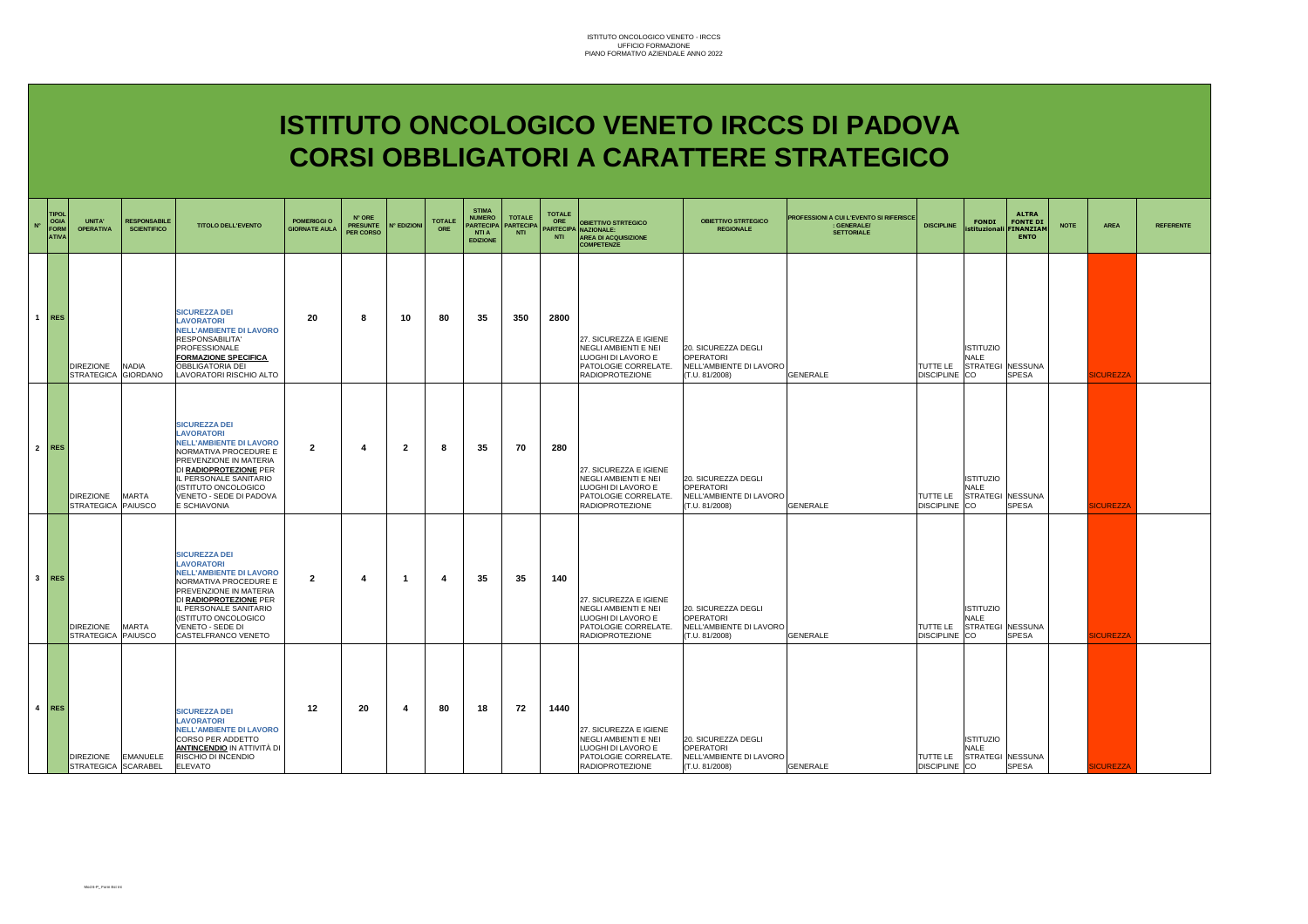| $\mathbf{N}^*$ | <b>TIPOL</b><br><b>OGIA</b><br><b>FORM</b><br><b>ATIVA</b> | UNITA'<br><b>OPERATIVA</b>             | <b>RESPONSABILE</b><br><b>SCIENTIFICO</b> | <b>TITOLO DELL'EVENTO</b>                                                                                                                                                                                 | <b>POMERIGGI O</b><br><b>GIORNATE AULA</b> | N° ORE<br><b>PRESUNTE</b><br>PER CORSO | N° EDIZIONI    | <b>TOTALE</b><br>ORE | <b>STIMA</b><br><b>NUMERO</b><br><b>PARTECIPA</b><br><b>NTI A</b><br><b>EDIZIONE</b> | <b>TOTALE</b><br><b>PARTECIPA</b><br><b>NTI</b> | <b>TOTALE</b><br>ORE<br>NTI | <b>OBIETTIVO STRTEGICO</b><br>PARTECIPA NAZIONALE:<br><b>AREA DI ACQUISIZIONE</b><br><b>COMPETENZE</b>                 | <b>OBIETTIVO STRTEGICO</b><br><b>REGIONALE</b>                                       | PROFESSIONI A CUI L'EVENTO SI RIFERISCE<br>: GENERALE/<br><b>SETTORIALE</b> | <b>DISCIPLINE</b>                | <b>FONDI</b>                                        | <b>ALTRA</b><br><b>FONTE DI</b><br>istituzionali FINANZIAM<br><b>ENTO</b> | <b>NOTE</b> | <b>AREA</b>      | <b>REFERENTE</b> |
|----------------|------------------------------------------------------------|----------------------------------------|-------------------------------------------|-----------------------------------------------------------------------------------------------------------------------------------------------------------------------------------------------------------|--------------------------------------------|----------------------------------------|----------------|----------------------|--------------------------------------------------------------------------------------|-------------------------------------------------|-----------------------------|------------------------------------------------------------------------------------------------------------------------|--------------------------------------------------------------------------------------|-----------------------------------------------------------------------------|----------------------------------|-----------------------------------------------------|---------------------------------------------------------------------------|-------------|------------------|------------------|
|                | 5 RES                                                      | <b>DIREZIONE</b><br><b>STRATEGICA</b>  | MARINA<br>COPPOLA                         | <b>SICUREZZA DEI</b><br><b>LAVORATORI</b><br><b>NELL'AMBIENTE DI LAVORO</b><br>SICUREZZA E SALUTE PER<br><b>GLI OPERATORI SANITARI</b><br>CHE MANIPOLANO<br><b>CHEMIOTERAPICI-</b><br><b>ANTIBLASTICI</b> | 6                                          | 12                                     | $\overline{2}$ | 24                   | 35                                                                                   | 70                                              | 840                         | 27. SICUREZZA E IGIENE<br>NEGLI AMBIENTI E NEI<br>LUOGHI DI LAVORO E<br>PATOLOGIE CORRELATE.<br><b>RADIOPROTEZIONE</b> | 20. SICUREZZA DEGLI<br><b>OPERATORI</b><br>NELL'AMBIENTE DI LAVORO<br>(T.U. 81/2008) | <b>GENERALE</b>                                                             | TUTTE LE<br>DISCIPLINE CO        | <b>ISTITUZIO</b><br><b>NALE</b><br>STRATEGI NESSUNA | <b>SPESA</b>                                                              |             | <b>SICUREZZA</b> |                  |
|                | 6 RES                                                      | <b>DIREZIONE</b><br><b>STRATEGICA</b>  | <b>NADIA</b><br><b>GIORDANO</b>           | <b>SICUREZZA DEI</b><br><b>LAVORATORI</b><br><b>NELL'AMBIENTE DI LAVORO</b><br>CORSO DI FORMAZIONE PER<br><b>PREPOSTLIN MATERIA DI</b><br>SICUREZZA (T.U. 81/2008)                                        | $\overline{2}$                             | 8                                      | -1             | 8                    | 35                                                                                   | 35                                              | 280                         | 27. SICUREZZA E IGIENE<br>NEGLI AMBIENTI E NEI<br>LUOGHI DI LAVORO E<br>PATOLOGIE CORRELATE.<br><b>RADIOPROTEZIONE</b> | 20. SICUREZZA DEGLI<br><b>OPERATORI</b><br>NELL'AMBIENTE DI LAVORO<br>(T.U. 81/2008) | <b>GENERALE</b>                                                             | TUTTE LE<br><b>DISCIPLINE</b> CO | <b>ISTITUZIO</b><br><b>NALE</b><br>STRATEGI NESSUNA | <b>SPESA</b>                                                              |             | <b>ICUREZZA</b>  |                  |
|                | $7$ RES                                                    | <b>DIREZIONE</b><br>STRATEGICA MARTA   | PAIUSCO                                   | <b>SICUREZZA DEI</b><br><b>LAVORATORI</b><br><b>NELL'AMBIENTE DI LAVORO</b><br>SICUREZZA IN RISONANZA<br><b>MAGNETICA</b>                                                                                 | -1                                         | $\boldsymbol{\Lambda}$                 | -1             | $\boldsymbol{4}$     | 35                                                                                   | 35                                              | 140                         | 27. SICUREZZA E IGIENE<br>NEGLI AMBIENTI E NEI<br>LUOGHI DI LAVORO E<br>PATOLOGIE CORRELATE.<br><b>RADIOPROTEZIONE</b> | 20. SICUREZZA DEGLI<br><b>OPERATORI</b><br>NELL'AMBIENTE DI LAVORO<br>(T.U. 81/2008) | <b>GENERALE</b>                                                             | TUTTE LE<br>DISCIPLINE CO        | <b>ISTITUZIO</b><br>NALE<br>STRATEGI NESSUNA        | <b>SPESA</b>                                                              |             | <b>SICUREZZA</b> |                  |
|                | 8 RES                                                      | DIREZIONE NADIA<br>STRATEGICA GIORDANO |                                           | <b>SICUREZZA DEI</b><br><b>LAVORATORI</b><br><b>NELL'AMBIENTE DI LAVORO</b><br>GLI SPAZI CONFINATI E<br>LUOGHI SOSPETTI DI<br><b>INQUINAMENTO</b>                                                         | -1                                         | $\boldsymbol{\Lambda}$                 | -1             | $\overline{4}$       | 35                                                                                   | 35                                              | 140                         | 27. SICUREZZA E IGIENE<br>NEGLI AMBIENTI E NEI<br>LUOGHI DI LAVORO E<br>PATOLOGIE CORRELATE.<br><b>RADIOPROTEZIONE</b> | 20. SICUREZZA DEGLI<br><b>OPERATORI</b><br>NELL'AMBIENTE DI LAVORO<br>(T.U. 81/2008) | GENERALE                                                                    | TUTTE LE<br>DISCIPLINE CO        | <b>ISTITUZIO</b><br><b>NALE</b><br>STRATEGI NESSUNA | <b>SPESA</b>                                                              |             | <b>SICUREZZA</b> |                  |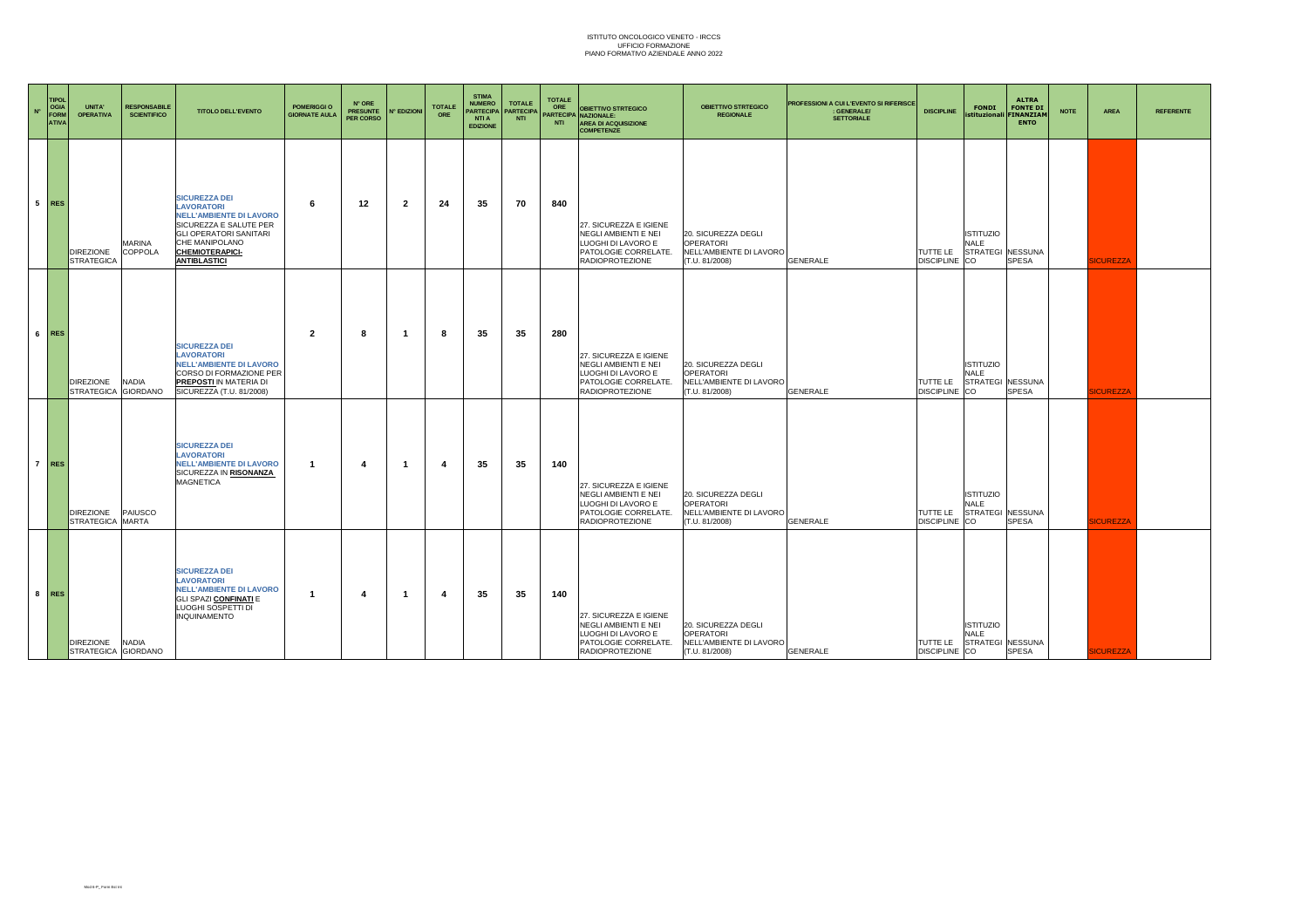| $\mathbf{N}^{\circ}$ | <b>TIPOL</b><br>OGIA<br><b>FORM</b><br><b>ATIVA</b> | UNITA'<br><b>OPERATIVA</b>            | <b>RESPONSABILE</b><br><b>SCIENTIFICO</b> | <b>TITOLO DELL'EVENTO</b>                                                                                                                                                                                                                                                | <b>POMERIGGI O</b><br><b>GIORNATE AULA</b> | N° ORE<br><b>PRESUNTE</b><br>PER CORSO | <b>N° EDIZIONI</b> | <b>TOTALE</b><br>ORE    | <b>STIMA</b><br><b>NUMERO</b><br><b>PARTECIPA</b><br><b>NTI A</b><br><b>EDIZIONE</b> | <b>TOTALE</b><br><b>PARTECIPA</b><br><b>NTI</b> | <b>TOTALE</b><br>ORE<br><b>NTI</b> | <b>OBIETTIVO STRTEGICO</b><br>ARTECIPA NAZIONALE:<br><b>AREA DI ACQUISIZIONE</b><br><b>COMPETENZE</b>                  | <b>OBIETTIVO STRTEGICO</b><br><b>REGIONALE</b>                                                                                      | PROFESSIONI A CUI L'EVENTO SI RIFERISCE<br>: GENERALE/<br><b>SETTORIALE</b> | <b>DISCIPLINE</b>             | <b>FONDI</b><br>istituzionali FINANZIAM                   | <b>ALTRA</b><br><b>FONTE DI</b><br><b>ENTO</b> | <b>NOTE</b> | AREA                                 | <b>REFERENTE</b> |
|----------------------|-----------------------------------------------------|---------------------------------------|-------------------------------------------|--------------------------------------------------------------------------------------------------------------------------------------------------------------------------------------------------------------------------------------------------------------------------|--------------------------------------------|----------------------------------------|--------------------|-------------------------|--------------------------------------------------------------------------------------|-------------------------------------------------|------------------------------------|------------------------------------------------------------------------------------------------------------------------|-------------------------------------------------------------------------------------------------------------------------------------|-----------------------------------------------------------------------------|-------------------------------|-----------------------------------------------------------|------------------------------------------------|-------------|--------------------------------------|------------------|
|                      | $9$ RES                                             | <b>FISICA</b><br>SANITARIA            | PAIUSCO<br><b>MARTA</b>                   | <b>SICUREZZA DEI</b><br><b>LAVORATORI</b><br><b>NELL'AMBIENTE DI LAVORO</b><br>AGGIORNAMENTO DELLE<br>NORME DI<br>RADIOPROTEZIONE INTERNE<br>ALLA UOC DI <b>MEDICINA</b><br><b>NUCLEARE E NOVITA'</b><br>INTRODOTTE DAL D.Lgs.<br>101/20                                 | 2                                          | -3                                     | $\overline{2}$     | -6                      | 35                                                                                   | 70                                              | 210                                | 27. SICUREZZA E IGIENE<br>NEGLI AMBIENTI E NEI<br>LUOGHI DI LAVORO E<br>PATOLOGIE CORRELATE.<br><b>RADIOPROTEZIONE</b> | 20. SICUREZZA DEGLI<br><b>OPERATORI</b><br>NELL'AMBIENTE DI LAVORO<br>(T.U. 81/2008)                                                | <b>GENERALE</b>                                                             | TUTTE LE<br>DISCIPLINE SPESA  | NESSUNA NESSUNA                                           | <b>SPESA</b>                                   |             | <b>ICUREZZA</b>                      |                  |
|                      | $10$ RES                                            | <b>DIREZIONE</b><br>STRATEGICA ROSATO | <b>ANTONIO</b>                            | <b>SICUREZZA DEI</b><br><b>LAVORATORI</b><br><b>NELL'AMBIENTE DI LAVORO</b><br><b>FUNZIONAMENTO E</b><br>CORRETTO UTILIZZO DELLE<br><b>CAPPE CHIMICHE E</b><br>MICROBIOLOGICHE COME<br><b>DISPOSITIVI DI PROTEZIONE</b><br><b>COLLETTIVA NEGLI AMBIENTI</b><br>DI LAVORO | -1                                         | 4                                      | $\mathbf 1$        | $\overline{\mathbf{4}}$ | 35                                                                                   | 35                                              | 140                                | 27. SICUREZZA E IGIENE<br>NEGLI AMBIENTI E NEI<br>LUOGHI DI LAVORO E<br>PATOLOGIE CORRELATE.<br><b>RADIOPROTEZIONE</b> | 20. SICUREZZA DEGLI<br><b>OPERATORI</b><br>NELL'AMBIENTE DI LAVORO<br>(T.U. 81/2008)                                                | <b>GENERALE</b>                                                             | TUTTE LE<br><b>DISCIPLINE</b> | <b>ISTITUZIO</b><br><b>NALE</b><br>STRATEGI NESSUNA<br>CO | <b>SPESA</b>                                   |             | <b>ICUREZZA</b>                      |                  |
|                      | 11 RES                                              | DIREZIONE ELISA                       | STRATEGICA GRANZIERA                      | <b>RESPONSABILITA'</b><br><b>PROFESSIONALE</b><br><b>EPALS</b>                                                                                                                                                                                                           | $\overline{2}$                             | 16                                     | -1                 | 16                      | 9                                                                                    | 9                                               | 144                                | 6 - SICUREZZA DEL<br>PAZIENTE, RISK<br>MANAGEMENT E<br><b>RESPONSABILITÀ</b><br>PROFESSIONALE;                         | 4- SICUREZZA DEL SSR (IL<br>GOVERNO CLINICO, LA<br><b>GESTIONE DEL RISCHIO, LA</b><br>RESPONSABILITÀ<br>PROFESSIONALE, ECC.)        | TUTTE LE PROFESSIONI.                                                       | TUTTE LE<br><b>DISCIPLINE</b> | <b>ISTITUZIO</b><br><b>NALE</b><br>STRATEGI DA<br>CO      | <b>DEFINIRE</b>                                |             | <b>RISK</b><br><b>MANAGEME</b>       |                  |
|                      | $12$ RES                                            | DIREZIONE ELISA                       | STRATEGICA GRANZIERA                      | <b>RESPONSABILITA'</b><br><b>PROFESSIONALE</b><br><b>EPILS</b>                                                                                                                                                                                                           | -1                                         | 8                                      | -1                 | -8                      | 12                                                                                   | 12                                              | 96                                 | 6 - SICUREZZA DEL<br>PAZIENTE, RISK<br>MANAGEMENT E<br><b>RESPONSABILITÀ</b><br>PROFESSIONALE;                         | 4- SICUREZZA DEL SSR (IL<br>GOVERNO CLINICO, LA<br><b>GESTIONE DEL RISCHIO, LA</b><br><b>RESPONSABILITÀ</b><br>PROFESSIONALE, ECC.) | TUTTE LE PROFESSIONI.                                                       | TUTTE LE<br>DISCIPLINE CO     | <b>ISTITUZIO</b><br><b>NALE</b><br>STRATEGI DA            | <b>DEFINIRE</b>                                |             | <b>RISK</b><br><b>ANAGEME</b><br>NT. |                  |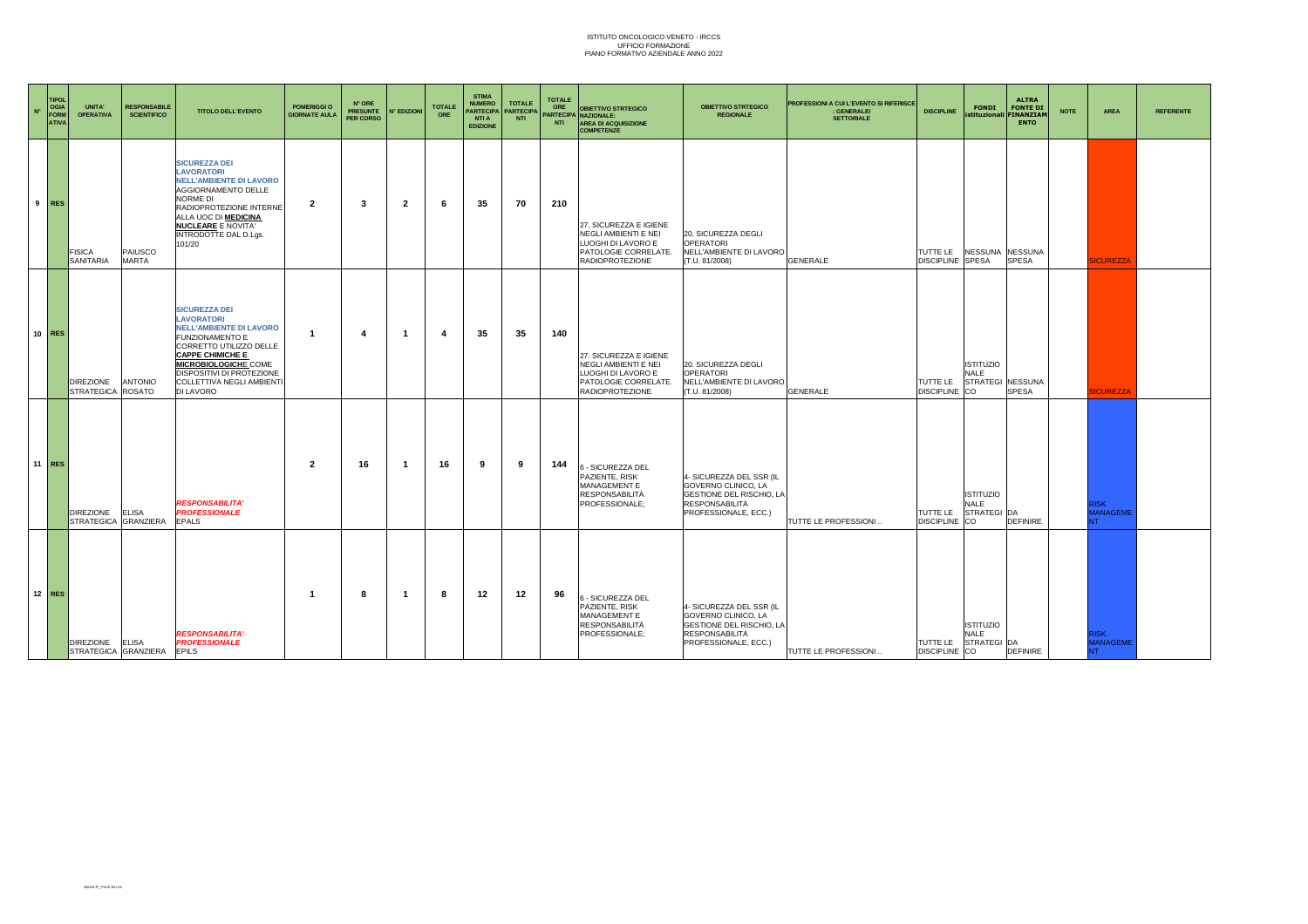| $\mathbf{N}^*$ | <b>TIPOL</b><br>OGIA<br>FORM<br><b>ATIVA</b> | UNITA'<br><b>OPERATIVA</b>               | <b>RESPONSABILE</b><br><b>SCIENTIFICO</b> | <b>TITOLO DELL'EVENTO</b>                                     | <b>POMERIGGI O</b><br><b>GIORNATE AULA</b> | N° ORE<br><b>PRESUNTE</b><br>PER CORSO | <b>N° EDIZIONI</b> | <b>TOTALE</b><br>ORE | <b>STIMA</b><br><b>NUMERO</b><br><b>PARTECIPA</b><br><b>NTI A</b><br><b>EDIZIONE</b> | <b>TOTALE</b><br><b>PARTECIP</b><br><b>NTI</b> | <b>TOTALE</b><br>ORE<br><b>NTI</b> | <b>OBIETTIVO STRTEGICO</b><br>ARTECIPA NAZIONALE:<br>AREA DI ACQUISIZIONE<br><b>COMPETENZE</b> | <b>OBIETTIVO STRTEGICO</b><br><b>REGIONALE</b>                                                                               | PROFESSIONI A CUI L'EVENTO SI RIFERISCE<br>: GENERALE/<br><b>SETTORIALE</b> | <b>DISCIPLINE</b>                | <b>FONDI</b>                                   | <b>ALTRA</b><br><b>FONTE DI</b><br>istituzionali FINANZIAM<br><b>ENTO</b> | <b>NOTE</b> | <b>AREA</b>                                 | <b>REFERENTE</b> |
|----------------|----------------------------------------------|------------------------------------------|-------------------------------------------|---------------------------------------------------------------|--------------------------------------------|----------------------------------------|--------------------|----------------------|--------------------------------------------------------------------------------------|------------------------------------------------|------------------------------------|------------------------------------------------------------------------------------------------|------------------------------------------------------------------------------------------------------------------------------|-----------------------------------------------------------------------------|----------------------------------|------------------------------------------------|---------------------------------------------------------------------------|-------------|---------------------------------------------|------------------|
|                | $13$ RES                                     | <b>DIREZIONE</b><br>STRATEGICA GRANZIERA | <b>ELISA</b>                              | <b>RESPONSABILITA'</b><br><b>PROFESSIONALE</b><br><b>ILS</b>  | -1                                         | 8                                      | -1                 | 8                    | 12                                                                                   | 12                                             | 96                                 | 6 - SICUREZZA DEL<br>PAZIENTE, RISK<br>MANAGEMENT E<br><b>RESPONSABILITÀ</b><br>PROFESSIONALE; | 4- SICUREZZA DEL SSR (IL<br>GOVERNO CLINICO, LA<br>GESTIONE DEL RISCHIO, LA<br><b>RESPONSABILITÀ</b><br>PROFESSIONALE, ECC.) | TUTTE LE PROFESSIONI.                                                       | TUTTE LE<br><b>DISCIPLINE</b> CO | <b>ISTITUZIO</b><br><b>NALE</b><br>STRATEGI DA | <b>DEFINIRE</b>                                                           |             | <b>रा</b> SK<br><b>MANAGEME</b><br>NT.      |                  |
|                | $14$ RES                                     | <b>DIREZIONE</b><br>STRATEGICA DE SALVO  | <b>GIAN LUCA</b>                          | <b>RESPONSABILITA'</b><br><b>PROFESSIONALE</b><br>ALS         | 4                                          | 16                                     | $\overline{2}$     | 32                   | 9                                                                                    | 18                                             | 288                                | 6 - SICUREZZA DEL<br>PAZIENTE, RISK<br>MANAGEMENT E<br><b>RESPONSABILITÀ</b><br>PROFESSIONALE; | 4- SICUREZZA DEL SSR (IL<br>GOVERNO CLINICO, LA<br>GESTIONE DEL RISCHIO, LA<br><b>RESPONSABILITÀ</b><br>PROFESSIONALE, ECC.) | TUTTE LE PROFESSIONI.                                                       | TUTTE LE<br>DISCIPLINE CO        | <b>ISTITUZIO</b><br><b>NALE</b><br>STRATEGI DA | <b>DEFINIRE</b>                                                           |             | <b>RISK</b><br><b>MANAGEME</b><br><b>NT</b> |                  |
|                | $15$ RES                                     | DIEREZIONE ELISA<br>SANITARIA            | GRANZIERA                                 | <b>RESPONSABILITA'</b><br><b>PROFESSIONALE</b><br><b>BLSD</b> | 13                                         | -5                                     | 26                 | 130                  | 12                                                                                   | 312                                            | 1560                               | 6 - SICUREZZA DEL<br>PAZIENTE, RISK<br>MANAGEMENT E<br><b>RESPONSABILITÀ</b><br>PROFESSIONALE; | 4- SICUREZZA DEL SSR (IL<br>GOVERNO CLINICO, LA<br>GESTIONE DEL RISCHIO, LA<br><b>RESPONSABILITÀ</b><br>PROFESSIONALE, ECC.) | <b>TUTTE LE PROFESSIONI</b>                                                 | TUTTE LE<br><b>DISCIPLINE</b> CO | <b>ISTITUZIO</b><br><b>NALE</b><br>STRATEGI DA | <b>DEFINIRE</b>                                                           |             | <b>RISK</b><br><b>MANAGEME</b><br>NT.       |                  |
|                | $16$ RES                                     | DIREZIONE ELISA<br>STRATEGICA GRANZIERA  |                                           | <b>RESPONSABILITA'</b><br><b>PROFESSIONALE</b><br>PBLSD       | -1                                         | 9                                      | -1                 | 9                    | 12                                                                                   | 12                                             | 108                                | 6 - SICUREZZA DEL<br>PAZIENTE, RISK<br>MANAGEMENT E<br><b>RESPONSABILITÀ</b><br>PROFESSIONALE; | 4- SICUREZZA DEL SSR (IL<br>GOVERNO CLINICO, LA<br>GESTIONE DEL RISCHIO, LA<br><b>RESPONSABILITÀ</b><br>PROFESSIONALE, ECC.) | TUTTE LE PROFESSIONI                                                        | TUTTE LE<br>DISCIPLINE CO        | <b>ISTITUZIO</b><br><b>NALE</b><br>STRATEGI DA | <b>DEFINIRE</b>                                                           |             | <b>RISK</b><br><b>MANAGEME</b><br>NT.       |                  |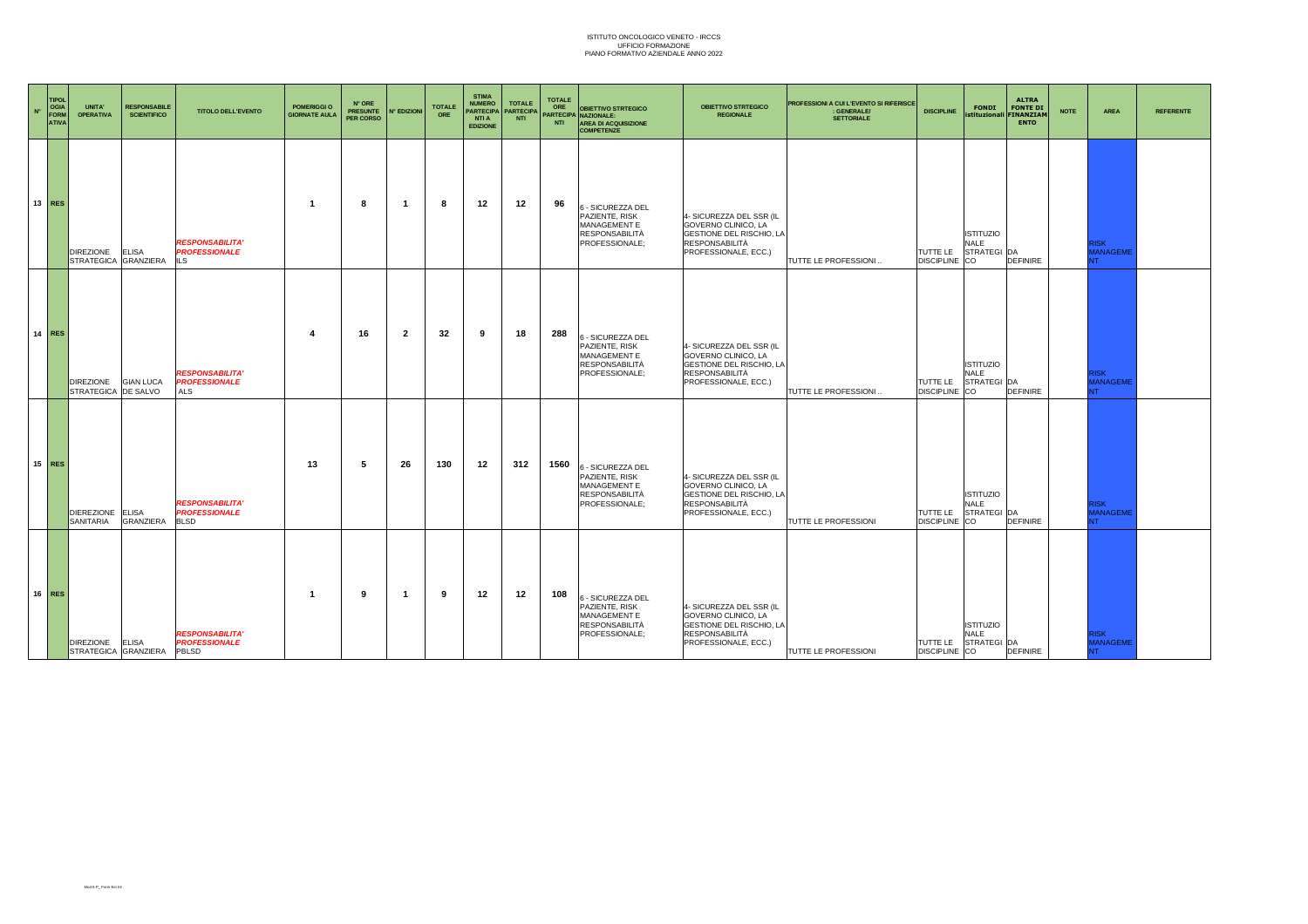| $N^{\circ}$ | <b>TIPOL</b><br><b>OGIA</b><br><b>FORM</b><br><b>ATIVA</b> | UNITA'<br><b>OPERATIVA</b>                                                                  | <b>RESPONSABILE</b><br><b>SCIENTIFICO</b>                     | <b>TITOLO DELL'EVENTO</b>                                                                                                                                   | <b>POMERIGGI O</b><br><b>GIORNATE AULA</b> | N° ORE<br><b>PRESUNTE</b><br>PER CORSO | <b>N° EDIZIONI</b> | <b>TOTALE</b><br>ORE | <b>STIMA</b><br><b>NUMERO</b><br>PARTECIPA<br>NTI A<br><b>EDIZIONE</b> | <b>TOTALE</b><br>PARTECIPA<br><b>NTI</b> | <b>TOTALE</b><br>ORE<br>PARTECIPA<br><b>NTI</b> | <b>OBIETTIVO STRTEGICO</b><br>NAZIONALE:<br><b>AREA DI ACQUISIZIONE</b><br><b>COMPETENZE</b>                                                                                                                                                                                                                                                                      | <b>OBIETTIVO STRTEGICO</b><br><b>REGIONALE</b>                                          | PROFESSIONI A CUI L'EVENTO SI RIFERISCE<br><b>GENERALE/</b><br><b>SETTORIALE</b>                                                                       | <b>DISCIPLINE</b>             | <b>FONDI</b><br>istituzionali                               | <b>ALTRA</b><br><b>FONTE DI</b><br><b>INANZIAN</b><br><b>ENTO</b> | <b>NOTE</b>         | <b>AREA</b>                                          | <b>REFERENTE</b>                                |
|-------------|------------------------------------------------------------|---------------------------------------------------------------------------------------------|---------------------------------------------------------------|-------------------------------------------------------------------------------------------------------------------------------------------------------------|--------------------------------------------|----------------------------------------|--------------------|----------------------|------------------------------------------------------------------------|------------------------------------------|-------------------------------------------------|-------------------------------------------------------------------------------------------------------------------------------------------------------------------------------------------------------------------------------------------------------------------------------------------------------------------------------------------------------------------|-----------------------------------------------------------------------------------------|--------------------------------------------------------------------------------------------------------------------------------------------------------|-------------------------------|-------------------------------------------------------------|-------------------------------------------------------------------|---------------------|------------------------------------------------------|-------------------------------------------------|
|             | $17$ RES                                                   | <b>DIREZIONE</b><br><b>STRATEGICA</b><br><b>PSICOLOGIA</b>                                  | <b>FELTRIN</b>                                                | LA RELAZIONE DI CURA IN<br>ONCOLOGIA: VISSUTI<br>OSPEDALIER ALESSANDRA RAPPRESENTAZIONI E<br>COMUNICAZIONE                                                  | -4                                         | 16                                     | 2                  | 32                   | 25                                                                     | 50                                       | 800                                             | 12 - ASPETTI RELAZIONALI<br>E UMANIZZAZIONE DELLE<br>CURE:                                                                                                                                                                                                                                                                                                        | 5- UMANIZZAZIONE DELLE<br>CURE/RELAZIONE/COMUNI<br>CAZIONE:                             | TUTTE LE PROFESSIONI                                                                                                                                   | TUTTE LE<br><b>DISCIPLINE</b> | <b>ISTITUZIO</b><br>NALE<br>STRATEGI DA<br>CO               | <b>DEFINIRE</b>                                                   | 1 ED PD<br>1 ED CFV | <b>CENTRALIT</b><br><b>N' DEL</b><br><b>PAZIENTE</b> | <b>BUCCHERI FRANCE</b>                          |
|             | <b>18 RES</b>                                              | UOC<br><b>TERAPIA DEL</b><br>DOLORE E<br><b>CURE</b><br>PALLIATIVE<br>CON<br><b>HOSPICE</b> | <b>FABIO</b><br>FORMAGLIO<br>MARINA<br>COPPOLA                | <i><b>CANNABIS TERAPEUTICA</b></i><br>TERAPIE CON CANNABIS IN<br>ONCOLOGIA; STATO<br>DELL'ARTE E PROPOSTA<br>D'UTILIZZO ALL'ISTITUTO<br>ONCOLOGICO VENETO   | - 1                                        | 4                                      | -1                 |                      | 40                                                                     | 40                                       | 160                                             | 21 - TRATTAMENTO DEL<br>DOLORE ACUTO E<br>CRONICO. PALLIAZIONE:                                                                                                                                                                                                                                                                                                   | 8- CURE PALLIATIVE E<br>TERAPIA DEL DOLORE;                                             | TUTTE LE PROFESSIONI                                                                                                                                   | TUTTE LE<br><b>DISCIPLINE</b> | <b>ISTITUZIO</b><br><b>NALE</b><br>STRATEGI DA<br><b>CO</b> | <b>DEFINIRE</b>                                                   |                     | <b>CENTRALIT</b><br>A' DEL<br><b>PAZIENTE</b>        | <b>FORMAGLIO</b><br>PAMBUKU                     |
|             | $19$ RES                                                   | JOSD<br><b>DIREZIONE</b><br><b>PROFESIONI</b><br>SANITARIE                                  | <b>ANNALISA</b><br>GREGGIO.<br><b>MARTINA</b><br><b>BERTO</b> | <b>OUTCOME CLINICO-</b><br><b>ASSISTENZIALI</b><br>PREVENZIONE, GESTIONE E<br>TRATTAMENTO DELLE<br>LESIONI DA PRESSIONE                                     | -6                                         | 4                                      | -6                 | 24                   | 25                                                                     | 150                                      | 600                                             | - APPLICAZIONE NELLA<br>PRATICA QUOTIDIANA DEI<br>PRINCIPI E DELLE<br>PROCEDURE<br>DELL'EVIDENCE BASED<br>PRACTICE (EBM - EBN -<br>EBP);                                                                                                                                                                                                                          | 7- LINEE GUIDA<br>PROTOCOLLI E<br>PROCEDURE BASATE SU<br><b>EVIDENZE SCIENTIFICHE:</b>  | <b>INFERMIERE</b><br>MEDICO CHIURGO<br><b>FARMACISTA</b><br><b>DIETISTA</b><br><b>FISIOTERAPISTA</b><br>ALTRO PARTECIPANTI ESCLUSI<br>DALL'OBBLIGO ECM | TUTTE LE<br><b>DISCIPLINE</b> | <b>ISTITUZIO</b><br>NALE<br>STRATEGI DA<br>CO               | <b>DEFINIRE</b>                                                   |                     | <b>CENTRALIT</b><br><b>N' DEL</b><br><b>PAZIENTE</b> | ANNALISA<br>GREGGIO,<br><b>MARTINA BERTO</b>    |
|             | $20$ RES                                                   | <b>JOSD</b><br><b>DIREZIONE</b><br>PROFESIIONI STEFANIA<br>SANITARIE                        | KETTI<br><b>OTTOLITRI</b><br>ZANON                            | <b>ANTIMICROBICO</b><br><b>RESISTENZA</b><br><b>GESTIONE DEL CATETERE</b><br>VESCICALE, LE EVIDENZE<br>PER LA PREVENZIONE E LA<br>RIDUZIONE DELLE INFEZIONI | - 1                                        | 4                                      | -1                 | 4                    | 25                                                                     | 25                                       | 100                                             | 20 - TEMATICHE SPECIALI<br>DEL S.S.N. E/O S.S.R. A<br>CARATTERE URGENTE E/O<br><b>STRAORDINARIO</b><br>INDIVIDUATE DALLA<br>COMMISSIONE NAZIONALE<br>PER LA FORMAZIONE<br>CONTINUA E DALLE<br>REGIONI/PROVINCE<br><b>AUTONOME PER FAR</b><br><b>FRONTE A SPECIFICHE</b><br><b>EMERGENZE SANITARIE</b><br>CON ACQUISIZIONE DI<br>NOZIONI TECNICO<br>PROFESSIONALI. | 7- LINEE GUIDA.<br>PROTOCOLLI E<br>PROCEDURE BASATE SU<br><b>EVIDENZE SCIENTIFICHE:</b> | <b>INFERMIERE</b><br>MEDICO CHIURGO<br>ALTRO PARTECIPANTI ESCLUSI<br>DALL'OBBLIGO ECM                                                                  | TUTTE LE<br><b>DISCIPLINE</b> | <b>ISTITUZIO</b><br>NALE<br><b>STRATEGI</b><br><b>CO</b>    |                                                                   |                     | <b>CENTRALIT</b><br>A' DEL<br><b>PAZIENTE</b>        | <b>KETTI OTTOLITRI</b><br><b>STEFANIA ZANON</b> |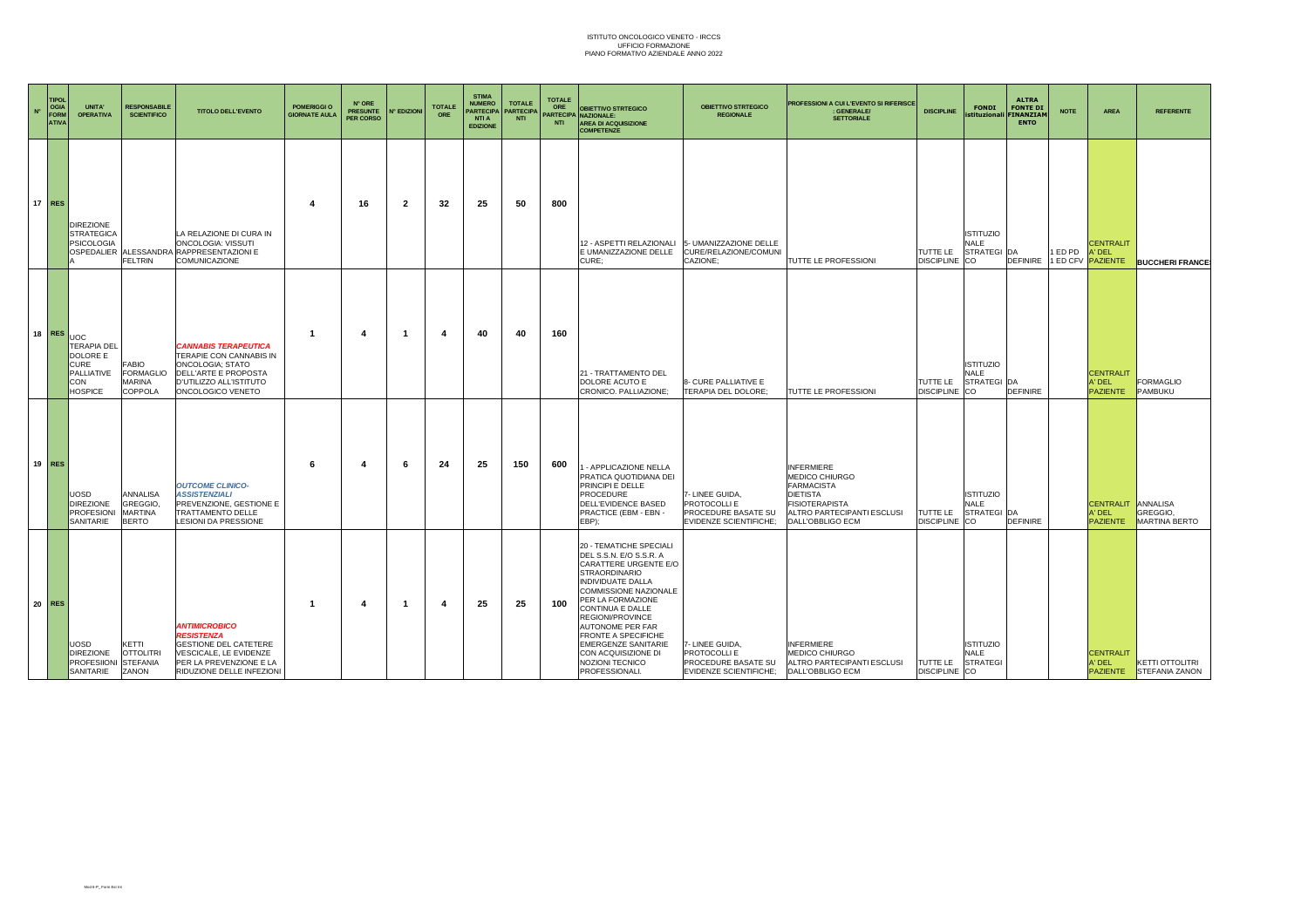| $\mathbf{N}^*$ | <b>TIPOL</b><br>OGIA<br><b>FORM</b><br><b>ATIVA</b> | UNITA'<br><b>OPERATIVA</b>    | <b>RESPONSABILE</b><br><b>SCIENTIFICO</b>                                  | <b>TITOLO DELL'EVENTO</b>                                                                                                                         | <b>POMERIGGI O</b><br><b>GIORNATE AULA</b> | N° ORE<br><b>PRESUNTE</b><br>PER CORSO | N° EDIZIONI | <b>TOTALE</b><br>ORE | <b>STIMA</b><br><b>NUMERO</b><br><b>PARTECIPA</b><br><b>NTI A</b><br><b>EDIZIONE</b> | <b>TOTALE</b><br><b>PARTECIPA</b><br><b>NTI</b> | <b>TOTALE</b><br>ORE<br>NTI | <b>OBIETTIVO STRTEGICO</b><br>PARTECIPA NAZIONALE:<br><b>AREA DI ACQUISIZIONE</b><br><b>COMPETENZE</b>                                | <b>OBIETTIVO STRTEGICO</b><br><b>REGIONALE</b>                                                                               | PROFESSIONI A CUI L'EVENTO SI RIFERISCE<br>: GENERALE/<br><b>SETTORIALE</b> | <b>DISCIPLINE</b>                                   | <b>FONDI</b>                                             | <b>ALTRA</b><br><b>FONTE DI</b><br>istituzionali FINANZIAM<br><b>ENTO</b> | <b>NOTE</b> | <b>AREA</b>                                          | <b>REFERENTE</b>                                    |
|----------------|-----------------------------------------------------|-------------------------------|----------------------------------------------------------------------------|---------------------------------------------------------------------------------------------------------------------------------------------------|--------------------------------------------|----------------------------------------|-------------|----------------------|--------------------------------------------------------------------------------------|-------------------------------------------------|-----------------------------|---------------------------------------------------------------------------------------------------------------------------------------|------------------------------------------------------------------------------------------------------------------------------|-----------------------------------------------------------------------------|-----------------------------------------------------|----------------------------------------------------------|---------------------------------------------------------------------------|-------------|------------------------------------------------------|-----------------------------------------------------|
|                | $21$ RES                                            | <b>DIREZIONE</b><br>SANITARIA | KETTI<br><b>OTTOLITRI</b>                                                  | <b>RESPONSABILITA'</b><br><b>PROFESSIONALE</b><br>LA SICUREZZA DEL<br>PAZIENTE E IL RISCHIO<br>CLINICO. CORSO PER<br>NEOASSUNTI                   | 4                                          | -3                                     | 4           | 12                   | 35                                                                                   | 140                                             | 420                         | 6 - SICUREZZA DEL<br>PAZIENTE, RISK<br>MANAGEMENT E<br><b>RESPONSABILITÀ</b><br>PROFESSIONALE;                                        | 4- SICUREZZA DEL SSR (IL<br>GOVERNO CLINICO, LA<br>GESTIONE DEL RISCHIO, LA<br><b>RESPONSABILITÀ</b><br>PROFESSIONALE, ECC.) | TUTTE LE PROFESSIONI                                                        | TUTTE LE<br><b>DISCIPLINE</b>                       | <b>ISTITUZIO</b><br><b>NALE</b><br><b>STRATEGI</b><br>CO |                                                                           |             | <b>RISK</b><br><b>MANAGEME</b>                       | <b>KETTI OTTOLITRI</b>                              |
|                | $22$ RES                                            | AFFARI<br><b>GENERALI</b>     | ARIANNA<br>GABRIELLA<br>CASOTTO                                            | <b>RESPONSABILITA'</b><br><b>PROFESSIONALE</b><br>LE RESPONSABILITA'<br><b>PROFESSIONALI DEGLI</b><br><b>ESERCENTILE</b><br>PROFESSIONI SANITARIE | -1                                         | -3                                     | -1          | 3                    | 35                                                                                   | 35                                              | 105                         | 6 - SICUREZZA DEL<br>PAZIENTE, RISK<br>MANAGEMENT E<br><b>RESPONSABILITÀ</b><br>PROFESSIONALE;                                        | 4- SICUREZZA DEL SSR (IL<br>GOVERNO CLINICO, LA<br>GESTIONE DEL RISCHIO, LA<br><b>RESPONSABILITÀ</b><br>PROFESSIONALE, ECC.) | TUTET LE PROFESSIONI                                                        | TUTTE LE<br><b>DISCIPLINE</b>                       | <b>ISTITUZIO</b><br><b>NALE</b><br><b>STRATEGI</b><br>CO |                                                                           |             | <b>AGGIORNA</b><br><b>MENTI</b><br>NORMATIVI CASOTTO | <b>MARTINA</b><br>MAZZUCATO<br>ARIANNA<br>GABRIELLA |
|                | $23$ RES                                            | AFFARI<br><b>GENERALI</b>     | ARIANNA<br><b>GABRIELLA</b><br>CASOTTO                                     | IL RISCHIO DI CORRUZIONE<br>PROCESSI.<br>COMPORTAMENTI,<br>ASIMMETRIE, SOLUZIONI                                                                  | -1                                         | -3                                     | 2           | 6                    | 35                                                                                   | 70                                              | 210                         | 11 - MANAGEMENT<br>SISTEMA SALUTE.<br>INNOVAZIONE GESTIONALE<br>E SPERIMENTAZIONE DI<br>MODELLI ORGANIZZATIVI E<br><b>GESTIONALI:</b> |                                                                                                                              | TUTET LE PROFESSIONI                                                        | TUTTE LE<br><b>DISCIPLINE</b>                       | <b>ISTITUZIO</b><br><b>NALE</b><br><b>STRATEGI</b><br>CO |                                                                           |             | <b>AGGIORNA</b><br><b>MENTI</b><br>NORMATIVI CASOTTO | ARIANNA<br><b>GABRIELLA</b>                         |
|                | $24$ RES                                            | AFFARI<br>GENERALI            | <b>ARIANNA</b><br><b>GABRIELLA</b><br>CASOTTO<br><b>SILVIA</b><br>PETRETTO | PRIVACY E FASCICOLO<br>SANITARIO ELETTRONICO                                                                                                      | 5                                          | 3                                      | -5          | 15                   | 35                                                                                   | 175                                             | 525                         | 7 - LA COMUNICAZIONE<br>EFFICACE INTERNA,<br>ESTERNA, CON PAZIENTE.<br>LA PRIVACY ED IL<br>CONSENSO INFORMATO:                        |                                                                                                                              | TUTTE LE PROFESSIONI                                                        | TUTTE LE NESSUNA NESSUNA<br><b>DISCIPLINE SPESA</b> |                                                          | <b>SPESA</b>                                                              |             | <b>AGGIORNA</b><br><b>MENTI</b>                      | NORMATIVI SILVIA PETRETTO                           |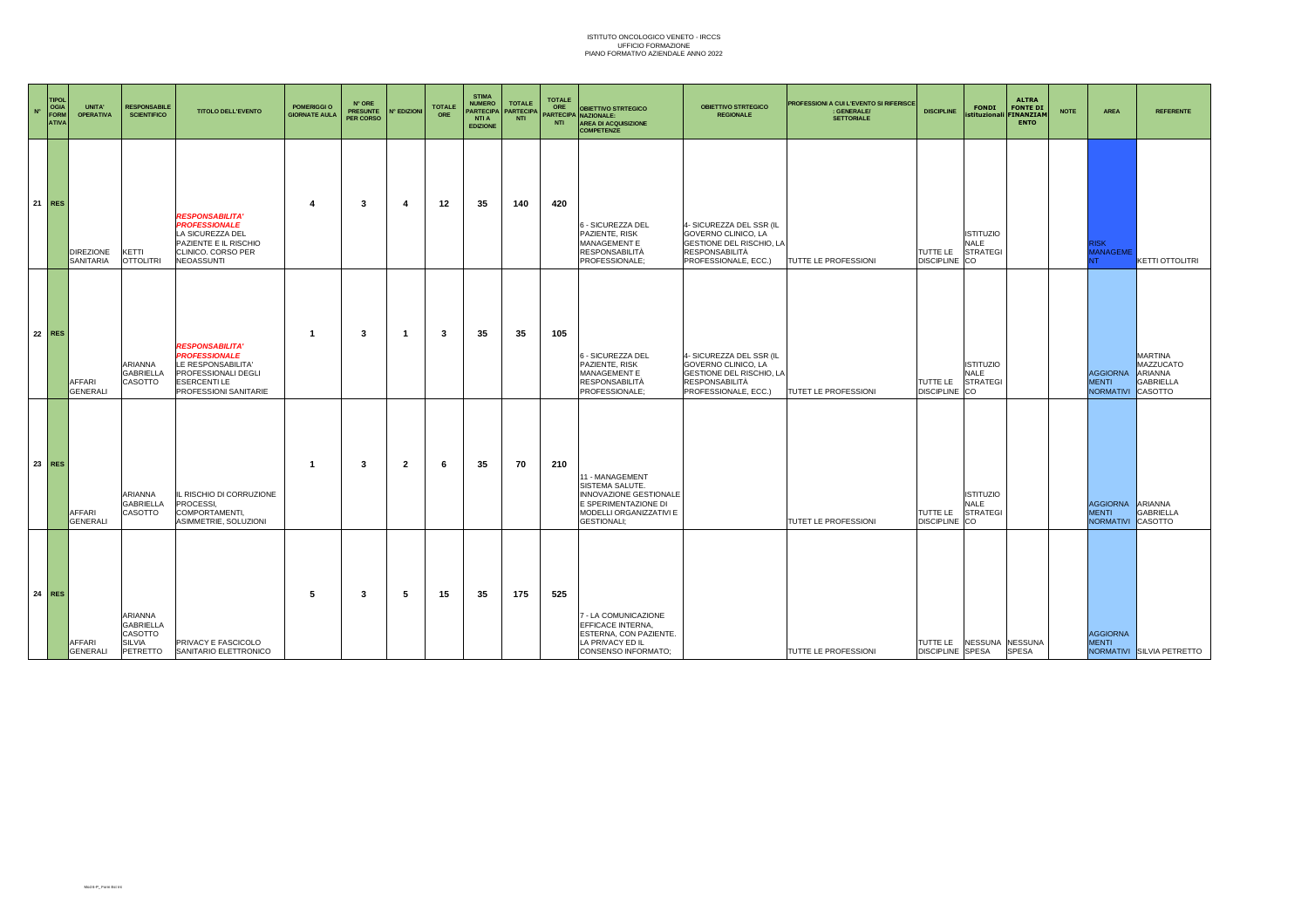| $N^{\circ}$ | <b>TIPOL</b><br>OGIA<br>FORM<br><b>ATIVA</b> | UNITA'<br><b>OPERATIVA</b>                                                | <b>RESPONSABILE</b><br><b>SCIENTIFICO</b>                                                | <b>TITOLO DELL'EVENTO</b>                                                                                                                                                                                                                                    | POMERIGGI O<br><b>GIORNATE AULA</b> | N° ORE<br><b>PRESUNTE</b><br>PER CORSO | <b>N° EDIZIONI</b> | <b>TOTALE</b><br>ORE | <b>STIMA</b><br><b>NUMERO</b><br><b>PARTECIPA</b><br><b>NTI A</b><br><b>EDIZIONE</b> | <b>TOTALE</b><br><b>PARTECIP</b><br><b>NTI</b> | <b>TOTALE</b><br>ORE<br>NTI | <b>OBIETTIVO STRTEGICO</b><br><b>PARTECIPA NAZIONALE:</b><br><b>AREA DI ACQUISIZIONE</b><br><b>COMPETENZE</b>                                                       | <b>OBIETTIVO STRTEGICO</b><br><b>REGIONALE</b>                                                                        | <b>PROFESSIONI A CUI L'EVENTO SI RIFERISCE</b><br>: GENERALE/<br><b>SETTORIALE</b>                                            | <b>DISCIPLINE</b>             | <b>FONDI</b>                                         | <b>ALTRA</b><br><b>FONTE DI</b><br>istituzionali FINANZIAM<br><b>ENTO</b> | <b>NOTE</b> | <b>AREA</b>                                          | <b>REFERENTE</b>                                    |
|-------------|----------------------------------------------|---------------------------------------------------------------------------|------------------------------------------------------------------------------------------|--------------------------------------------------------------------------------------------------------------------------------------------------------------------------------------------------------------------------------------------------------------|-------------------------------------|----------------------------------------|--------------------|----------------------|--------------------------------------------------------------------------------------|------------------------------------------------|-----------------------------|---------------------------------------------------------------------------------------------------------------------------------------------------------------------|-----------------------------------------------------------------------------------------------------------------------|-------------------------------------------------------------------------------------------------------------------------------|-------------------------------|------------------------------------------------------|---------------------------------------------------------------------------|-------------|------------------------------------------------------|-----------------------------------------------------|
|             | $25$ RES                                     | AFFARI<br>GENERALI                                                        | <b>ARIANNA</b><br><b>GABRIELLA</b><br><b>CASOTTO</b><br><b>MARTA</b><br><b>LUCCHETTA</b> | IL TERASFERIMENTO<br>TECNOLOGICO E LA<br>VALORIZZAZIONE DELLA<br>PROPRIETA' INTELLETTUALE                                                                                                                                                                    | -1                                  | $\boldsymbol{\Delta}$                  | -1                 | $\overline{4}$       | 35                                                                                   | 35                                             | 140                         | 11 - MANAGEMENT<br><b>SISTEMA SALUTE.</b><br>INNOVAZIONE GESTIONALE<br>E SPERIMENTAZIONE DI<br>MODELLI ORGANIZZATIVI E<br><b>GESTIONALI:</b>                        |                                                                                                                       | TUTET LE PROFESSIONI                                                                                                          | TUTTE LE<br><b>DISCIPLINE</b> | NESSUNA NESSUNA<br><b>SPESA</b>                      | <b>SPESA</b>                                                              |             | <b>AGGIORNA</b><br><b>MENTI</b><br>NORMATIVI CASOTTO | <b>MARTINA</b><br>MAZZUCATO<br>ARIANNA<br>GABRIELLA |
|             | 26 RES                                       | <b>DIREZIONE</b><br>SANITARIA                                             | KETTI<br><b>OTTOLITRI</b>                                                                | L'ESPERIENZA E GLI<br>STRUMENTI UTILIZZATI IN<br>AMBITO AEREONAUTICO A<br>SOSTEGNO DEL LAVORO IN<br>RQUIPE E A GARANZIA<br>DELLA SICUREZZA DELLE<br><b>CURE</b>                                                                                              | 3                                   | $\boldsymbol{\Delta}$                  | 3                  | 12                   | 25                                                                                   | 75                                             | 300                         | 6 - SICUREZZA DEL<br>PAZIENTE, RISK<br>MANAGEMENT E<br><b>RESPONSABILITÀ</b><br>PROFESSIONALE;                                                                      | 4- SICUREZZA DEL SSR (IL<br>GOVERNO CLINICO, LA<br>GESTIONE DEL RISCHIO, LA<br>RESPONSABILITÀ<br>PROFESSIONALE, ECC.) | TUTTE LE PROFESSIONI                                                                                                          | TUTTE LE<br><b>DISCIPLINE</b> | <b>ISTITUZIO</b><br><b>NALE</b><br>STRATEGI DA<br>CO | <b>DEFINIRE</b>                                                           |             | <b>RISK</b><br><b>MANAGEME</b> ANNALISA              | <b>KETTI OTTOLITRI</b><br><b>GREGGIO</b>            |
|             | $27$ RES                                     | PROFESSION MASSIMO<br>SANITARIE CACCO                                     | ANNALISA<br><b>GREGGIO</b><br><b>MATTEO</b><br><b>BERNARDI</b>                           | <b>BENESSERE</b><br><b>ORGANIZZATIVO E QUALITA'</b><br><b>DELLA VITA DEI</b><br><b>LAVORATORI</b><br>LO SVILUPPO DELLE SOFT<br>SKILLS E DELLE<br><b>COMPETENZE TRASVERSALI</b><br>QUALE VALORE AGGIUNTO<br>PER I COORDINATORI DELLE<br>PROFESSIONI SANITARIE | $\overline{2}$                      | 8                                      | -1                 | -8                   | 25                                                                                   | 25                                             | 200                         | 11 - MANAGEMENT<br>SISTEMA SALUTE.<br><b>INNOVAZIONE GESTIONALE</b><br>E SPERIMENTAZIONE DI<br>MODELLI ORGANIZZATIVI E 21- VALORIZZAZIONE DEL<br><b>GESTIONALI:</b> | PERSONALE:                                                                                                            | <b>INFERMIERE</b><br><b>TECNICO SANITARIO DI</b><br>RADIOLOGIA MEDICA<br><b>TECNICO SANITARIO DI</b><br>LABORATORIO BIOMEDICO |                               | <b>ISTITUZIO</b><br><b>NALE</b><br>STRATEGI DA<br>CO | <b>DEFINIRE</b>                                                           |             | <b>RISK</b><br><b>MANAGEME</b><br><b>TV</b>          |                                                     |
|             | $28$ RES                                     | <b>COMITATO</b><br><b>ETICOPER LA</b><br><b>PRATICA</b><br><b>CLINICA</b> | DANIELE                                                                                  | LA PIANIFICAZIONE<br>RODRIGUEZ CONDIVISA DELEL CURE                                                                                                                                                                                                          | -1                                  | $\boldsymbol{\Delta}$                  | -1                 | $\boldsymbol{4}$     | 35                                                                                   | 35                                             | 140                         | 16 - ETICA, BIOETICA E<br>DEONTOLOGIA:                                                                                                                              |                                                                                                                       | TUTTE LE PROFESSIONI                                                                                                          | TUTTE LE<br><b>DISCIPLINE</b> | NESSUNA<br><b>SPESA</b>                              | <b>NESSUNA</b><br><b>SPESA</b>                                            |             | <b>CENTRALIT</b><br>A' DEL<br><b>PAZIENTE</b>        |                                                     |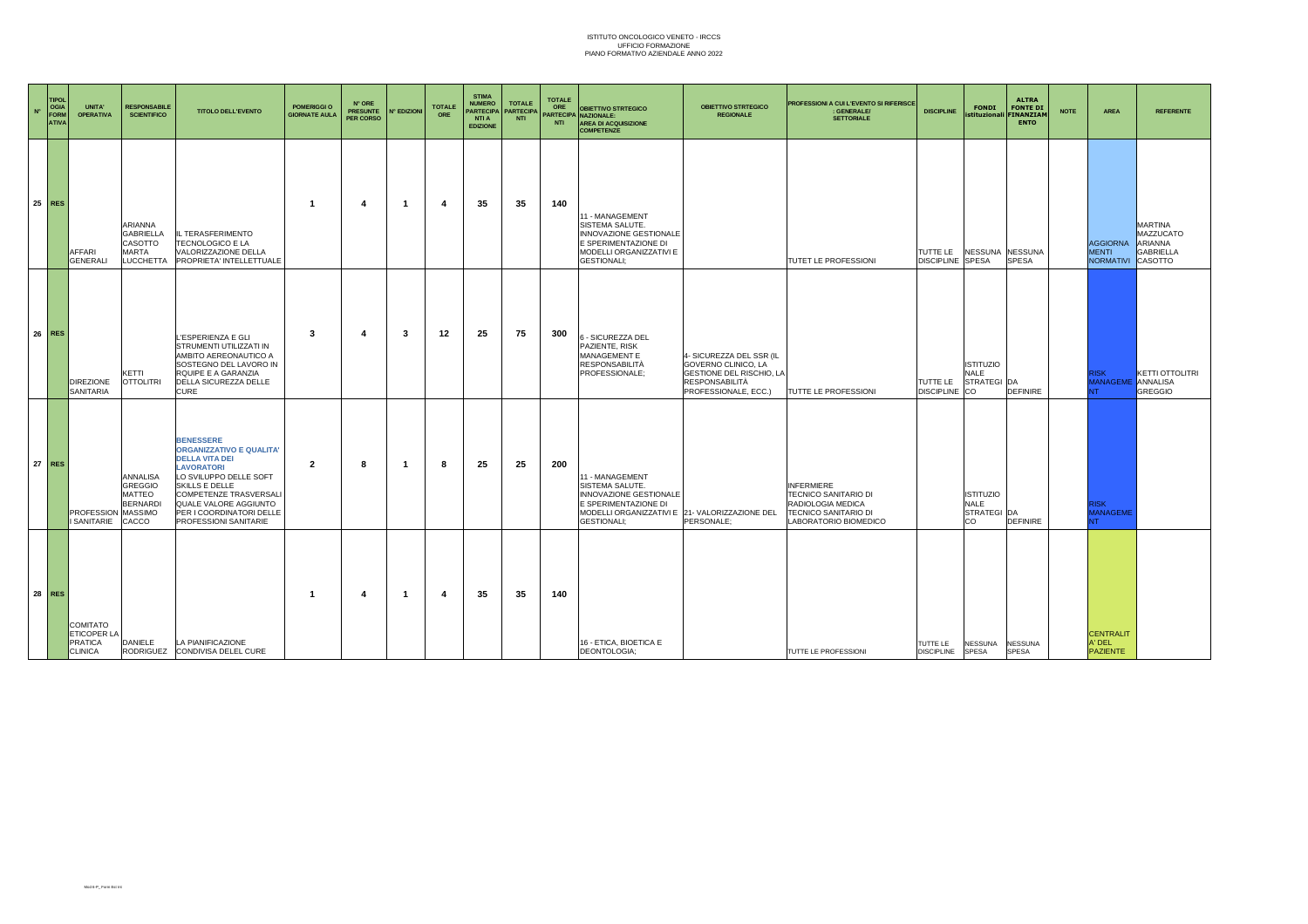| $N^{\circ}$ | <b>TIPOL</b><br><b>OGIA</b><br><b>FORM</b><br><b>ATIVA</b> | UNITA'<br><b>OPERATIVA</b>           | <b>RESPONSABILE</b><br><b>SCIENTIFICO</b> | <b>TITOLO DELL'EVENTO</b>                                                                                                                                       | <b>POMERIGGI O</b><br><b>GIORNATE AULA</b> | N° ORE<br><b>PRESUNTE</b><br><b>PER CORSO</b> | <b>N° EDIZIONI</b> | <b>TOTALE</b><br>ORE | <b>STIMA</b><br><b>NUMERO</b><br><b>PARTECIPA</b><br><b>NTIA</b><br><b>EDIZIONE</b> | <b>TOTALE</b><br><b>PARTECIPA</b><br><b>NTI</b> | <b>TOTALE</b><br>ORE<br><b>NTI</b> | <b>OBIETTIVO STRTEGICO</b><br>PARTECIPA NAZIONALE:<br><b>AREA DI ACQUISIZIONE</b><br><b>COMPETENZE</b>                                                                                                                                                                                                                                               | <b>OBIETTIVO STRTEGICO</b><br><b>REGIONALE</b>                                      | <b>PROFESSIONI A CUI L'EVENTO SI RIFERISCE</b><br>: GENERALE/<br><b>SETTORIALE</b> | <b>DISCIPLINE</b>             | <b>FONDI</b>                                         | <b>ALTRA</b><br><b>FONTE DI</b><br>istituzionali FINANZIAN<br><b>ENTO</b> | <b>NOTE</b> | <b>AREA</b>                    | <b>REFERENTE</b>                                                                                                                                                                                                               |
|-------------|------------------------------------------------------------|--------------------------------------|-------------------------------------------|-----------------------------------------------------------------------------------------------------------------------------------------------------------------|--------------------------------------------|-----------------------------------------------|--------------------|----------------------|-------------------------------------------------------------------------------------|-------------------------------------------------|------------------------------------|------------------------------------------------------------------------------------------------------------------------------------------------------------------------------------------------------------------------------------------------------------------------------------------------------------------------------------------------------|-------------------------------------------------------------------------------------|------------------------------------------------------------------------------------|-------------------------------|------------------------------------------------------|---------------------------------------------------------------------------|-------------|--------------------------------|--------------------------------------------------------------------------------------------------------------------------------------------------------------------------------------------------------------------------------|
|             | $29$ FSC                                                   | <b>DIREZIONE</b><br><b>SANITARIA</b> | KETTI<br><b>OTTOLITRI</b>                 | L'ANTIMICROBICO RESISTENZA<br>GESTIONE DEL RISCHIO<br>CLINICO E INFETTIVO PER I L<br>MIGLIORAMENTO DELLA<br>QUALITA' E SICUREZZA DELLE<br><b>CURE</b>           |                                            | 36                                            |                    | -36                  | 110                                                                                 | 110                                             | 3960                               | 33 - TEMATICHE SPECIALI DEL<br>S.S.N. E/O S.S.R. A<br>CARATTERE URGENTE E/O<br>STRAORDINARIO INDIVIDUATE<br>DALLA COMMISSIONE<br>NAZIONALE PER LA<br>FORMAZIONE CONTINUA E<br>DALLE REGIONI/PROVINCE<br>AUTONOME PER FAR FRONTE GOVERNO CLINICO, LA<br>A SPECIFICHE EMERGENZE<br>SANITARIE CON ACQUISIZIONE RESPONSABILITÀ<br>DI NOZIONI DI SISTEMA. | 4- SICUREZZA DEL SSR (IL<br><b>GESTIONE DEL RISCHIO, LA</b><br>PROFESSIONALE, ECC.) | TUTTE LE PROFESSIONI                                                               | TUTTE LE<br><b>DISCIPLINE</b> | <b>ISTITUZION</b><br><b>ALE</b><br>STRATEGIC NESSUNA | <b>SPESA</b>                                                              |             | <b>ISK</b>                     | <b>KETTI OTTOLITR</b><br><b>STEFANIA ZANON</b><br><b>ELENA MARCHI</b><br><b>SABRINA</b><br><b>MARCONATO</b><br><b>PAOLA TIATTO</b><br><b>FRANCESCA</b><br><b>PIPITONE</b><br><b>ANAGEMEN ALBERTO CARRARO</b><br>NADIA GIORDANO |
|             | $30$ FSC                                                   | <b>DIREZIONE</b><br><b>SANITARIA</b> | ANNA MARIA<br>SAIEVA                      | ANALISI MANAGERIALE<br>DELL'OFFERTA DI PRESTAZINI DI<br>SPECIALISTICA AMBULATORIALE<br>NELL'OTTICA DI UNA NUOVA<br>STRATEGIA DEL CUP IOV<br>MODULO <sub>2</sub> | n                                          | 10                                            |                    | 10                   | 40                                                                                  | 40                                              | 400                                | 4 - APPROPRIATEZZA DELLE<br>PRESTAZIONI SANITARIE,<br>SISTEMI DI VALUTAZIONE,<br>VERIFICA E MIGLIORAMENTO<br>DELL'EFFICIENZA ED<br>EFFICACIA. LIVELLI ESSENZIALI PRESTAZIONI SANITARIE IN<br>DI ASSISTENZA (LEA);                                                                                                                                    | - APPROPRIATEZZA DELLE<br>CONFORMITÀ AI LEA                                         | <b>INFERMIERE</b><br>ALTRI PARTECIPANTI ESCLUSI<br>DALL'OBBLIGO ECM                |                               | <b>ISTITUZION</b><br><b>ALE</b><br>STRATEGIC NESSUNA | <b>SPESA</b>                                                              |             | <b>RISK</b><br><b>ANAGEMEN</b> |                                                                                                                                                                                                                                |
|             | $31$ FSC                                                   | <b>DIREZIONE</b><br><b>SANITARIA</b> | <b>SABRINA</b><br><b>MARCONATO</b>        | <b>ISTRUMENTI PER LA CORRETTA</b><br>CODIFICA DELLA SDO E<br>APPROPRIATA GESTIONE                                                                               |                                            | 15                                            |                    | 15                   | 20                                                                                  | 20                                              | 300                                | 4 - APPROPRIATEZZA DELLE<br>PRESTAZIONI SANITARIE,<br>SISTEMI DI VALUTAZIONE,<br>VERIFICA E MIGLIORAMENTO<br>DELL'EFFICIENZA ED<br>EFFICACIA. LIVELLI ESSENZIALI PRESTAZIONI SANITARIE IN<br>DI ASSISTENZA (LEA);                                                                                                                                    | - APPROPRIATEZZA DELLE<br>CONFORMITÀ AI LEA                                         | <b>INFERMIERE</b><br>MEDICO CHIRURGO                                               | TUTTE LE<br><b>DISCIPLINE</b> | ISTITUZION NESSUNA<br>ALE DI U.O. SPESA              |                                                                           |             | <b>ISK</b>                     | <b>SABRINA</b><br><b>MARCONATO</b><br><b>ANAGEMEN</b> ENRICA CAVASIN<br><b>GIANNI BOSCARO</b>                                                                                                                                  |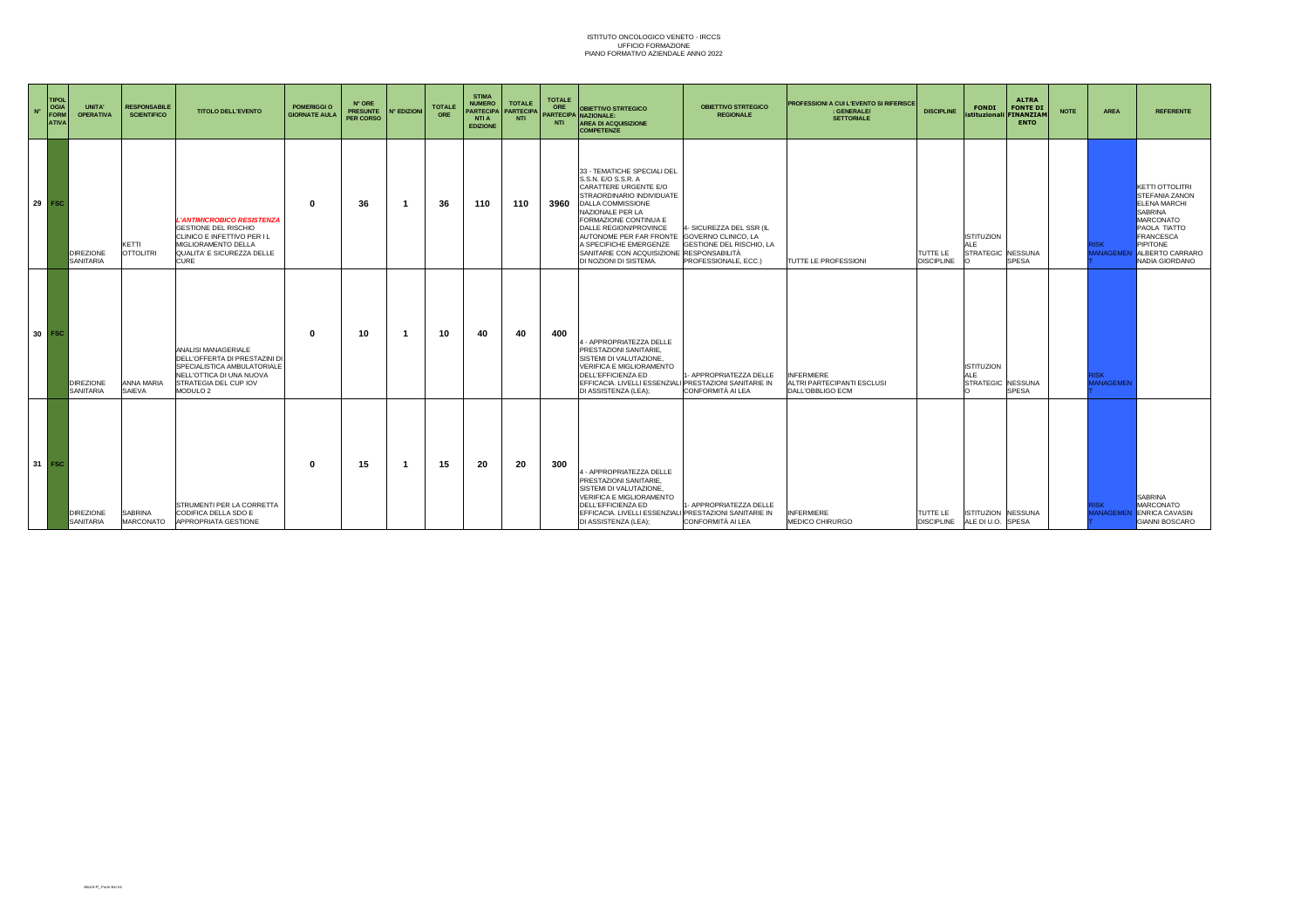| <b>TIPOL</b><br><b>OGIA</b><br>$N^{\circ}$<br><b>FORM</b><br><b>ATIVA</b> | <b>UNITA'</b><br><b>OPERATIVA</b>                        | <b>RESPONSABILE</b><br><b>SCIENTIFICO</b>                                   | <b>TITOLO DELL'EVENTO</b>                                                                                                                             | <b>POMERIGGI O</b><br><b>GIORNATE AULA</b> | N° ORE<br><b>PRESUNTE</b><br><b>PER CORSO</b> | <b>N° EDIZIONI</b>      | <b>TOTALE</b><br>ORE | <b>STIMA</b><br><b>NUMERO</b><br><b>PARTECIPA</b><br>NTI A<br><b>EDIZIONE</b>        | <b>TOTALE</b><br><b>PARTECIPA</b><br>NTI        | <b>TOTALE</b><br>ORE<br><b>NTI</b> | <b>OBIETTIVO STRTEGICO</b><br>PARTECIPA NAZIONALE:<br><b>AREA DI ACQUISIZIONE</b><br><b>COMPETENZE</b>                                   | <b>OBIETTIVO STRTEGICO</b><br><b>REGIONALE</b>                                                         | PROFESSIONI A CUI L'EVENTO SI RIFERISCE<br>: GENERALE/<br><b>SETTORIALE</b>             | <b>DISCIPLINE</b>            | <b>ALTRA</b><br><b>FONTE DI</b><br><b>FONDI</b><br><b>FINANZIAM</b><br>istituzionali<br><b>ENTO</b> | <b>NOTE</b>                                                       | <b>AREA</b>                                          | <b>REFERENTE</b>                                                                          |
|---------------------------------------------------------------------------|----------------------------------------------------------|-----------------------------------------------------------------------------|-------------------------------------------------------------------------------------------------------------------------------------------------------|--------------------------------------------|-----------------------------------------------|-------------------------|----------------------|--------------------------------------------------------------------------------------|-------------------------------------------------|------------------------------------|------------------------------------------------------------------------------------------------------------------------------------------|--------------------------------------------------------------------------------------------------------|-----------------------------------------------------------------------------------------|------------------------------|-----------------------------------------------------------------------------------------------------|-------------------------------------------------------------------|------------------------------------------------------|-------------------------------------------------------------------------------------------|
|                                                                           |                                                          |                                                                             |                                                                                                                                                       |                                            |                                               |                         |                      |                                                                                      |                                                 |                                    | <b>CORSI PROMOSSI DA</b>                                                                                                                 |                                                                                                        |                                                                                         |                              |                                                                                                     |                                                                   |                                                      |                                                                                           |
|                                                                           |                                                          |                                                                             |                                                                                                                                                       |                                            |                                               |                         |                      |                                                                                      |                                                 |                                    | <b>UO AFFERENTI ALLE DIREZIONI</b><br>E A CARATTERE DIPARTIMENTALE                                                                       |                                                                                                        |                                                                                         |                              |                                                                                                     |                                                                   |                                                      |                                                                                           |
|                                                                           |                                                          |                                                                             |                                                                                                                                                       |                                            |                                               |                         |                      |                                                                                      |                                                 |                                    |                                                                                                                                          |                                                                                                        |                                                                                         |                              |                                                                                                     |                                                                   |                                                      |                                                                                           |
|                                                                           |                                                          |                                                                             | <b>STRUTTURE E SERVIZI PER L'ORGANIZZAZIONE SCIENTIFICA</b>                                                                                           |                                            |                                               |                         |                      |                                                                                      |                                                 |                                    |                                                                                                                                          |                                                                                                        |                                                                                         |                              |                                                                                                     |                                                                   |                                                      |                                                                                           |
| <b>TIPOL</b><br><b>OGIA</b><br>$N^{\circ}$<br><b>FORM</b><br><b>ATIVA</b> | <b>UNITA'</b><br><b>OPERATIVA</b>                        | <b>RESPONSABILE</b><br><b>SCIENTIFICO</b>                                   | <b>TITOLO DELL'EVENTO</b>                                                                                                                             | <b>POMERIGGI O</b><br><b>GIORNATE AULA</b> | N° ORE<br><b>PRESUNTE</b><br><b>PER CORSO</b> | <b>N° EDIZIONI</b>      | <b>TOTALE</b><br>ORE | <b>STIMA</b><br><b>NUMERO</b><br><b>PARTECIPA</b><br><b>NTI A</b><br><b>EDIZIONE</b> | <b>TOTALE</b><br><b>PARTECIPA</b><br><b>NTI</b> | <b>TOTALE</b><br>ORE<br><b>NTI</b> | <b>OBIETTIVO STRTEGICO</b><br>PARTECIPA NAZIONALE:<br><b>AREA DI ACQUISIZIONE</b><br><b>COMPETENZE</b>                                   | <b>OBIETTIVO STRTEGICO</b><br><b>REGIONALE</b>                                                         | <b>PROFESSIONI A CUI L'EVENTO SI RIFERISCE</b><br><b>GENERALE/</b><br><b>SETTORIALE</b> | <b>DISCIPLINE</b>            | <b>ALTRA</b><br><b>FONTE DI</b><br><b>FONDI</b><br><b>INANZIAM</b><br>istituzional<br><b>ENTO</b>   | <b>NOTE</b>                                                       | <b>AREA</b>                                          | <b>REFERENTE</b>                                                                          |
|                                                                           |                                                          |                                                                             |                                                                                                                                                       |                                            |                                               |                         |                      |                                                                                      |                                                 |                                    |                                                                                                                                          |                                                                                                        |                                                                                         |                              |                                                                                                     |                                                                   |                                                      |                                                                                           |
| 32<br><b>RES</b>                                                          | <b>UOSD UNITA</b><br><b>DI RICERCA</b><br><b>CLINICA</b> | DE SALVO<br><b>GIAN LUCA</b>                                                | GIORNATE DI STUDIO E<br>APPROFONDIMENTO SULLE<br>ATTIVITA' DELLE UNITA' DI<br>RICERCA CLINICA IN<br>VENETO E CONDIVISIONE DI<br><b>BUONE PRATICHE</b> | $\overline{2}$                             | 7                                             | $\overline{\mathbf{1}}$ | -7                   | 30                                                                                   | 30                                              | 210                                | 8 - INTEGRAZIONE<br>INTERPROFESSIONALE E<br>MULTIPROFESSIONALE,<br>INTERISTITUZIONALE;                                                   | 19- CULTURA DEL LAVORO<br>IN TEAM<br>MULTIPROFESSIONALE E<br>ADOZIONI DI MODELLI DI<br>LAVORO IN RETE: | <b>GENERALE</b>                                                                         | TUTTE LE<br>DISCIPLINE SPESA | NESSUNA FONDO<br><b>URC</b>                                                                         |                                                                   | <b>QUALITA'</b><br><b>DEI</b><br><b>PROCESSI</b>     | <b>DENISE KILMARTIN</b><br>PAOLA RESCIGNO                                                 |
|                                                                           |                                                          |                                                                             |                                                                                                                                                       |                                            |                                               |                         |                      |                                                                                      |                                                 |                                    |                                                                                                                                          |                                                                                                        |                                                                                         |                              |                                                                                                     |                                                                   |                                                      |                                                                                           |
| 33 RES                                                                    | <b>BIBLIOTECA</b>                                        | VALENTINA<br><b>BOZZATO</b><br>MARIANNA<br><b>GNOATO</b><br><b>GIULIANA</b> | <b>ESPLORARE L'EDITORIA</b><br>SCIENTIFICA: OA,<br>PROPRIETA'<br>INTELLETTUALE,<br>PREVEDELLO PREDATORY PUBLISHING                                    | -1                                         | 3                                             | $\overline{1}$          | -3                   | 40                                                                                   | 40                                              | 120                                | - APPLICAZIONE NELLA<br>PRATICA QUOTIDIANA DEI<br>PRINCIPI E DELLE<br>PROCEDURE<br>DELL'EVIDENCE BASED<br>PRACTICE (EBM - EBN -<br>EBP): | NON RIENTRA IN UNA<br><b>DELLA TEMATICHE</b><br><b>REGIONALI</b>                                       | <b>TUTTE LE PROFESSIONI</b>                                                             | <b>DISCIPLINE SPESA</b>      | TUTTE LE NESSUNA FONDI<br><b>RICERCA</b>                                                            | <b>ISTITUZIO</b><br><b>NALE</b><br><b>STRATEG</b><br>ICO.<br>ENTE | <b>EVIDENZE</b><br><b>INSUFFICI SCIENTIFIC</b><br>HE | VALENTINA<br><b>BOZZATO</b><br>MARIANNA<br><b>GNOATO</b><br><b>GIULIANA</b><br>PREVEDELLO |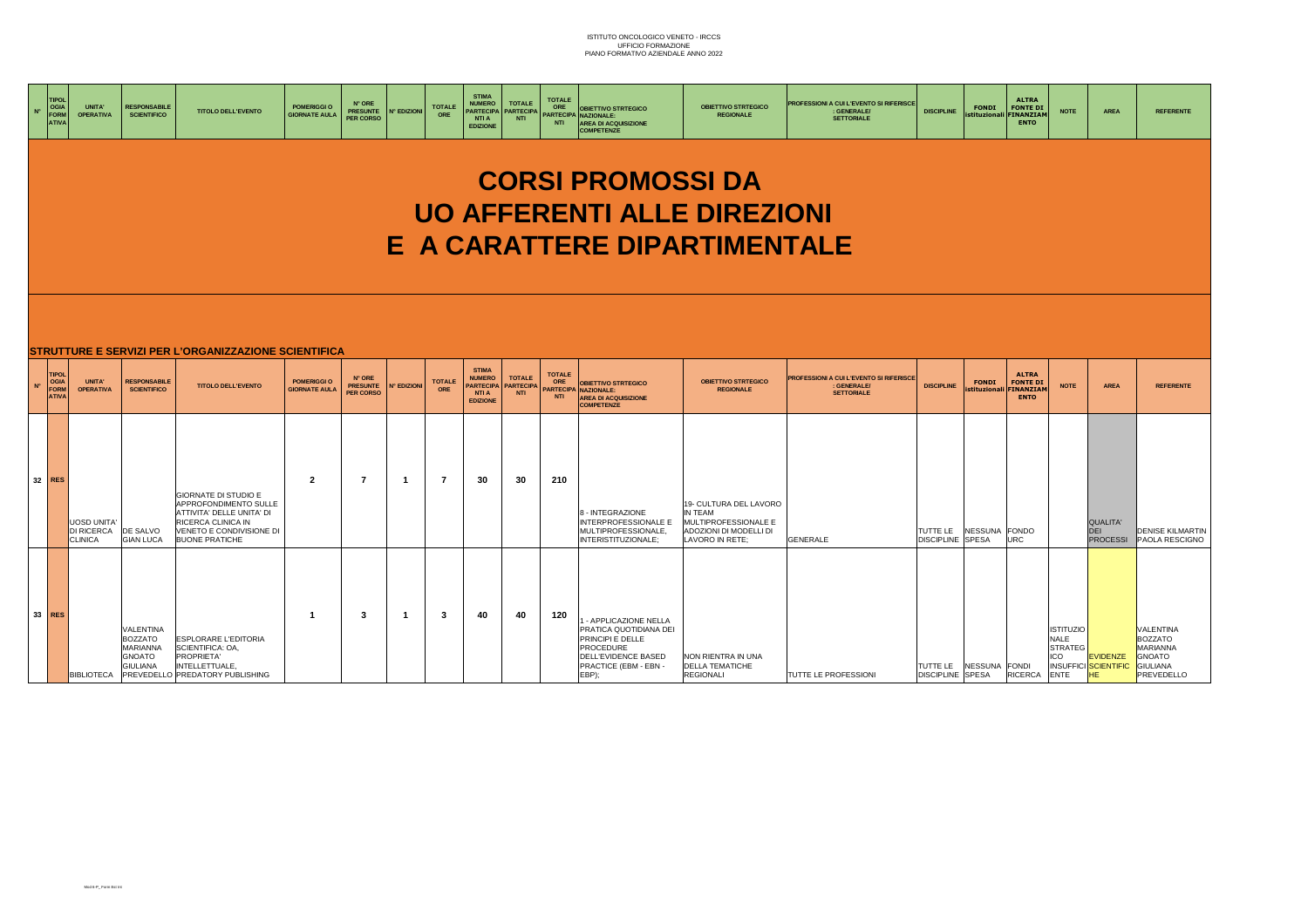| $\mathbf{N}^{\circ}$ | <b>TIPOL</b><br><b>OGIA</b><br>FORM<br><b>ATIVA</b> | <b>UNITA'</b><br><b>OPERATIVA</b>         | <b>RESPONSABILI</b><br><b>SCIENTIFICO</b>                                                               | <b>TITOLO DELL'EVENTO</b>                                                                                                              | POMERIGGI O<br><b>GIORNATE AULA</b> | $\mathsf{N}^\circ$ ORE<br><b>PRESUNTE</b><br>PER CORSO | N° EDIZIONI | <b>TOTALE</b><br>ORE | <b>STIMA</b><br><b>NUMERO</b><br>PARTECIPA<br><b>NTI A</b><br><b>EDIZIONE</b> | <b>TOTALE</b><br><b>PARTECIPA</b><br><b>NTI</b> | <b>TOTALE</b><br>ORE<br><b>NTI</b> | <b>OBIETTIVO STRTEGICO</b><br>PARTECIPA NAZIONALE:<br><b>AREA DI ACQUISIZIONE</b><br><b>COMPETENZE</b>                                          | <b>OBIETTIVO STRTEGICO</b><br><b>REGIONALE</b>                                                             | PROFESSIONI A CUI L'EVENTO SI RIFERISCE<br>: GENERALE/<br><b>SETTORIALE</b> | <b>DISCIPLINE</b>                                   | <b>FONDI</b>                  | <b>ALTRA</b><br><b>FONTE DI</b><br>istituzionali FINANZIAM<br><b>ENTO</b> | <b>NOTE</b>                                                             | <b>AREA</b>                                                 | <b>REFERENTE</b>                                                                          |
|----------------------|-----------------------------------------------------|-------------------------------------------|---------------------------------------------------------------------------------------------------------|----------------------------------------------------------------------------------------------------------------------------------------|-------------------------------------|--------------------------------------------------------|-------------|----------------------|-------------------------------------------------------------------------------|-------------------------------------------------|------------------------------------|-------------------------------------------------------------------------------------------------------------------------------------------------|------------------------------------------------------------------------------------------------------------|-----------------------------------------------------------------------------|-----------------------------------------------------|-------------------------------|---------------------------------------------------------------------------|-------------------------------------------------------------------------|-------------------------------------------------------------|-------------------------------------------------------------------------------------------|
|                      | 34 RES                                              | <b>BIBLIOTECA</b>                         | VALENTINA<br>BOZZATO<br>MARIANNA<br><b>GNOATO</b><br>GIULIANA                                           | LA BIBLIOMETRIA E LA<br>VALUTAZIONE DELLA<br>RICERCA: GUIDA<br>ALL'UTILIZZO DELL'IMPACT<br>PREVEDELLO FACTOR E ALTRI INDICATOR         | $\overline{\mathbf{1}}$             | -3                                                     | -1          | 3                    | 10                                                                            | 10                                              | 30                                 | - APPLICAZIONE NELLA<br>PRATICA QUOTIDIANA DEI<br>PRINCIPI E DELLE<br>PROCEDURE<br>DELL'EVIDENCE BASED<br>PRACTICE (EBM - EBN -<br>EBP);        | NON RIENTRA IN UNA<br><b>DELLA TEMATICHE</b><br><b>REGIONALI</b>                                           | TUTTE LE PROFESSIONI                                                        | TUTTE LE<br><b>DISCIPLINE</b>                       | NESSUNA FONDI<br><b>SPESA</b> | <b>RICERCA</b>                                                            | <b>ISTITUZIO</b><br>NALE<br><b>STRATEG</b><br>ICO<br><b>ENTE</b>        | EVIDENZE<br><b>INSUFFICI SCIENTIFIC</b><br><b>HE</b>        | VALENTINA<br>BOZZATO<br>MARIANNA<br><b>GNOATO</b><br><b>GIULIANA</b><br>PREVEDELLO        |
|                      | 35 RES                                              | <b>BIBLIOTECA</b>                         | VALENTINA<br>BOZZATO<br>MARIANNA<br><b>GNOATO</b><br><b>GIULIANA</b>                                    | <b>GESTIONE DELLA</b><br>PREVEDELLO BIBLIOGAFIA CON ZOTERO                                                                             | $\overline{\mathbf{1}}$             | 3                                                      | -1          | 3                    | 10                                                                            | 10                                              | 30                                 | - APPLICAZIONE NELLA<br>PRATICA QUOTIDIANA DEI<br>PRINCIPI E DELLE<br><b>PROCEDURE</b><br>DELL'EVIDENCE BASED<br>PRACTICE (EBM - EBN -<br>EBP): | NON RIENTRA IN UNA<br><b>DELLA TEMATICHE</b><br><b>REGIONALI</b>                                           | TUTTE LE PROFESSIONI                                                        | TUTTE LE<br>DISCIPLINE SPESA                        | NESSUNA FONDI                 | <b>RICERCA</b>                                                            | <b>ISTITUZIO</b><br><b>NALE</b><br><b>STRATEG</b><br>ICO<br><b>ENTE</b> | <b>EVIDENZE</b><br><b>INSUFFICI SCIENTIFIC</b><br><b>HE</b> | VALENTINA<br><b>BOZZATO</b><br>MARIANNA<br><b>GNOATO</b><br>GIULIANA<br>PREVEDELLO        |
|                      | 36 RES                                              | <b>BIBLIOTECA</b>                         | VALENTINA<br><b>BOZZATO</b><br><b>MARIANNA</b><br><b>GNOATO</b><br><b>GIULIANA</b><br>PREVEDELLO PUBMED |                                                                                                                                        | $\overline{\mathbf{1}}$             | 3                                                      | -1          | 3                    | 10                                                                            | 10                                              | 30                                 | - APPLICAZIONE NELLA<br>PRATICA QUOTIDIANA DEI<br>PRINCIPI E DELLE<br><b>PROCEDURE</b><br>DELL'EVIDENCE BASED<br>PRACTICE (EBM - EBN -<br>EBP): | NON RIENTRA IN UNA<br><b>DELLA TEMATICHE</b><br><b>REGIONALI</b>                                           | TUTTE LE PROFESSIONI                                                        | TUTTE LE<br><b>DISCIPLINE</b>                       | NESSUNA FONDI<br><b>SPESA</b> | <b>RICERCA</b>                                                            | <b>ISTITUZIO</b><br>NALE<br><b>STRATEG</b><br>ICO<br>ENTE               | <b>EVIDENZE</b><br><b>INSUFFICI SCIENTIFIC</b><br><b>HE</b> | VALENTINA<br><b>BOZZATO</b><br>MARIANNA<br>GNOATO<br><b>GIULIANA</b><br>PREVEDELLO        |
|                      | 37 RES                                              | <b>BIBLIOTECA</b>                         | VALENTINA<br><b>BOZZATO</b><br>MARIANNA<br><b>GNOATO</b>                                                | GIULIANA STRUMENTI E RISORSE<br>PREVEDELLO SERVIZI DI BIBLIOTECA                                                                       | $\mathbf{1}$                        | $\mathbf{3}$                                           | -1          | 3                    | 10                                                                            | 10                                              | 30                                 | - APPLICAZIONE NELLA<br>PRATICA QUOTIDIANA DEI<br>PRINCIPI E DELLE<br>PROCEDURE<br>DELL'EVIDENCE BASED<br>PRACTICE (EBM - EBN -<br>EBP):        | NON RIENTRA IN UNA<br>DELLA TEMATICHE<br><b>REGIONALI</b>                                                  | TUTTE LE PROFESSIONI                                                        | TUTTE LE<br><b>DISCIPLINE SPESA</b>                 | NESSUNA FONDI                 | <b>RICERCA</b>                                                            | <b>ISTITUZIO</b><br><b>NALE</b><br><b>STRATEG</b><br>ICO<br><b>ENTE</b> | <b>EVIDENZE</b><br><b>INSUFFICI SCIENTIFIC</b><br><b>HE</b> | VALENTINA<br><b>BOZZATO</b><br>MARIANNA<br><b>GNOATO</b><br><b>GIULIANA</b><br>PREVEDELLO |
|                      | 38 FSC                                              | DIREZIONE DANIELA<br>SCIENTIFICA COSTARDI |                                                                                                         | IL PROGRAMMA DI PATIENT<br><b>EDUCATION AND</b><br>EMPOWERMENT ALLO IOV:<br><b>SUPPORTO</b><br>ALL'INFORMAZIONE IN<br><b>ONCOLOGIA</b> | 0                                   | 16                                                     | -1          | 16                   | 40                                                                            | 40                                              | 640                                | CURE:                                                                                                                                           | 12 - ASPETTI RELAZIONALI 5- UMANIZZAZIONE DELLE<br>E UMANIZZAZIONE DELLE CURE/RELAZIONE/COMUNI<br>CAZIONE: | TUTTE LE PROFESSIONI                                                        | TUTTE LE NESSUNA NESSUNA<br><b>DISCIPLINE SPESA</b> |                               | <b>SPESA</b>                                                              |                                                                         | <b>CENTRALIT</b><br>A' DEL                                  | DANIELA COSTARDI<br>ESTERNI PAZIENTE VINCENZO GIGLI                                       |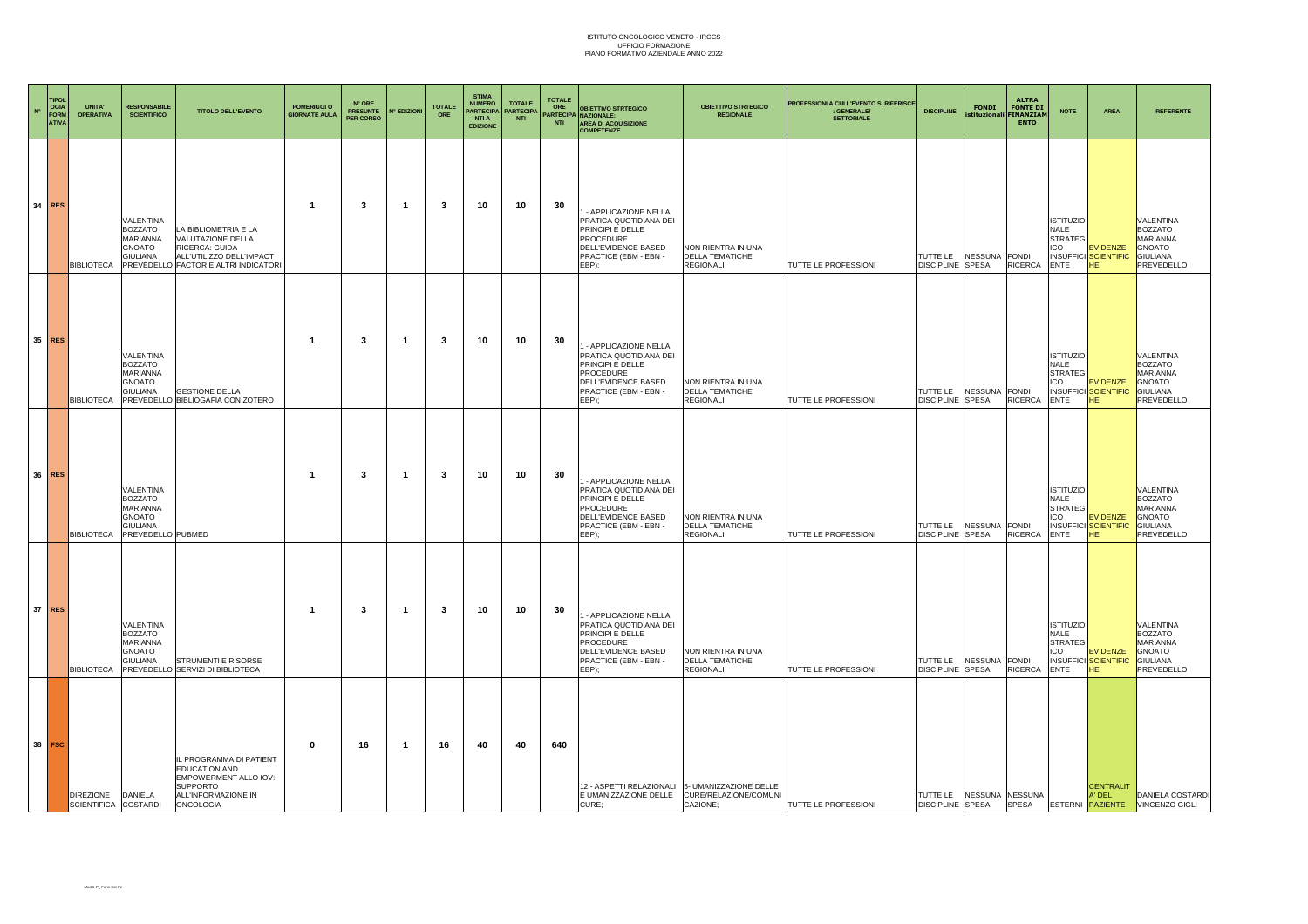| $N^{\circ}$ | <b>TIPOL</b><br>OGIA<br>FORM<br><b>ATIVA</b> | UNITA'<br><b>OPERATIVA</b>                                | <b>RESPONSABILE</b><br><b>SCIENTIFICO</b>                        | <b>TITOLO DELL'EVENTO</b>                                                                                                                            | <b>POMERIGGI O</b><br><b>GIORNATE AULA</b> | N° ORE<br><b>PRESUNTE</b><br>PER CORSO | <b>N° EDIZIONI</b> | <b>TOTALE</b><br>ORE | <b>STIMA</b><br><b>NUMERO</b><br><b>NTI A</b><br><b>EDIZIONE</b> | <b>TOTALE</b><br>PARTECIPA   PARTECIPA<br><b>NTI</b> | <b>TOTALE</b><br>ORE<br><b>NTI</b> | OBJETTIVO STRTEGICO<br>PARTECIPA NAZIONALE:<br><b>AREA DI ACQUISIZIONE</b><br><b>COMPETENZE</b>                                                                                                                                                                                    | <b>OBIETTIVO STRTEGICO</b><br><b>REGIONALE</b>                                                                                                                                                       | PROFESSIONI A CUI L'EVENTO SI RIFERISCE<br><b>GENERALE/</b><br><b>SETTORIALE</b> | <b>DISCIPLINE</b>                          | <b>FONDI</b><br>istituzionali                              | <b>ALTRA</b><br><b>FONTE DI</b><br><b>FINANZIAM</b><br><b>ENTO</b> | <b>NOTE</b> | <b>AREA</b>                                   | <b>REFERENTE</b>                    |
|-------------|----------------------------------------------|-----------------------------------------------------------|------------------------------------------------------------------|------------------------------------------------------------------------------------------------------------------------------------------------------|--------------------------------------------|----------------------------------------|--------------------|----------------------|------------------------------------------------------------------|------------------------------------------------------|------------------------------------|------------------------------------------------------------------------------------------------------------------------------------------------------------------------------------------------------------------------------------------------------------------------------------|------------------------------------------------------------------------------------------------------------------------------------------------------------------------------------------------------|----------------------------------------------------------------------------------|--------------------------------------------|------------------------------------------------------------|--------------------------------------------------------------------|-------------|-----------------------------------------------|-------------------------------------|
|             |                                              |                                                           |                                                                  | <b>STRUTTURE DELLA DIREZIONE SANITARIA</b>                                                                                                           |                                            |                                        |                    |                      |                                                                  |                                                      |                                    |                                                                                                                                                                                                                                                                                    |                                                                                                                                                                                                      |                                                                                  |                                            |                                                            |                                                                    |             |                                               |                                     |
|             | 39 RES                                       | <b>DIETETICA E</b><br><b>NUTRIZIONE</b><br><b>CLINICA</b> | <b>TERESA</b>                                                    | L'APPROCCIO DIETETICO-<br>NUTRIZIONALE AL PAZIENTE<br>ONCOLOGICO: DAL<br>RICORVERO OSPEDALIERO<br>NARDI MARIA ALL'ATTIVAZIONE<br><b>TERRITORIALE</b> | -1                                         | 4                                      | $\overline{2}$     | 8                    | 25                                                               | 50                                                   | 200                                | 18 - CONTENUTI TECNICO-<br><b>PROFESSIONALI</b><br>(CONOSCENZE E<br>COMPETENZE) SPECIFICI<br>DI CIASCUNA<br>PROFESSIONE, DI<br>CIASCUNA<br>SPECIALIZZAZIONE E DI<br>CIASCUNA ATTIVITÀ<br>ULTRASPECIALISTICA, IVI<br><b>INCLUSE LE MALATTIE</b><br>RARE E LA MEDICINA DI<br>GENERE: | 19- CULTURA DEL LAVORO<br>IN TEAM<br>MULTIPROFESSIONALE E<br>ADOZIONI DI MODELLI DI<br>LAVORO IN RETE;                                                                                               | GENERALE                                                                         | TUTTE LE<br><b>DISCIPLINE</b> CA           | <b>ISTITUZIO</b><br><b>NALI</b><br><b>STRATEGI NESSUNA</b> | <b>SPESA</b>                                                       |             | <b>CENTRALIT</b><br>A' DEL<br><b>PAZIENTE</b> | <b>NARDI MARIA TERES</b>            |
|             | $40$ FSC                                     | <b>PSICOLOGIA</b><br>OSPEDALIER ANTONIELLI                | <b>FELTRIN</b><br><b>ALESSANDRA</b><br><b>FAUSTO</b><br>ROMANINI | <b>PSICOFARMACONCOLOGIA</b><br>IN ONCOLOGIA E CURE<br>PALLIATIVE                                                                                     | $\mathbf{0}$                               | 50                                     | -1                 | 50                   | 25                                                               | 25                                                   | 1250                               | 18 - CONTENUTI TECNICO-<br>PROFESSIONALI<br>(CONOSCENZE E<br>COMPETENZE) SPECIFICI<br>DI CIASCUNA<br>PROFESSIONE, DI<br><b>CIASCUNA</b><br>SPECIALIZZAZIONE E DI<br>CIASCUNA ATTIVITÀ<br>ULTRASPECIALISTICA, IVI<br>INCLUSE LE MALATTIE<br>RARE E LA MEDICINA DI<br>GENERE:        | 6- APPROCCIO INTEGRATO<br>E MULTIDISCIPLINARE NEI<br>DIVERSI LUOGHI DI PRESA<br>IN CARICO, CURA E<br>RIABILITAZIONE (PERCORSI<br>ASSISTENZIALI, MODELLI<br>ORGANIZZATIVI, PDTA,<br>ECC.)6- APPROCCIO | <b>PSICOLOGO</b><br>MEDICO CHIRURGO                                              | <b>TUTTE LE</b><br><b>DISCIPLINE</b> CA    | <b>ISTITUZIO</b><br><b>NALI</b><br>STRATEGI NESSUNA        | <b>SPESA</b>                                                       |             | <b>CENTRALIT</b><br>A' DEL<br><b>PAZIENTE</b> | <b>FRANCESCA</b><br><b>BUCCHERI</b> |
|             | 41 FSC                                       | <b>PSICOLOGIA</b><br>OSPEDALIER FELTRIN                   |                                                                  | <b>L'INTERVENTO</b><br>PSICOLOGICO CLINICO IN<br>ONCOLOGIA: INTERVISIONE<br>E STRATEGIE DI<br>ALESSANDRA MIGLIORAMENTO                               | $\mathbf{0}$                               | 50                                     | -1                 | 50                   | -20                                                              | 20                                                   | 1000                               | 3 - DOCUMENTAZIONE<br>CLINICA. PERCORSI<br>CLINICO-ASSISTENZIALI<br><b>DIAGNOSTICI E</b><br>RIABILITATIVI, PROFILI DI<br>ASSISTENZA - PROFILI DI<br>CURA:                                                                                                                          | - APPROPRIATEZZA DELLE<br>PRESTAZIONI SANITARIE IN PSICOLOGO<br>CONFORMITÀ AI LEA                                                                                                                    | MEDICO CHIRURGO                                                                  | <b>TUTTE LE</b><br><b>DISCIPLINE SPESA</b> | NESSUNA FONDI                                              | <b>RICERCA</b>                                                     |             | <b>CENTRALIT</b><br>A' DEL<br><b>PAZIENTE</b> | <b>FRANCESCA</b><br><b>BUCCHERI</b> |
|             | 42 FSC                                       | <b>PSICOLOGIA</b><br>OSPEDALIER FELTRIN                   | ALESSANDRA SEDE CFV                                              | VISSUTI, EMOZIONI E<br>COMUNICAZIONE NELLA<br>RELAZIONE DI CURA COL<br>MALATO ONCOLOGICO                                                             | $\bf{0}$                                   | 30                                     | $\mathbf{1}$       | 30                   | 15                                                               | 15                                                   | 450                                | 12 - ASPETTI RELAZIONALI<br>E UMANIZZAZIONE DELLE<br>CURE:                                                                                                                                                                                                                         | 5- UMANIZZAZIONE DELLE<br>CURE/RELAZIONE/COMUNI INFERMIERE<br>CAZIONE:                                                                                                                               | <b>PSICOLOGO</b><br>MEDICO CHIRURGO                                              | TUTTE LE<br><b>DISCIPLINE SPESA</b>        | NESSUNA NESSUNA                                            | <b>SPESA</b>                                                       |             | <b>CENTRALIT</b><br>A' DEL                    | <b>PAZIENTE</b> MARINA LORUSSO      |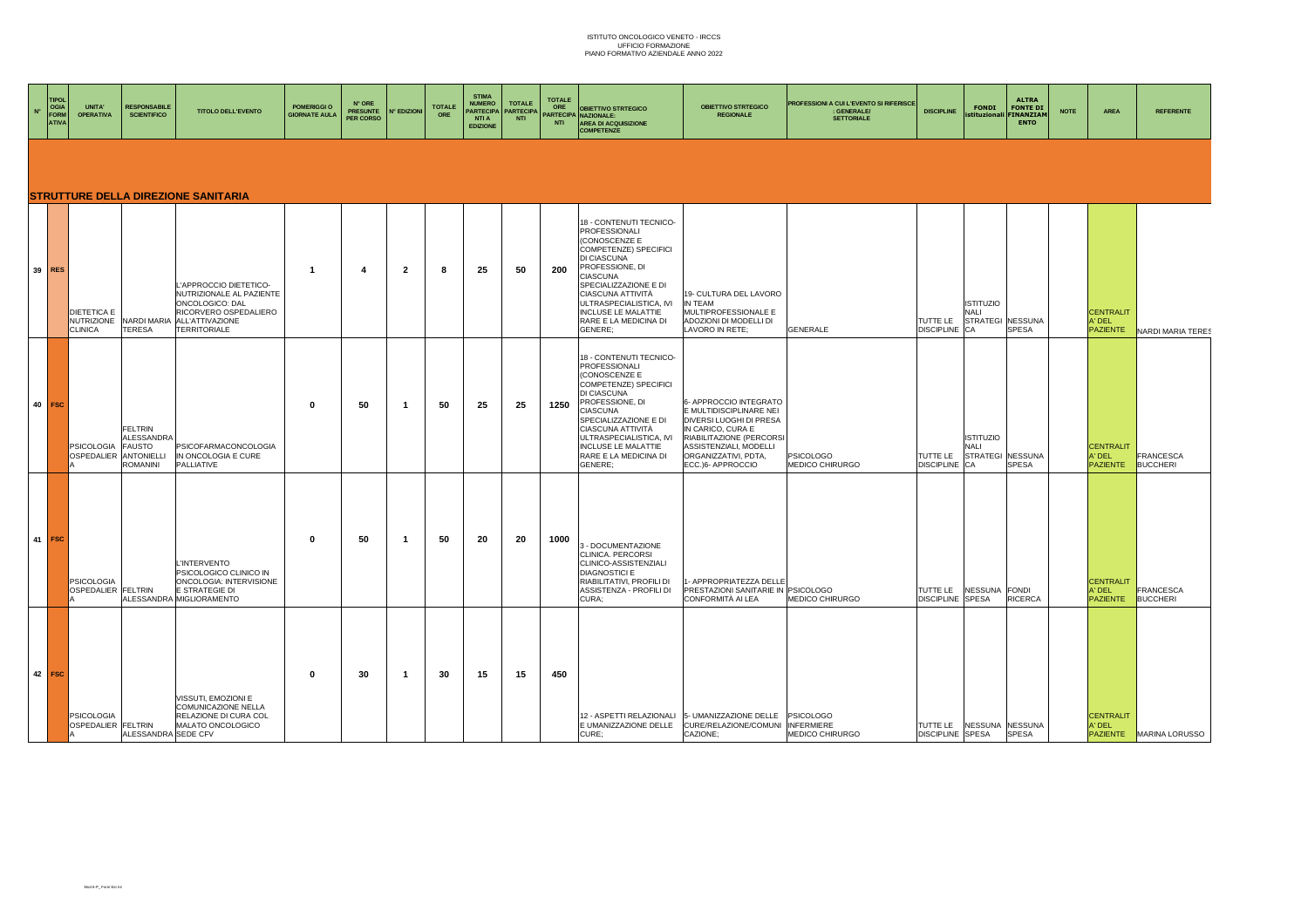| $N^{\circ}$ | TIPOI<br>OGIA<br><b>FORM</b><br><b>ATIVA</b> | UNITA'<br><b>OPERATIVA</b>                                                               | <b>RESPONSABILE</b><br><b>SCIENTIFICO</b> | <b>TITOLO DELL'EVENTO</b>                                                                                                                                                                                         | POMERIGGI O<br><b>GIORNATE AULA</b> | N° ORE<br><b>PRESUNTE</b><br><b>PER CORSO</b> | <b>N° EDIZIONI</b>      | <b>TOTALE</b><br>ORE | <b>STIMA</b><br><b>NUMERO</b><br><b>PARTECIPA</b><br><b>NTI A</b><br><b>EDIZIONE</b> | <b>TOTALE</b><br><b>PARTECIPA</b><br><b>NTI</b> | <b>TOTALE</b><br>ORE<br>NTI | <b>OBIETTIVO STRTEGICO</b><br>PARTECIPA NAZIONALE:<br><b>AREA DI ACQUISIZIONE</b><br><b>COMPETENZE</b>                                                                                                                                                                                                                                              | <b>OBIETTIVO STRTEGICO</b><br><b>REGIONALE</b> | PROFESSIONI A CUI L'EVENTO SI RIFERISCE<br><b>GENERALE/</b><br><b>SETTORIALE</b> | <b>DISCIPLINE</b>                          | <b>ALTRA</b><br><b>FONDI</b><br><b>FONTE DI</b><br><b>FINANZIAM</b><br>istituzional<br><b>ENTO</b> | <b>NOTE</b> | AREA                                                | <b>REFERENTE</b> |
|-------------|----------------------------------------------|------------------------------------------------------------------------------------------|-------------------------------------------|-------------------------------------------------------------------------------------------------------------------------------------------------------------------------------------------------------------------|-------------------------------------|-----------------------------------------------|-------------------------|----------------------|--------------------------------------------------------------------------------------|-------------------------------------------------|-----------------------------|-----------------------------------------------------------------------------------------------------------------------------------------------------------------------------------------------------------------------------------------------------------------------------------------------------------------------------------------------------|------------------------------------------------|----------------------------------------------------------------------------------|--------------------------------------------|----------------------------------------------------------------------------------------------------|-------------|-----------------------------------------------------|------------------|
|             |                                              |                                                                                          |                                           | STRUTTURE E SERVIZI PER LA FUNZIONE AMMINISTRATIVA                                                                                                                                                                |                                     |                                               |                         |                      |                                                                                      |                                                 |                             |                                                                                                                                                                                                                                                                                                                                                     |                                                |                                                                                  |                                            |                                                                                                    |             |                                                     |                  |
|             | 43 VEN-<br><b>TASP</b>                       | <b>GESTIONE</b><br><b>AMMINISTRA</b><br><b>TIVA DELLA</b><br>RICERCA                     | ANDREA<br>LONGO                           | EXCEL CORSO BASE E<br><b>INTERMEDIO</b>                                                                                                                                                                           | $\overline{7}$                      | -20                                           | -1                      | 20                   | 10                                                                                   | 10                                              | 200                         | 17 - ARGOMENTI DI<br>CARATTERE GENERALE:<br>SANITÀ DIGITALE,<br><b>INFORMATICA DI LIVELLO</b><br>AVANZATO E LINGUA<br>INGLESE SCIENTIFICA.<br>NORMATIVA IN MATERIA<br>SANITARIA: I PRINCIPI ETICI<br>E CIVILI DEL S.S.N. E<br>NORMATIVA SU MATERIE<br>OGGETTO DELLE SINGOLE<br>PROFESSIONI SANITARIE,<br>CON ACQUISIZIONE DI<br>NOZIONI DI SISTEMA; | 21- VALORIZZAZIONE DEL<br>PERSONALE:           | TUTTE LE PROFESSIONI                                                             | TUTTE LE<br><b>DISCIPLINE</b>              | <b>ISTITUZIO</b><br>NALE<br>STRATEGI NESSUNA<br>CO<br><b>SPESA</b>                                 |             | <b>INFORMATI</b><br>CA                              |                  |
|             | <b>VEN</b><br>44 TASP<br><b>RES</b>          | AFFARI<br><b>GENERALI</b>                                                                | ARIANNA<br><b>GABRIELLA</b><br>CASOTTO    | DIGITALIZZAZINE DELL'ENTE:<br>ADEMPIMENTI E SANZIONI<br>DOPO IL DECRETO<br>SEMPLIFICAZINI.<br>LINEE GUIDA AGID: LA<br>CORRRETTA FORMAZIONE,<br><b>GESTIONE E</b><br>CONSERVAZIONE DEI<br>DOCUMENTI INFORMATICI    | $\overline{\mathbf{1}}$             | 3                                             | $\overline{1}$          | -3                   | 25                                                                                   | 25                                              | 75                          | 11 - MANAGEMENT<br>SISTEMA SALUTE.<br>INNOVAZIONE GESTIONALE<br>E SPERIMENTAZIONE DI<br>MODELLI ORGANIZZATIVI E<br><b>GESTIONALI:</b>                                                                                                                                                                                                               |                                                | PERSOANEL AMMINISTATIVO                                                          |                                            | <b>ISTITUZIO</b><br><b>NALE</b><br>STRATEGI NESSUNA<br><b>SPESA</b><br>CO                          |             | <b>AGGIORNA</b><br><b>MENTI</b><br><b>NORMATIVI</b> |                  |
|             | <b>VEN</b><br>45 TASP<br><b>RES</b>          | AFFARI<br><b>GENERALI</b>                                                                | ARIANNA<br><b>GABRIELLA</b><br>CASOTTO    | LA TRASPARENZA E<br>L'ACCESSO AGLI ATTI ALLA<br>LUCE DEL NUOVO<br>REGOLAMENTO EUROPEO<br>SULLA PRIVACY E DEL<br>NUOVO ACCESSO CIVICO<br>GENERALIZZATO (FOIA)<br>ACCESSO AGLI ATTI E IL<br>RUOLO DELLA PA NEL PNRR | $\overline{\mathbf{1}}$             | -3                                            | $\overline{1}$          | -3                   | -25                                                                                  | 25                                              | 75                          | 11 - MANAGEMENT<br>SISTEMA SALUTE.<br>INNOVAZIONE GESTIONALE<br>E SPERIMENTAZIONE DI<br>MODELLI ORGANIZZATIVI E<br><b>GESTIONALI:</b>                                                                                                                                                                                                               |                                                | PERSOANEL AMMINISTATIVO                                                          |                                            | <b>ISTITUZIO</b><br><b>NALE</b><br>STRATEGI NESSUNA<br><b>SPESA</b><br>CO                          |             | <b>AGGIORNA</b><br><b>MENTI</b><br><b>NORMATIVI</b> |                  |
|             | <b>VEN</b><br>46 TASP<br><b>RES</b>          | <b>PROVVEDITO</b><br>RATO<br><b>ECONOMATO</b><br>E GESTIONE<br><b>DELLA</b><br>LOGISTICA | <b>LUCIA LION</b>                         | LA FIGURA DEL DEC:<br>DISCIPLINA, COMPETENZE E<br>ADEMPIMENTI CONCRETI                                                                                                                                            | -1                                  | 3                                             | $\overline{\mathbf{1}}$ | 3                    | 20                                                                                   | 20                                              | 60                          | 11 - MANAGEMENT<br>SISTEMA SALUTE.<br>INNOVAZIONE GESTIONALE<br>E SPERIMENTAZIONE DI<br>MODELLI ORGANIZZATIVI E<br><b>GESTIONALI;</b>                                                                                                                                                                                                               |                                                | TUTET LE PROFESSIONI                                                             | <b>TUTTE LE</b><br><b>DISCIPLINE SPESA</b> | NESSUNA NESSUNA<br><b>SPESA</b>                                                                    |             | <b>AGGIORNA</b><br><b>MENTI</b><br><b>NORMATIVI</b> |                  |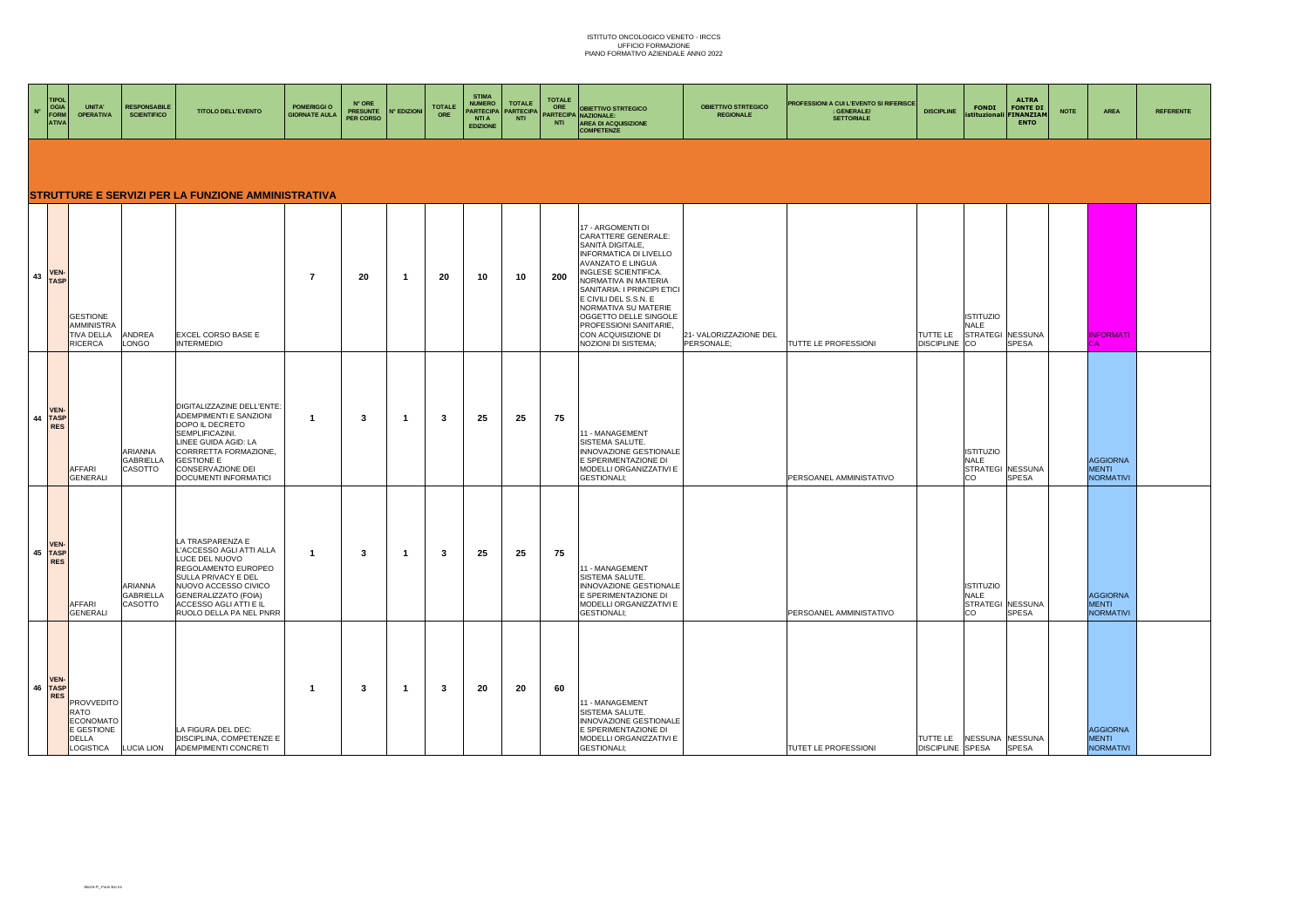| $N^{\circ}$ | <b>TIPOL</b><br>OGIA<br>FORM<br><b>ATIVA</b> | <b>UNITA</b><br><b>OPERATIVA</b>                                                  | <b>RESPONSABILE</b><br><b>SCIENTIFICO</b> | <b>TITOLO DELL'EVENTO</b>                                   | POMERIGGI O<br>GIORNATE AULA | N° ORE<br><b>PRESUNTE</b><br><b>PER CORSO</b> | IN° EDIZIONI | <b>TOTALE</b><br>ORE | <b>STIMA</b><br><b>NUMERO</b><br><b>PARTECIPA</b><br><b>NTI A</b><br><b>EDIZIONE</b> | <b>TOTALE</b><br><b>PARTECIPA</b><br><b>NTI</b> | <b>TOTALE</b><br>ORE<br>NTI | <b>OBIETTIVO STRTEGICO</b><br><b>PARTECIPA</b> NAZIONALE:<br><b>AREA DI ACQUISIZIONE</b><br><b>COMPETENZE</b>                                | <b>OBIETTIVO STRTEGICO</b><br><b>REGIONALE</b> | <b>PROFESSIONI A CUI L'EVENTO SI RIFERISCE</b><br>: GENERALE/<br><b>SETTORIALE</b> | <b>DISCIPLINE</b>                   | <b>FONDI</b><br>istituzionali FINANZIAM | <b>ALTRA</b><br><b>FONTE DI</b><br><b>ENTO</b> | <b>NOTE</b> | <b>AREA</b>                                         | <b>REFERENTE</b> |
|-------------|----------------------------------------------|-----------------------------------------------------------------------------------|-------------------------------------------|-------------------------------------------------------------|------------------------------|-----------------------------------------------|--------------|----------------------|--------------------------------------------------------------------------------------|-------------------------------------------------|-----------------------------|----------------------------------------------------------------------------------------------------------------------------------------------|------------------------------------------------|------------------------------------------------------------------------------------|-------------------------------------|-----------------------------------------|------------------------------------------------|-------------|-----------------------------------------------------|------------------|
|             | VEN-<br>47 TASP<br><b>RES</b>                | <b>PROVVEDITO</b><br>RATO<br><b>ECONOMATO</b><br>E GESTIONE<br>DELLA<br>LOGISTICA |                                           | <b>PROCEDURE DI GARA</b><br>LUCIA LION SOPRA E SOTTO SOGLIA |                              |                                               |              |                      | 30                                                                                   | 30                                              | 120                         | 11 - MANAGEMENT<br><b>SISTEMA SALUTE.</b><br>INNOVAZIONE GESTIONALE<br>E SPERIMENTAZIONE DI<br>MODELLI ORGANIZZATIVI E<br><b>GESTIONALI:</b> |                                                | <b>TUTET LE PROFESSIONI</b>                                                        | TUTTE LE<br><b>DISCIPLINE SPESA</b> | NESSUNA NESSUNA                         | <b>SPESA</b>                                   |             | <b>AGGIORNA</b><br><b>MENTI</b><br><b>NORMATIVI</b> |                  |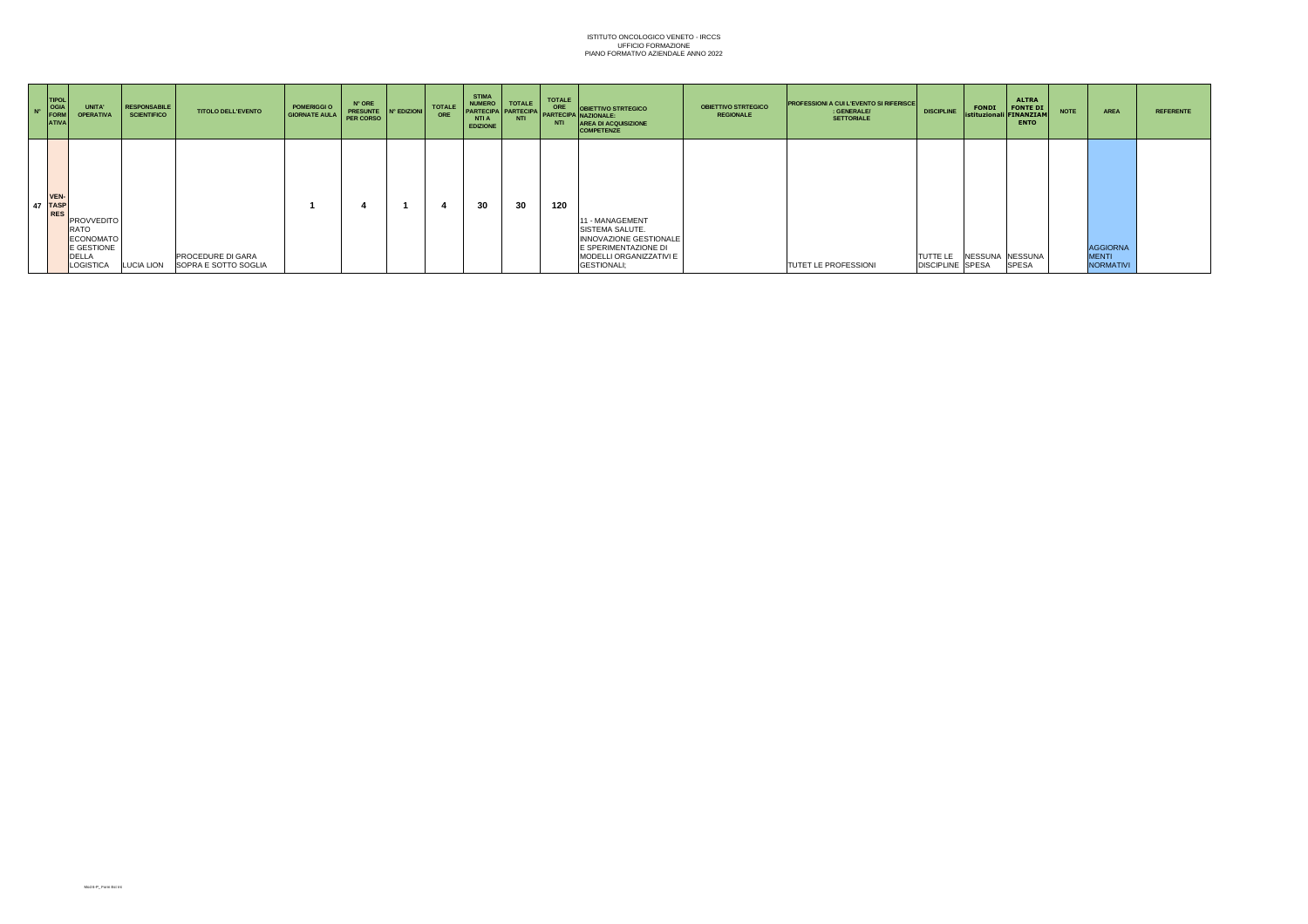| $N^{\circ}$ | <b>TIPOL</b><br>OGIA<br><b>FORM</b><br><b>ATIVA</b> | UNITA'<br><b>OPERATIVA</b>            | <b>RESPONSABILE</b><br><b>SCIENTIFICO</b> | <b>TITOLO DELL'EVENTO</b>                                                                                                                                                                                         | POMERIGGI O<br><b>GIORNATE AULA</b> | N° ORE<br><b>PRESUNTE</b><br><b>PER CORSO</b> | N° EDIZIONI | <b>TOTALE</b><br>ORE | <b>STIMA</b><br><b>NUMERO</b><br><b>PARTECIPA</b><br><b>NTI A</b><br><b>EDIZIONE</b> | <b>TOTALE</b><br>PARTECIPA<br><b>NTI</b> | <b>TOTALE</b><br>ORE<br><b>NTI</b> | <b>OBIETTIVO STRTEGICO</b><br>ARTECIPA NAZIONALE:<br><b>AREA DI ACQUISIZIONE</b><br><b>COMPETENZE</b>                                                                                                                     | <b>OBIETTIVO STRTEGICO</b><br><b>REGIONALE</b>                   | PROFESSIONI A CUI L'EVENTO SI RIFERISCI<br>: GENERALE/<br><b>SETTORIALE</b> | <b>DISCIPLINE</b>                   | <b>ALTRA</b><br><b>FONDI</b><br><b>FONTE DI</b><br><b>INANZIAM</b><br>stituzionali<br><b>ENTO</b> | <b>NOTE</b> | <b>AREA</b>                                     | <b>REFERENTE</b>                                  |
|-------------|-----------------------------------------------------|---------------------------------------|-------------------------------------------|-------------------------------------------------------------------------------------------------------------------------------------------------------------------------------------------------------------------|-------------------------------------|-----------------------------------------------|-------------|----------------------|--------------------------------------------------------------------------------------|------------------------------------------|------------------------------------|---------------------------------------------------------------------------------------------------------------------------------------------------------------------------------------------------------------------------|------------------------------------------------------------------|-----------------------------------------------------------------------------|-------------------------------------|---------------------------------------------------------------------------------------------------|-------------|-------------------------------------------------|---------------------------------------------------|
|             |                                                     |                                       | <b>DIPARTIMENTO ONCOLOGIA</b>             |                                                                                                                                                                                                                   |                                     |                                               |             |                      |                                                                                      |                                          |                                    |                                                                                                                                                                                                                           |                                                                  |                                                                             |                                     |                                                                                                   |             |                                                 |                                                   |
|             | $48$ RES                                            | AREA<br><b>OMOGENEA</b><br><b>CFV</b> | <b>VITTORINA</b><br>ZAGONEL               | <b>MODELLI</b><br>ORGANIZZATIVO/ASSISTENZI<br><b>AI</b> I<br>ASSISTENZA AL MALATO<br>ONCOLOGICO E<br>ONCOEMATOLOGICO.<br>CORSO BASE DI<br>AGGIORNAMENTO PER IL<br>PERSONALE<br><b>INFERMIERISTICO</b><br>MODULO 1 | 3                                   | 8                                             | -1          | 8                    | 25                                                                                   | 25                                       | 200                                | 4 - APPROPRIATEZZA<br><b>DELLE PRESTAZIONI</b><br>SANITARIE, SISTEMI DI<br>VALUTAZIONE, VERIFICA E<br>MIGLIORAMENTO<br>DELL'EFFICIENZA ED<br>EFFICACIA. LIVELLI<br>ESSENZIALI DI ASSISTENZA PROCEDURE BASATE SU<br>(LEA); | 7- LINEE GUIDA,<br>PROTOCOLLI E<br><b>EVIDENZE SCIENTIFICHE:</b> | <b>INFERMIERE</b><br>ALTRI PARTECIPANTI ESCLUSI<br>DALL' OBBLIGO ECM        | TUTTE LE<br><b>DISCIPLINE</b>       | NESSUNA NESSUNA<br><b>SPESA</b><br>SPESA                                                          |             | <b>CENTRALIT</b><br>A' DEL<br><b>PAZIENTE</b>   | EMANUELA<br>FREGONA<br><b>BUSSI CHIARA</b>        |
| $49$ RES    |                                                     | AREA<br><b>OMOGENEA</b><br><b>CFV</b> | <b>VITTORINA</b><br>ZAGONEL               | <b>MODELLI</b><br>ORGANIZZATIVO/ASSISTENZI<br>ASSISTENZA AL MALATO<br>ONCOLOGICO E<br>ONCOEMATOLOGICO.<br>CORSO BASE DI<br>AGGIORNAMENTO PER IL<br>PERSONALE<br><b>INFERMIERISTICO</b><br>MODULO 2                | $\overline{2}$                      | 6                                             |             | 6                    | 40                                                                                   | 40                                       | 240                                | 4 - APPROPRIATEZZA<br><b>DELLE PRESTAZIONI</b><br>SANITARIE, SISTEMI DI<br>VALUTAZIONE, VERIFICA E<br>MIGLIORAMENTO<br>DELL'EFFICIENZA ED<br>EFFICACIA. LIVELLI<br>ESSENZIALI DI ASSISTENZA PROCEDURE BASATE SU<br>(LEA); | 7- LINEE GUIDA,<br>PROTOCOLLI E<br><b>EVIDENZE SCIENTIFICHE:</b> | <b>INFERMIERE</b><br>ALTRI PARTECIPANTI ESCLUSI<br>DALL' OBBLIGO ECM        | TUTTE LE<br><b>DISCIPLINE</b>       | NESSUNA NESSUNA<br>SPESA<br><b>SPESA</b>                                                          |             | CENTRALIT EMANUELA<br>A' DEL<br><b>PAZIENTE</b> | FREGONA<br><b>BUSSI CHIARA</b>                    |
|             | 50 RES                                              | AREA<br><b>OMOGENEA</b><br>CFV        | <b>VITTORINA</b><br>ZAGONEL               | <b>MODELLI</b><br>ORGANIZZATIVO/ASSISTENZI<br>ASSISTENZA AL MALATO<br>ONCOLOGICO E<br>ONCOEMATOLOGICO.<br>CORSO BASE DI<br>AGGIORNAMENTO PER IL<br>PERSONALE<br><b>INFERMIERISTICO</b><br>MODULO <sub>3</sub>     | -1                                  | 3                                             | -1          | 3                    | 40                                                                                   | 40                                       | 120                                | 4 - APPROPRIATEZZA<br>DELLE PRESTAZIONI<br>SANITARIE, SISTEMI DI<br>VALUTAZIONE, VERIFICA E<br>MIGLIORAMENTO<br>DELL'EFFICIENZA ED<br>EFFICACIA. LIVELLI<br>ESSENZIALI DI ASSISTENZA PROCEDURE BASATE SU<br>(LEA);        | 7- LINEE GUIDA,<br>PROTOCOLLI E<br><b>EVIDENZE SCIENTIFICHE;</b> | <b>INFERMIERE</b><br>ALTRI PARTECIPANTI ESCLUSI<br>DALL' OBBLIGO ECM        | TUTTE LE<br><b>DISCIPLINE</b>       | NESSUNA NESSUNA<br><b>SPESA</b><br><b>SPESA</b>                                                   |             | CENTRALIT EMANUELA<br>A' DEL<br><b>PAZIENTE</b> | FREGONA<br><b>BUSSI CHIARA</b>                    |
| $51$ RES    |                                                     | AREA<br><b>OMOGENEA</b><br><b>CFV</b> | <b>VITTORINA</b><br>ZAGONEL               | <b>MODELLI</b><br>ORGANIZZATIVO/ASSISTENZI<br>AL I<br>ASSISTENZA AL MALATO<br>ONCOLOGICO E<br>ONCOEMATOLOGICO.<br>CORSO BASE DI<br>AGGIORNAMENTO PER IL<br>PERSONALE<br><b>INFERMIERISTICO</b><br>MODULO 4        | $\overline{2}$                      | 6                                             |             | -6                   | 40                                                                                   | 40                                       | 240                                | 4 - APPROPRIATEZZA<br><b>DELLE PRESTAZIONI</b><br>SANITARIE, SISTEMI DI<br>VALUTAZIONE, VERIFICA E<br>MIGLIORAMENTO<br>DELL'EFFICIENZA ED<br>EFFICACIA. LIVELLI<br>ESSENZIALI DI ASSISTENZA PROCEDURE BASATE SU<br>(LEA); | 7- LINEE GUIDA,<br>PROTOCOLLI E<br><b>EVIDENZE SCIENTIFICHE:</b> | <b>INFERMIERE</b><br>ALTRI PARTECIPANTI ESCLUSI<br>DALL' OBBLIGO ECM        | TUTTE LE<br><b>DISCIPLINE SPESA</b> | NESSUNA NESSUNA<br><b>SPESA</b>                                                                   |             | CENTRALIT<br>A' DEL<br><b>PAZIENTE</b>          | EMANUELA<br><b>FREGONA</b><br><b>BUSSI CHIARA</b> |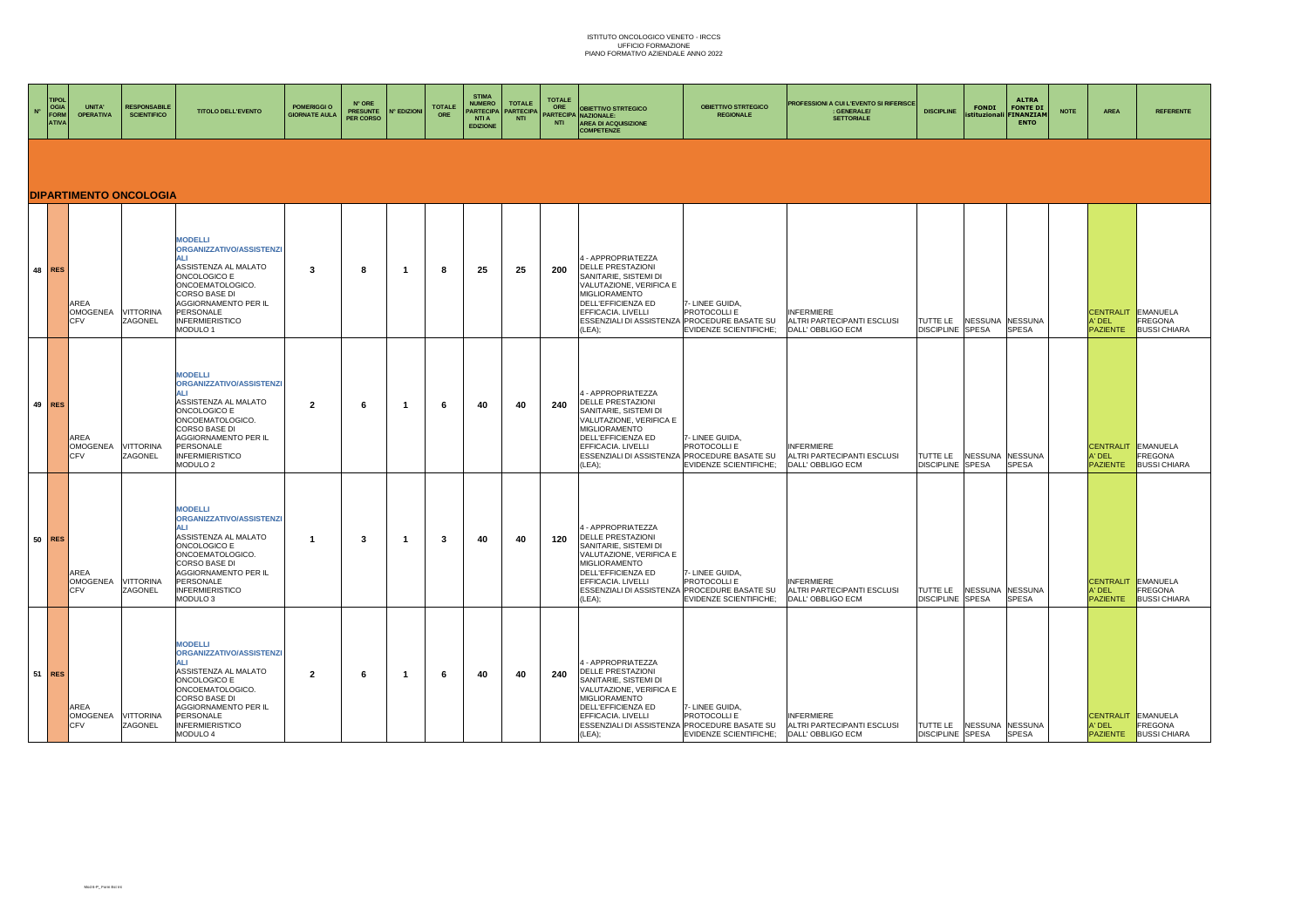| $N^{\circ}$ | <b>TIPOL</b><br>OGIA<br>FORM<br><b>ATIVA</b> | <b>INITA'</b><br><b>OPERATIVA</b> | <b>RESPONSABILE</b><br><b>SCIENTIFICO</b>                                           | <b>TITOLO DELL'EVENTO</b>                                                                                                                                                                      | POMERIGGI O<br><b>GIORNATE AULA</b> | N° ORE<br><b>PRESUNTE</b><br>PER CORSO | <b>N° EDIZIONI</b>      | <b>TOTALE</b><br>ORE | <b>STIMA</b><br><b>NUMERO</b><br><b>PARTECIPA</b><br><b>NTI A</b><br><b>EDIZIONE</b> | <b>TOTALE</b><br><b>PARTECIPA</b><br><b>NTI</b> | <b>TOTALE</b><br>ORE<br><b>NTI</b> | <b>OBIETTIVO STRTEGICO</b><br>PARTECIPA NAZIONALE:<br><b>AREA DI ACQUISIZIONE</b><br><b>COMPETENZE</b>                                                                                                       | <b>OBIETTIVO STRTEGICO</b><br><b>REGIONALE</b>                                                | <b>PROFESSIONI A CUI L'EVENTO SI RIFERISCE</b><br>: GENERALE/<br><b>SETTORIALE</b>      | <b>DISCIPLINE</b>                   | <b>FONDI</b><br><i>istituzionali</i> | <b>ALTRA</b><br><b>FONTE DI</b><br><b>FINANZIAM</b><br><b>ENTO</b> | <b>NOTE</b> | <b>AREA</b>                                   | <b>REFERENTE</b>                                                              |
|-------------|----------------------------------------------|-----------------------------------|-------------------------------------------------------------------------------------|------------------------------------------------------------------------------------------------------------------------------------------------------------------------------------------------|-------------------------------------|----------------------------------------|-------------------------|----------------------|--------------------------------------------------------------------------------------|-------------------------------------------------|------------------------------------|--------------------------------------------------------------------------------------------------------------------------------------------------------------------------------------------------------------|-----------------------------------------------------------------------------------------------|-----------------------------------------------------------------------------------------|-------------------------------------|--------------------------------------|--------------------------------------------------------------------|-------------|-----------------------------------------------|-------------------------------------------------------------------------------|
|             | $52$ RES                                     | AREA<br>OMOGENEA<br><b>PD</b>     | <b>JITTORINA</b><br>ZAGONEL                                                         | <b>MODELLI</b><br>ORGANIZZATIVO/ASSISTENZI<br>ALI ASSISTENZA AL MALATO<br>ONCOLOGICO E<br>ONCOEMATOLOGICO.<br>CORSO AVANZATO DI<br>AGGIORNAMENTO PER IL<br>PERSONALE<br><b>INFERMIERISTICO</b> | $\mathbf{2}$                        |                                        | $\overline{\mathbf{2}}$ | 8                    | 25                                                                                   | 50                                              | 200                                | 4 - APPROPRIATEZZA<br><b>DELLE PRESTAZIONI</b><br>SANITARIE, SISTEMI DI<br>VALUTAZIONE, VERIFICA E<br>MIGLIORAMENTO<br><b>DELL'EFFICIENZA ED</b><br>EFFICACIA. LIVELLI<br>ESSENZIALI DI ASSISTENZA<br>(LEA); | 7- LINEE GUIDA<br>PROTOCOLLI E<br><b>PROCEDURE BASATE SU</b><br><b>EVIDENZE SCIENTIFICHE:</b> | <b>INFERMIERE</b><br>ALTRI PARTECIPANTI ESCLUSI<br>DALL' OBBLIGO ECM                    | TUTTE LE<br><b>DISCIPLINE SPESA</b> | NESSUNA NESSUNA                      | <b>SPESA</b>                                                       |             | <b>CENTRALIT</b><br>A' DEL<br><b>PAZIENTE</b> | OREJETA DIMANTI<br><b>CELESTI PAOLA</b>                                       |
|             | 53 RES                                       | <b>JOC</b><br><b>ONCOLOGIA</b>    | DARIO<br><b>MARINO</b><br>SILVIA<br><b>FINOTTO</b><br><b>SPEROTTO</b><br>ALESSANDRA | <b>MODELLI</b><br>ORGANIZZATIVO/ASSISTENZI<br>AI I<br>PERCORSI ASSISTENZIALI E<br>AGGIORNAMENTO IN TEMA<br>DI TRAPIANTO E TERAPIE<br>CELLULARI MOD 1                                           | -1                                  | 4                                      | -1                      | 4                    | 40                                                                                   | 40                                              | 160                                | 3 - DOCUMENTAZIONE<br>CLINICA. PERCORSI<br>CLINICO-ASSISTENZIALI<br><b>DIAGNOSTICI E</b><br>RIABILITATIVI, PROFILI DI<br>ASSISTENZA - PROFILI DI<br>CURA;                                                    | - LINEE GUIDA<br><b>PROTOCOLLI E</b><br>PROCEDURE BASATE SU<br><b>EVIDENZE SCIENTIFICHE:</b>  | <b>INFERMIERE</b><br>MEDICO CHIRURGO<br>ALTRI PARTECIPANTI ESCLUSI<br>DALL' OBBLIGO ECM | TUTTE LE<br><b>DISCIPLINE</b>       | <b>ISTITUZIO</b><br>NALE DI<br>U.O.  | <b>NESSUNA</b><br><b>SPESA</b>                                     |             | <b>CENTRALIT</b><br>A' DEL<br><b>PAZIENTE</b> | <b>DARIO MARINO</b><br><b>SILVIA FINOTTO</b><br><b>SPEROTTO</b><br>ALESSANDRA |
|             | 54 RES                                       | <b>JOC</b><br><b>ONCOLOGIA</b>    | <b>DARIO</b><br><b>MARINO</b><br><b>SILVIA</b><br><b>FINOTTO</b><br><b>SPEROTTO</b> | <b>MODELLI</b><br>ORGANIZZATIVO/ASSISTENZI<br>ALI<br>PERCORSI ASSISTENZIALI E<br>AGGIORNAMENTO IN TEMA<br><b>LESSANDRA DI TRAPIANTO E TERAPIE</b><br>CELLULARI MOD 2                           | -1                                  |                                        | -1                      | 4                    | 40                                                                                   | 40                                              | 160                                | 3 - DOCUMENTAZIONE<br>CLINICA. PERCORSI<br>CLINICO-ASSISTENZIALI<br><b>DIAGNOSTICI E</b><br>RIABILITATIVI, PROFILI DI<br>ASSISTENZA - PROFILI DI<br>CURA;                                                    | 7- LINEE GUIDA,<br>PROTOCOLLI E<br>PROCEDURE BASATE SU<br>EVIDENZE SCIENTIFICHE:              | <b>INFERMIERE</b><br>MEDICO CHIRURGO<br>ALTRI PARTECIPANTI ESCLUSI<br>DALL' OBBLIGO ECM | TUTTE LE<br><b>DISCIPLINE</b>       | <b>ISTITUZIO</b><br>NALE DI<br>U.O.  | <b>NESSUNA</b><br><b>SPESA</b>                                     |             | <b>CENTRALI</b><br>A' DEL<br><b>PAZIENTE</b>  | <b>DARIO MARINO</b><br>SILVIA FINOTTO<br><b>SPEROTTO</b><br>ALESSANDRA        |
|             | 55 RES                                       | JOC<br>ONCOLOGIA                  | DARIO<br><b>MARINO</b><br>SILVIA<br><b>FINOTTO</b><br>SPEROTTO                      | <b>MODELLI</b><br>ORGANIZZATIVO/ASSISTENZI<br>AI <sub>1</sub><br>PERCORSI ASSISTENZIALI E<br>AGGIORNAMENTO IN TEMA<br>ALESSANDRA DI TRAPIANTO E TERAPIE<br>CELLULARI MOD 3                     | -1                                  | 4                                      | -1                      | 4                    | 40                                                                                   | 40                                              | 160                                | 3 - DOCUMENTAZIONE<br>CLINICA. PERCORSI<br>CLINICO-ASSISTENZIALI<br><b>DIAGNOSTICI E</b><br>RIABILITATIVI, PROFILI DI<br>ASSISTENZA - PROFILI DI<br>CURA:                                                    | - LINEE GUIDA.<br>PROTOCOLLI E<br>PROCEDURE BASATE SU<br><b>EVIDENZE SCIENTIFICHE:</b>        | <b>INFERMIERE</b><br>MEDICO CHIRURGO<br>ALTRI PARTECIPANTI ESCLUSI<br>DALL' OBBLIGO ECM | TUTTE LE<br><b>DISCIPLINE</b>       | ISTITUZIO<br>U.O.                    | NALE DI NESSUNA<br><b>SPESA</b>                                    |             | <b>CENTRALIT</b><br>A' DEL<br><b>PAZIENTE</b> | <b>DARIO MARINO</b><br><b>SILVIA FINOTTO</b><br>SPEROTTO<br><b>ALESSANDRA</b> |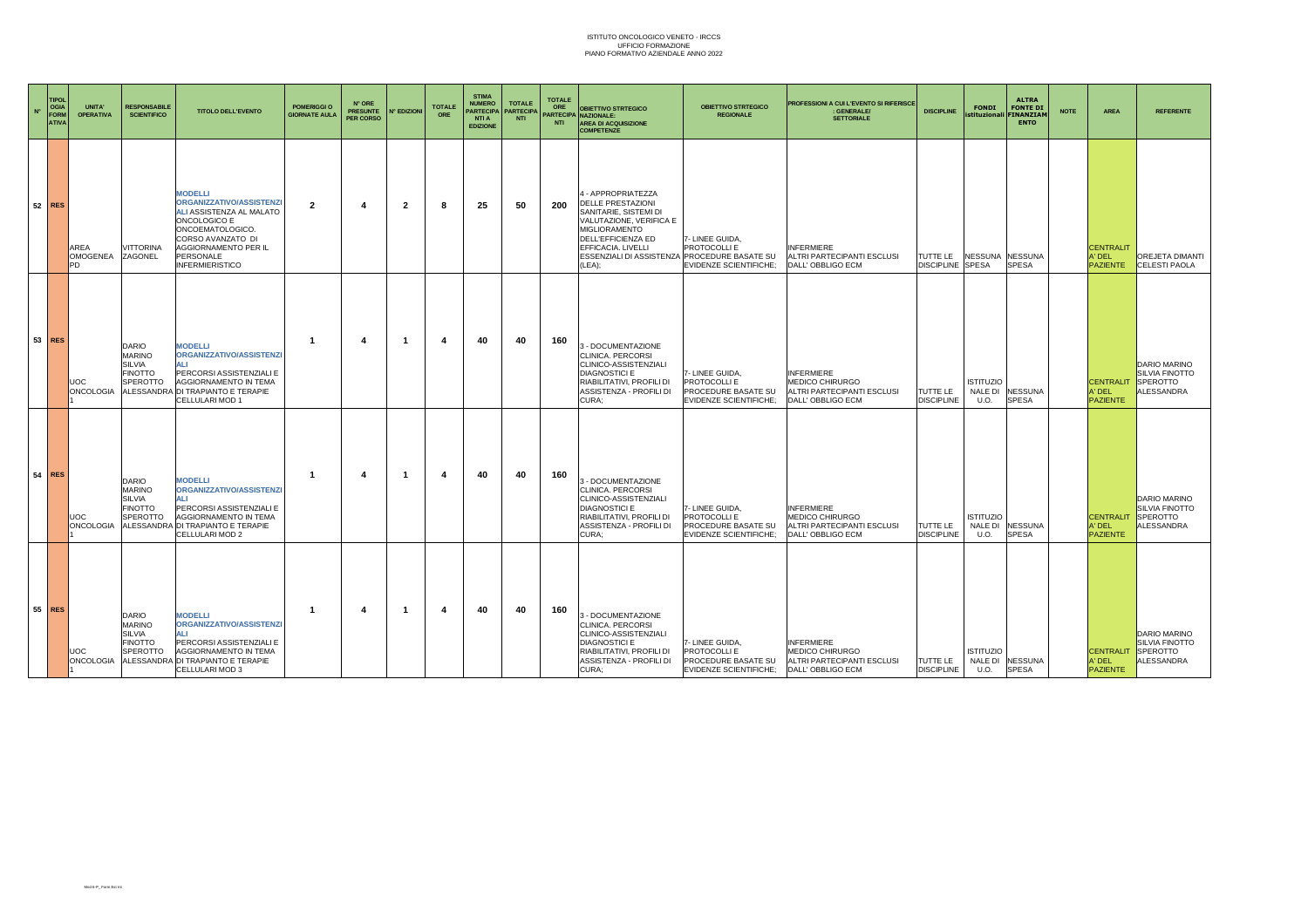| $N^{\circ}$ | <b>TIPOL</b><br>OGIA<br>FORM<br><b>ATIVA</b> | <b>INITA!</b><br><b>OPERATIVA</b>                                                                                                                                    | <b>RESPONSABILE</b><br><b>SCIENTIFICO</b>                                                            | <b>TITOLO DELL'EVENTO</b>                                                                                                                             | <b>POMERIGGIO</b><br><b>GIORNATE AULA</b> | N° ORE<br><b>PRESUNTE</b><br><b>PER CORSO</b> | <b>N° EDIZIONI</b> | <b>TOTALE</b><br><b>ORE</b> | <b>STIMA</b><br><b>NUMERO</b><br><b>PARTECIPA</b><br><b>NTI A</b><br><b>EDIZIONE</b> | <b>TOTALE</b><br><b>PARTECIPA</b><br><b>NTI</b> | <b>TOTALE</b><br>ORE<br><b>NTI</b> | <b>OBIETTIVO STRTEGICO</b><br>ARTECIPA NAZIONALE:<br><b>AREA DI ACQUISIZIONE</b><br><b>COMPETENZE</b>                                                     | <b>OBIETTIVO STRTEGICO</b><br><b>REGIONALE</b>                                          | PROFESSIONI A CUI L'EVENTO SI RIFERISCE<br>GENERALE/<br><b>SETTORIALE</b>                                                        | <b>DISCIPLINE</b>                   | <b>FONDI</b><br>istituzional    | <b>ALTRA</b><br><b>FONTE DI</b><br><b>FINANZIAN</b><br><b>ENTO</b> | <b>NOTE</b> | AREA                                          | <b>REFERENTE</b>         |
|-------------|----------------------------------------------|----------------------------------------------------------------------------------------------------------------------------------------------------------------------|------------------------------------------------------------------------------------------------------|-------------------------------------------------------------------------------------------------------------------------------------------------------|-------------------------------------------|-----------------------------------------------|--------------------|-----------------------------|--------------------------------------------------------------------------------------|-------------------------------------------------|------------------------------------|-----------------------------------------------------------------------------------------------------------------------------------------------------------|-----------------------------------------------------------------------------------------|----------------------------------------------------------------------------------------------------------------------------------|-------------------------------------|---------------------------------|--------------------------------------------------------------------|-------------|-----------------------------------------------|--------------------------|
|             | 56 RES                                       | ONCOLOGIA<br>INF DI<br><b>RICERCA</b>                                                                                                                                | <b>VITTORINA</b><br>ZAGONEL<br><b>ANTONELLA</b><br><b>BRUNELO</b><br><b>DANIELA</b><br><b>GROSSO</b> | <b>BENESSERE</b><br><b>ORGANIZZATIVO E QUALITA'</b><br><b>DELLA VITA DEI</b><br><b>LAVORATORI</b><br>LE DINAMICHE RELAZIONALI<br>NEL LAVORO DI GRUPPO | 2                                         | 8                                             |                    | 8                           | 25                                                                                   | 25                                              | 200                                | 12 - ASPETTI RELAZIONALI<br>E UMANIZZAZIONE DELLE<br>CURE:                                                                                                | 5- UMANIZZAZIONE DELLE<br>CURE/RELAZIONE/COMUNI<br>CAZIONE:                             | <b>INFERMIERE</b><br><b>TECNICO SANITARIO DI</b><br>LABORATORIO BIOMEDICO                                                        | TUTTE LE<br><b>DISCIPLINE SPESA</b> | <b>NESSUNA</b>                  | SPERIMEN<br>TAZIONI                                                |             | <b>CENTRALIT</b><br>A' DEL<br><b>PAZIENTE</b> | GROSSO                   |
|             | $57$ RES                                     | <b>AMBULATORI</b><br>SEZIONE<br>CURE DI<br>ONCOLOGIA<br>E DI<br><b>ONCOEMATO</b><br>LOGIA AREA<br><b>OMOGENEA</b><br><b>MEDICA DI</b><br>CASTELFRAN SARA<br>CO VNETO | LONARDI                                                                                              | <b>MODELLI ORGANIZZATIVI</b><br>PERCORSO DEL PAZIENTE<br>IN SPERIMENTAZIONE<br>CLINICA:DALLA SELEZIONE<br>AL TRATTAMENTO<br>MODULO A                  | $\overline{2}$                            | 5                                             | -1                 | -5                          | 25                                                                                   | 25                                              | 125                                | 3 - DOCUMENTAZIONE<br>CLINICA. PERCORSI<br>CLINICO-ASSISTENZIALI<br><b>DIAGNOSTICI E</b><br>RIABILITATIVI, PROFILI DI<br>ASSISTENZA - PROFILI DI<br>CURA: | - LINEE GUIDA.<br>PROTOCOLLI E<br>PROCEDURE BASATE SU<br><b>EVIDENZE SCIENTIFICHE:</b>  | MECHICO CHIRURGO<br><b>PSICOLOGO</b><br><b>FARMACISTA</b><br><b>INFERMIERE</b><br>ALTRI PARTECIPANTI ESCLUSI<br>DALL'OBBLIGO ECM |                                     | <b>NESSUNA</b><br><b>SPESA</b>  | <b>NESSUNA</b><br><b>SPESA</b>                                     |             | <b>CENTRALIT</b><br>A' DEL<br><b>PAZIENTE</b> | <b>EMANUELA FREGON</b>   |
|             | 58 RES                                       | AMBULATORI<br>SEZIONE<br><b>CURE DI</b><br>ONCOLOGIA<br>E DI<br><b>ONCOEMATO</b><br>LOGIA AREA<br><b>OMOGENEA</b><br><b>MEDICA DI</b><br>CASTELFRAN SARA<br>CO VNETO | LONARDI                                                                                              | <b>MODELLI ORGANIZZATIVI</b><br>PERCORSO DEL PAZIENTE<br>IN SPERIMENTAZIONE<br>CLINICA:DALLA SELEZIONE<br>AL TRATTAMENTO<br>MODULO B                  | $\overline{2}$                            | 6                                             | -1                 | - 6                         | 25                                                                                   | 25                                              | 150                                | 3 - DOCUMENTAZIONE<br>CLINICA. PERCORSI<br>CLINICO-ASSISTENZIALI<br><b>DIAGNOSTICI E</b><br>RIABILITATIVI, PROFILI DI<br>ASSISTENZA - PROFILI DI<br>CURA: | 7- LINEE GUIDA,<br>PROTOCOLLI E<br>PROCEDURE BASATE SU<br><b>EVIDENZE SCIENTIFICHE:</b> | MECHICO CHIRURGO<br><b>PSICOLOGO</b><br><b>FARMACISTA</b><br><b>INFERMIERE</b><br>ALTRI PARTECIPANTI ESCLUSI<br>DALL'OBBLIGO ECM |                                     | NESSUNA<br><b>SPESA</b>         | <b>NESSUNA</b><br><b>SPESA</b>                                     |             | <b>CENTRALIT</b><br>A' DEL<br><b>PAZIENTE</b> | <b>EMANUELA FREGON</b>   |
|             | $59$ RES                                     | <b>AMBULATORI</b><br>SEZIONE<br>CURE DI<br>ONCOLOGIA<br>E DI<br><b>ONCOEMATO</b><br>LOGIA AREA<br><b>OMOGENEA</b><br>MEDICA DI<br>CASTELFRAN SARA<br>CO VNETO        | LONARDI                                                                                              | <b>MODELLI ORGANIZZATIVI</b><br>PERCORSO DEL PAZIENTE<br>IN SPERIMENTAZIONE<br>CLINICA:DALLA SELEZIONE<br>AL TRATTAMENTO<br>MODULO C                  | $\overline{2}$                            | 5                                             | -1                 | 5                           | 25                                                                                   | 25                                              | 125                                | 3 - DOCUMENTAZIONE<br>CLINICA. PERCORSI<br>CLINICO-ASSISTENZIALI<br><b>DIAGNOSTICI E</b><br>RIABILITATIVI, PROFILI DI<br>ASSISTENZA - PROFILI DI<br>CURA: | 7- LINEE GUIDA,<br>PROTOCOLLI E<br>PROCEDURE BASATE SU<br><b>EVIDENZE SCIENTIFICHE:</b> | MECHICO CHIRURGO<br><b>PSICOLOGO</b><br><b>FARMACISTA</b><br><b>INFERMIERE</b><br>ALTRI PARTECIPANTI ESCLUSI<br>DALL'OBBLIGO ECM |                                     | NESSUNA NESSUNA<br><b>SPESA</b> | <b>SPESA</b>                                                       |             | <b>CENTRALIT</b><br>A' DEL                    | PAZIENTE EMANUELA FREGON |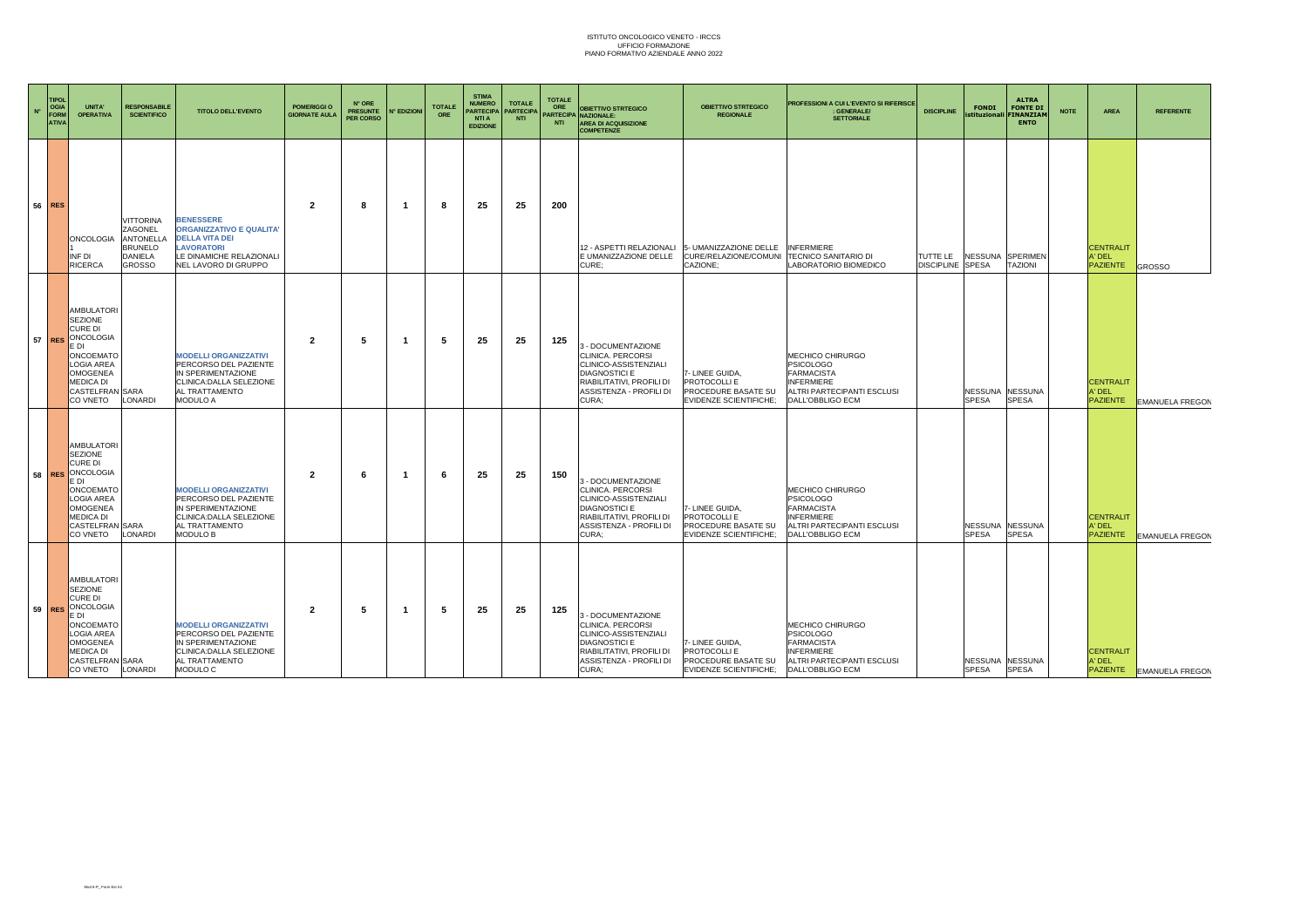| $\mathbf{N}^*$ | <b>TIPOL</b><br><b>OGIA</b><br><b>FORM</b><br><b>ATIVA</b> | UNITA'<br><b>OPERATIVA</b>             | <b>RESPONSABILE</b><br><b>SCIENTIFICO</b> | <b>TITOLO DELL'EVENTO</b>                                                                                                 | <b>POMERIGGI O</b><br><b>GIORNATE AULA</b> | N° ORE<br><b>PRESUNTE</b><br>PER CORSO | N° EDIZIONI | <b>TOTALE</b><br>ORE | <b>STIMA</b><br><b>NUMERO</b><br><b>PARTECIPA</b><br><b>NTI A</b><br><b>EDIZIONE</b> | <b>TOTALE</b><br><b>PARTECIPA</b><br><b>NTI</b> | <b>TOTALE</b><br>ORE<br><b>NTI</b> | <b>OBIETTIVO STRTEGICO</b><br>PARTECIPA NAZIONALE:<br><b>AREA DI ACQUISIZIONE</b><br><b>COMPETENZE</b>                                                                                                                                                                                    | <b>OBIETTIVO STRTEGICO</b><br><b>REGIONALE</b>                   | PROFESSIONI A CUI L'EVENTO SI RIFERISCE<br><b>GENERALE/</b><br><b>SETTORIALE</b> | <b>DISCIPLINE</b>           | <b>ALTRA</b><br><b>FONDI</b><br>istituzionali<br><b>ENTO</b>         | <b>FONTE DI</b><br><b>NOTE</b><br><b>FINANZIAM</b> | AREA                                              | <b>REFERENTE</b>                                                             |
|----------------|------------------------------------------------------------|----------------------------------------|-------------------------------------------|---------------------------------------------------------------------------------------------------------------------------|--------------------------------------------|----------------------------------------|-------------|----------------------|--------------------------------------------------------------------------------------|-------------------------------------------------|------------------------------------|-------------------------------------------------------------------------------------------------------------------------------------------------------------------------------------------------------------------------------------------------------------------------------------------|------------------------------------------------------------------|----------------------------------------------------------------------------------|-----------------------------|----------------------------------------------------------------------|----------------------------------------------------|---------------------------------------------------|------------------------------------------------------------------------------|
|                | 60 RES                                                     | JOC<br>GASTROENT ALBERTO<br>EROLOGIA   | <b>FANTIN</b>                             | IL REPROCESSING E LE<br>PROVE MICROBIOLOGICHE                                                                             | -1                                         | 3                                      | -1          | 3                    | 30                                                                                   | 30                                              | 90                                 | 18 - CONTENUTI TECNICO-<br><b>PROFESSIONALI</b><br>(CONOSCENZE E<br>COMPETENZE) SPECIFICI<br>DI CIASCUNA<br>PROFESSIONE, DI<br><b>CIASCUNA</b><br>SPECIALIZZAZIONE E DI<br>CIASCUNA ATTIVITÀ<br>ULTRASPECIALISTICA, IVI<br><b>INCLUSE LE MALATTIE</b><br>RARE E LA MEDICINA DI<br>GENERE: | NON RIENTRA IN UNA<br>DELLA TEMATICHE<br><b>REGIONALI</b>        | MEDICO CHIRURGO INFERMIERE<br>ALTRI OPERATORI ESCLUSI<br>DALL'OBBLIGO ECM        | TUTTE LE<br>DISCIPLINE U.O. | <b>ISTITUZIO</b><br><b>NALE DI</b><br><b>NESSUNA</b><br><b>SPESA</b> |                                                    | <b>QUALITA</b><br><b>DEI</b>                      | PROCESSI CHIARA PLACIDI                                                      |
|                | 61 RES                                                     | JOC.<br>GASTROENT SUSY DAL<br>EROLOGIA | <b>BELLO</b>                              | I DISPOSITIVI DI<br>ENDOSCOPIA DIGESTIVA:<br>CONOSCERLI E SAPERLI<br>UTILIZZARE                                           | 3                                          | 5                                      | -1          | 5                    | 30                                                                                   | 30                                              | 150                                | 18 - CONTENUTI TECNICO-<br>PROFESSIONALI<br>(CONOSCENZE E<br>COMPETENZE) SPECIFICI<br>DI CIASCUNA<br>PROFESSIONE, DI<br>CIASCUNA<br>SPECIALIZZAZIONE E DI<br>CIASCUNA ATTIVITÀ<br>ULTRASPECIALISTICA, IVI<br><b>INCLUSE LE MALATTIE</b><br>RARE E LA MEDICINA DI<br>GENERE:               | NON RIENTRA IN UNA<br><b>DELLA TEMATICHE</b><br><b>REGIONALI</b> | MEDICO CHIRURGO INFERMIERE<br>ALTRI OPERATORI ESCLUSI<br>DALL'OBBLIGO ECM        | TUTTE LE<br>DISCIPLINE U.O. | <b>ISTITUZIO</b><br>NALE DI<br><b>NESSUNA</b><br><b>SPESA</b>        |                                                    | <b>QUALITA'</b><br>DEI                            | PROCESSI CHIARA PLACIDI                                                      |
|                | 62 RES                                                     | JNITA'<br><b>TUMORI</b><br>EREDITARI   | <b>STEFANIA</b><br>ZOVATO                 | TUMORI EREDITARI: DAI<br><b>GENI ALLE SINDROMI</b><br><b>ENDOCRINE MULTIPLE</b>                                           | $\overline{\mathbf{1}}$                    | 3                                      | -1          | 3                    | 30                                                                                   | 30                                              | 90                                 | 8 - INTEGRAZIONE<br><b>INTERPROFESSIONALE E</b><br>MULTIPROFESSIONALE,<br>INTERISTITUZIONALE:                                                                                                                                                                                             | 10- MALATTIE RARE:                                               | <b>GENERALE</b>                                                                  | <b>DISCIPLINE SPESA</b>     | TUTTE LE NESSUNA FONDI<br><b>RICERCA</b>                             |                                                    | <b>EVIDENZE</b><br><b>SCIENTIFIC</b><br><b>HE</b> | <b>SARA</b><br><b>WATUTANTRIGE</b><br>FERNANDO<br><b>ROBERTA POZZANI</b>     |
|                | 63 RES                                                     | UNITA'<br><b>TUMORI</b><br>EREDITARI   | GINO<br>CRIVELLARI                        | TUMORI EREDITARI: DAI<br><b>GENI ALLE SINDROMI DI</b><br>PREDISPOSIZIONE AI<br>TUMORI DEL TRATTO<br><b>GASTROENTERICO</b> | -1                                         | 3                                      | -1          | 3                    | 30                                                                                   | 30                                              | 90                                 | 8 - INTEGRAZIONE<br>INTERPROFESSIONALE E<br>MULTIPROFESSIONALE,<br>INTERISTITUZIONALE;                                                                                                                                                                                                    | 10- MALATTIE RARE;                                               | <b>GENERALE</b>                                                                  | <b>DISCIPLINE</b> SPESA     | TUTTE LE NESSUNA FONDI<br><b>RICERCA</b>                             |                                                    | <b>EVIDENZE</b><br>HE.                            | <b>SARA</b><br><b>WATUTANTRIGE</b><br>SCIENTIFIC FERNANDO<br>ROBERTA POZZANI |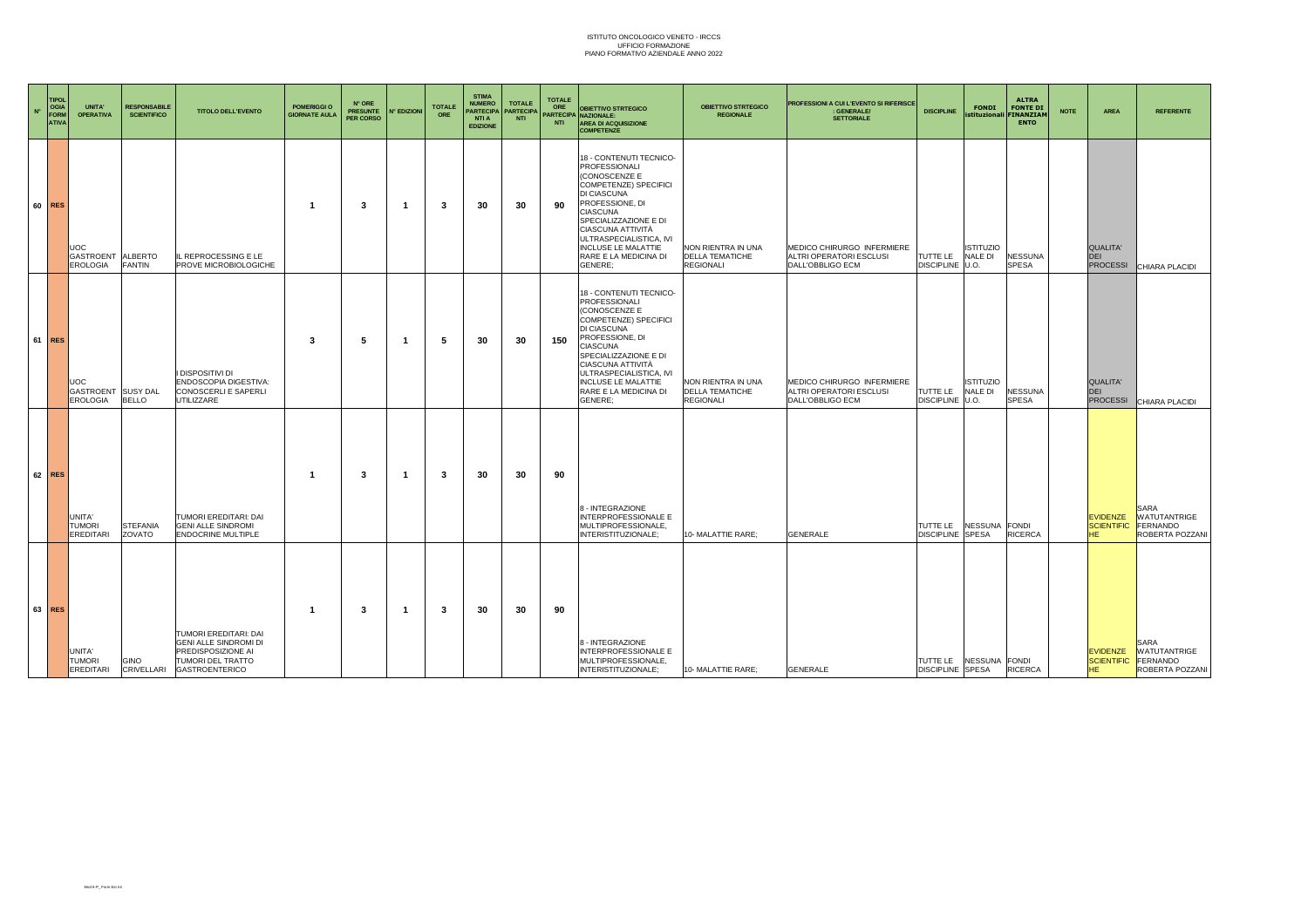| $\mathbf{N}^{\mathrm{o}}$ | <b>TIPOL</b><br>OGIA<br>FORM<br><b>ATIVA</b> | <b>UNITA'</b><br><b>OPERATIVA</b>                                                                                        | <b>RESPONSABILE</b><br><b>SCIENTIFICO</b> | <b>TITOLO DELL'EVENTO</b>                                                                                                                      | <b>POMERIGGIO</b><br><b>GIORNATE AULA</b> | N° ORE<br><b>PRESUNTE</b><br>PER CORSO | N° EDIZIONI             | <b>TOTALE</b><br>ORE | <b>STIMA</b><br><b>NUMERO</b><br><b>PARTECIPA</b><br><b>NTI A</b><br><b>EDIZIONE</b> | <b>TOTALE</b><br><b>PARTECIPA</b><br><b>NTI</b> | <b>TOTALE</b><br>ORE<br><b>NTI</b> | <b>OBIETTIVO STRTEGICO</b><br>PARTECIPA NAZIONALE:<br><b>AREA DI ACQUISIZIONE</b><br><b>COMPETENZE</b>                                                    | <b>OBIETTIVO STRTEGICO</b><br><b>REGIONALE</b>                                                                               | <b>PROFESSIONI A CUI L'EVENTO SI RIFERISCE</b><br>: GENERALE/<br><b>SETTORIALE</b> | <b>DISCIPLINE</b>                                   | <b>FONDI</b>                | <b>ALTRA</b><br><b>FONTE DI</b><br>istituzionali FINANZIAM<br><b>ENTO</b> | <b>NOTE</b>                                                                   | <b>AREA</b>                                 | <b>REFERENTE</b>                                                                   |
|---------------------------|----------------------------------------------|--------------------------------------------------------------------------------------------------------------------------|-------------------------------------------|------------------------------------------------------------------------------------------------------------------------------------------------|-------------------------------------------|----------------------------------------|-------------------------|----------------------|--------------------------------------------------------------------------------------|-------------------------------------------------|------------------------------------|-----------------------------------------------------------------------------------------------------------------------------------------------------------|------------------------------------------------------------------------------------------------------------------------------|------------------------------------------------------------------------------------|-----------------------------------------------------|-----------------------------|---------------------------------------------------------------------------|-------------------------------------------------------------------------------|---------------------------------------------|------------------------------------------------------------------------------------|
|                           | $64$ RES                                     | UNITA'<br><b>TUMORI</b><br><b>EREDITARI</b>                                                                              | <b>SILVIA</b><br><b>TOGNAZZO</b>          | TUMORI EREDITARI: DAI<br>GENI ALLE SINDROMI DI<br>PREDISPOSIZIONE AL<br>TUMORE MAMMARIO,<br>OVARICO E AI TUMORI BRCA<br><b>CORRELATI E NON</b> | -1                                        | 4                                      | $\overline{\mathbf{1}}$ | $\overline{4}$       | 30                                                                                   | 30                                              | 120                                | 8 - INTEGRAZIONE<br><b>INTERPROFESSIONALE E</b><br>MULTIPROFESSIONALE.<br>INTERISTITUZIONALE;                                                             | 10- MALATTIE RARE;                                                                                                           | <b>GENERALE</b>                                                                    | TUTTE LE NESSUNA FONDI<br>DISCIPLINE SPESA          |                             | <b>RICERCA</b>                                                            |                                                                               | <b>EVIDENZE</b><br><b>SCIENTIFIC</b><br>HE. | <b>SARA</b><br><b>WATUTANTRIGE</b><br><b>FERNANDO</b><br>ROBERTA POZZANI           |
|                           | 65 FSC                                       | AMBULATORI VITTORINA<br><b>INTEGRATI</b>                                                                                 | ZAGONEL                                   | PERCORSI DI CURE<br><b>INTEGRATI NEL DH</b><br>ONCOLOGICO: CURE<br>SIMULTANEE.<br>OSTEOONCOLOGIA E<br><b>ONCOGERIATRIA</b>                     | $\mathbf{0}$                              | 50                                     | -1                      | 50                   | 30                                                                                   | 30                                              | 1500                               | 3 - DOCUMENTAZIONE<br>CLINICA. PERCORSI<br>CLINICO-ASSISTENZIALI<br><b>DIAGNOSTICI E</b><br>RIABILITATIVI. PROFILI DI<br>ASSISTENZA - PROFILI DI<br>CURA; | 19- CULTURA DEL LAVORO<br>IN TEAM<br>MULTIPROFESSIONALE E<br>ADOZIONI DI MODELLI DI<br>LAVORO IN RETE;                       | <b>INFERMIERE</b><br><b>PSICOLOGO</b><br>MEDICO CHIRURGO                           | TUTTE LE<br><b>DISCIPLINE SPESA</b>                 | NESSUNA NESSUNA             | <b>SPESA</b>                                                              |                                                                               | A' DEL<br><b>PAZIENTE</b>                   | <b>CENTRALIT ALICE DAL COL</b><br><b>EVELINA LAMBERTI</b><br><b>VIRGINIA POZZA</b> |
|                           | 66 FSC                                       | <b>CENTRO</b><br>COORDINAM<br><b>ENTO</b><br><b>INFERMIERE</b><br><b>DI RICERCA</b><br><b>PIASTRA</b><br>ONCOLOGXC ELISA | GRANZIERA                                 | LA GESTIONE DELLE<br>EMERGENZE IN ONCOLOGIA<br>E L'USO CORRETTO DEL<br>CARRELLO DELLE<br>EMERGENZE                                             | $\mathbf{0}$                              | 8                                      | -1                      | -8                   | 25                                                                                   | 25                                              | 200                                | 6 - SICUREZZA DEL<br>PAZIENTE, RISK<br>MANAGEMENT E<br>RESPONSABILITÀ<br>PROFESSIONALE;                                                                   | 4- SICUREZZA DEL SSR (IL<br>GOVERNO CLINICO, LA<br><b>GESTIONE DEL RISCHIO, LA</b><br>RESPONSABILITÀ<br>PROFESSIONALE, ECC.) | <b>INFERMIERE</b><br><b>MEDICO CHIRURGO</b>                                        | TUTTE LE<br>DISCIPLINE U.O.                         | <b>ISTITUZIO</b><br>NALE DI | NESSUNA<br><b>SPESA</b>                                                   | AVVISAR<br>GRANZIE<br><b>RA</b><br>MODIFICA RISK<br><b>TO</b><br><b>FONDO</b> | <b>ANAGEME</b> NICOLA                       | DANIELA GROSSO<br><b>GALTAROSSA</b>                                                |
|                           | $67$ FSC                                     | UNITA'<br><b>TUMORI</b><br>EREDITARI<br>ED<br>ENDOCRINOL ALFONSO<br><b>OGIA</b>                                          | ONCOLOGICA O FERRARA                      | <b>GRUPPO</b><br>MULTISPECIALISTICO PER<br>MASSIMILIAN LA SINDROME DI VON<br>HIPPEL LINDAU (VHL) - 2022                                        | $\mathbf{0}$                              | 40                                     | -1                      | 40                   | 10                                                                                   | 10                                              | 400                                | 8 - INTEGRAZIONE<br>INTERPROFESSIONALE E<br>MULTIPROFESSIONALE,<br>INTERISTITUZIONALE;                                                                    | 19- CULTURA DEL LAVORO<br>IN TEAM<br>MULTIPROFESSIONALE E<br>ADOZIONI DI MODELLI DI<br>LAVORO IN RETE:                       | TUTTE LE PROFESSIONI                                                               | TUTTE LE NESSUNA NESSUNA<br><b>DISCIPLINE SPESA</b> |                             | <b>SPESA</b>                                                              |                                                                               | A' DEL                                      | <b>SARA</b><br>CENTRALIT WATUTANTRIGE<br>FERNANDO<br>PAZIENTE ROBERTA POZZANI      |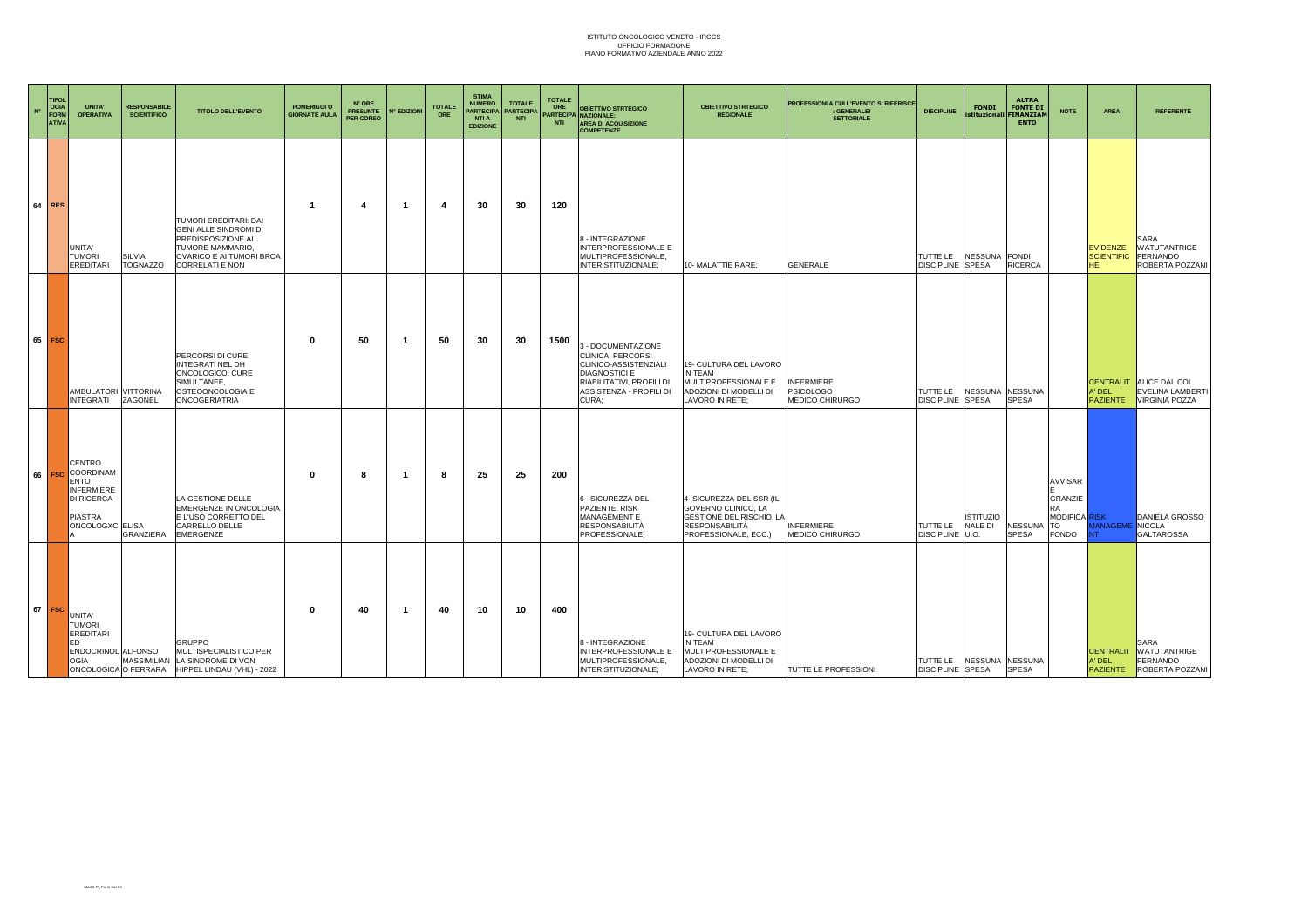| $\mathbf{N}^*$ | <b>TIPOL</b><br>OGIA<br><b>FORM</b><br><b>ATIVA</b> | <b>UNITA'</b><br><b>OPERATIVA</b>                                     | <b>RESPONSABILE</b><br><b>SCIENTIFICO</b>                   | <b>TITOLO DELL'EVENTO</b>                                                                                                                             | <b>POMERIGGI O</b><br><b>GIORNATE AULA</b> | N° ORE<br><b>PRESUNTE</b><br>PER CORSO | <b>N° EDIZIONI</b> | <b>TOTALE</b><br>ORE | <b>STIMA</b><br><b>NUMERO</b><br><b>PARTECIPA</b><br><b>NTI A</b><br><b>EDIZIONE</b> | <b>TOTALE</b><br><b>PARTECIPA</b><br><b>NTI</b> | <b>TOTALE</b><br>ORE<br><b>NTI</b> | <b>OBIETTIVO STRTEGICO</b><br>PARTECIPA NAZIONALE:<br><b>AREA DI ACQUISIZIONE</b><br><b>COMPETENZE</b> | <b>OBIETTIVO STRTEGICO</b><br><b>REGIONALE</b>                                                                                                                                                                   | PROFESSIONI A CUI L'EVENTO SI RIFERISCE<br><b>GENERALE/</b><br><b>SETTORIALE</b>                                                          | <b>DISCIPLINE</b>                   | <b>FONDI</b><br>istituzionali            | <b>ALTRA</b><br><b>FONTE DI</b><br><b>FINANZIAM</b><br><b>ENTO</b> | <b>NOTE</b> | <b>AREA</b>                                   | <b>REFERENTE</b>          |
|----------------|-----------------------------------------------------|-----------------------------------------------------------------------|-------------------------------------------------------------|-------------------------------------------------------------------------------------------------------------------------------------------------------|--------------------------------------------|----------------------------------------|--------------------|----------------------|--------------------------------------------------------------------------------------|-------------------------------------------------|------------------------------------|--------------------------------------------------------------------------------------------------------|------------------------------------------------------------------------------------------------------------------------------------------------------------------------------------------------------------------|-------------------------------------------------------------------------------------------------------------------------------------------|-------------------------------------|------------------------------------------|--------------------------------------------------------------------|-------------|-----------------------------------------------|---------------------------|
|                | 68 FSC                                              | GASTROENT<br><b>EROLOGIA</b><br><b>IOV</b><br>CASTELFRAN MONICA<br>CO | <b>ALBERTO</b><br><b>FANTIN</b><br><b>FRANCO</b>            | DISCUSSIONE COLLEGIALE<br>CASI CLINICI DI<br>GASTROENTEROLOGIA 2022                                                                                   | $\mathbf{0}$                               | 8                                      | -1                 | 8                    | 10                                                                                   | 10                                              | 80                                 | 8 - INTEGRAZIONE<br>INTERPROFESSIONALE E<br>MULTIPROFESSIONALE,<br>INTERISTITUZIONALE;                 | 6- APPROCCIO INTEGRATO<br>E MULTIDISCIPLINARE NEI<br>DIVERSI LUOGHI DI PRESA<br>IN CARICO, CURA E<br>RIABILITAZIONE (PERCORSI TECNICO DI ANATOMIA<br>ASSISTENZIALI, MODELLI<br>ORGANIZZATIVI, PDTA,<br>$ECC.$ ): | MEDICO CHIRURGO, INFERMIERE,<br>PATOLOGICA (?????), ALTRI<br>PARTECIPANTI ESCLUSO<br>DALL'OBBLIGO DI CREDITI ECM                          | TUTTE LE<br><b>DISCIPLINE SPESA</b> | NESSUNA NESSUNA                          | <b>SPESA</b>                                                       |             | <b>CENTRALIT</b><br>A' DEL<br><b>PAZIENTE</b> | <b>MONICA FRANCO</b>      |
| 69             | <b>FSC</b>                                          | <b>ONCOLOGIA</b>                                                      | ANGELO<br><b>PORRECA</b><br><b>MARCO</b><br>MARUZZO         | <b>MEETING</b><br>MULTIDISCIPLINARE PER<br><b>DISCUSSIONE PAZIENTI</b><br>AFFETTI DA NEOPLASIE<br><b>GENITOURINARIE 2022 -</b><br>CASTELFRANCO VENETO | $\Omega$                                   | 30                                     | -1                 | 30                   | 16                                                                                   | 16                                              | 480                                | 8 - INTEGRAZIONE<br>INTERPROFESSIONALE E<br>MULTIPROFESSIONALE,<br>INTERISTITUZIONALE;                 | PRESTAZIONI SANITARIE IN DALL'OBBLIGO ECM<br>CONFORMITÀ AI LEA                                                                                                                                                   | MEDICO CHIRURGO<br><b>INFERMIERE</b><br><b>FISICO SANITARIO</b><br>PSICOLOGO<br>1- APPROPRIATEZZA DELLE ALTRI PARTECIPANTI ESCLUSI        | TUTTE LE<br><b>DISCIPLINE SPESA</b> | NESSUNA                                  | <b>NESSUNA</b><br><b>SPESA</b>                                     |             | <b>CENTRALIT</b><br>A' DEL<br><b>PAZIENTE</b> | MARCO MARUZZO             |
|                | 70 FSC                                              | <b>ONCOLOGIA</b>                                                      | <b>UMBERTO</b><br><b>BASSO</b><br><b>MATTEO</b><br>SEPULCRI | <b>MEETING</b><br>MULTIDISCIPLINARE PER<br><b>DISCUSSIONE PAZIENTI</b><br>AFFETTI DA NEOPLASIA<br>PROSTATICA 2022                                     | $\mathbf{0}$                               | 30                                     | -1                 | 30                   | 12                                                                                   | 12                                              | 360                                | 8 - INTEGRAZIONE<br>INTERPROFESSIONALE E<br>MULTIPROFESSIONALE,<br>INTERISTITUZIONALE:                 | PRESTAZIONI SANITARIE IN DALL'OBBLIGO ECM<br>CONFORMITÀ AI LEA                                                                                                                                                   | MEDICO CHIRURGO<br><b>INFERMIERE</b><br><b>FISICO SANITARIO</b><br><b>PSICOLOGO</b><br>1- APPROPRIATEZZA DELLE ALTRI PARTECIPANTI ESCLUSI | TUTTE LE<br><b>DISCIPLINE SPESA</b> | <b>NESSUNA</b>                           | <b>NESSUNA</b><br><b>SPESA</b>                                     |             | <b>CENTRALIT</b><br>A' DEL<br><b>PAZIENTE</b> | <b>EVELINA LAMBERTI</b>   |
|                | 71 FSC                                              | <b>ONCOLOGIA</b>                                                      | SARA<br>LONARDI                                             | <b>MEETING</b><br><b>MULTIDISCIPLINARE</b><br>DISCUSSIONE PAZIENTI<br>SALVATORE AFFETTI DA CARCINOMA DEL<br>PUCCIARELLI COLON E DEL RETTO 2022        | $\Omega$                                   | 50                                     | -1                 | 50                   | 15                                                                                   | 15                                              | 750                                | 8 - INTEGRAZIONE<br><b>INTERPROFESSIONALE E</b><br>MULTIPROFESSIONALE,<br>INTERISTITUZIONALE;          | 6- APPROCCIO INTEGRATO<br>E MULTIDISCIPLINARE NEI<br>DIVERSI LUOGHI DI PRESA<br>IN CARICO, CURA E<br>RIABILITAZIONE (PERCORSI FISIOTERAPISTA<br>ASSISTENZIALI, MODELLI<br>ORGANIZZATIVI, PDTA,<br>$ECC.$ );      | <b>MEDICO CHIRURGO</b><br><b>INFERMIERE</b><br><b>FISICO SANITARIO</b><br>ALTRI PARTECIPANTI ESCLUSI<br>DALL'OBBLIGO ECM                  | <b>DISCIPLINE SPESA</b>             | TUTTE LE NESSUNA NESSUNA<br><b>SPESA</b> |                                                                    |             | <b>CENTRALIT</b><br>A' DEL                    | PAZIENTE EVELINA LAMBERTI |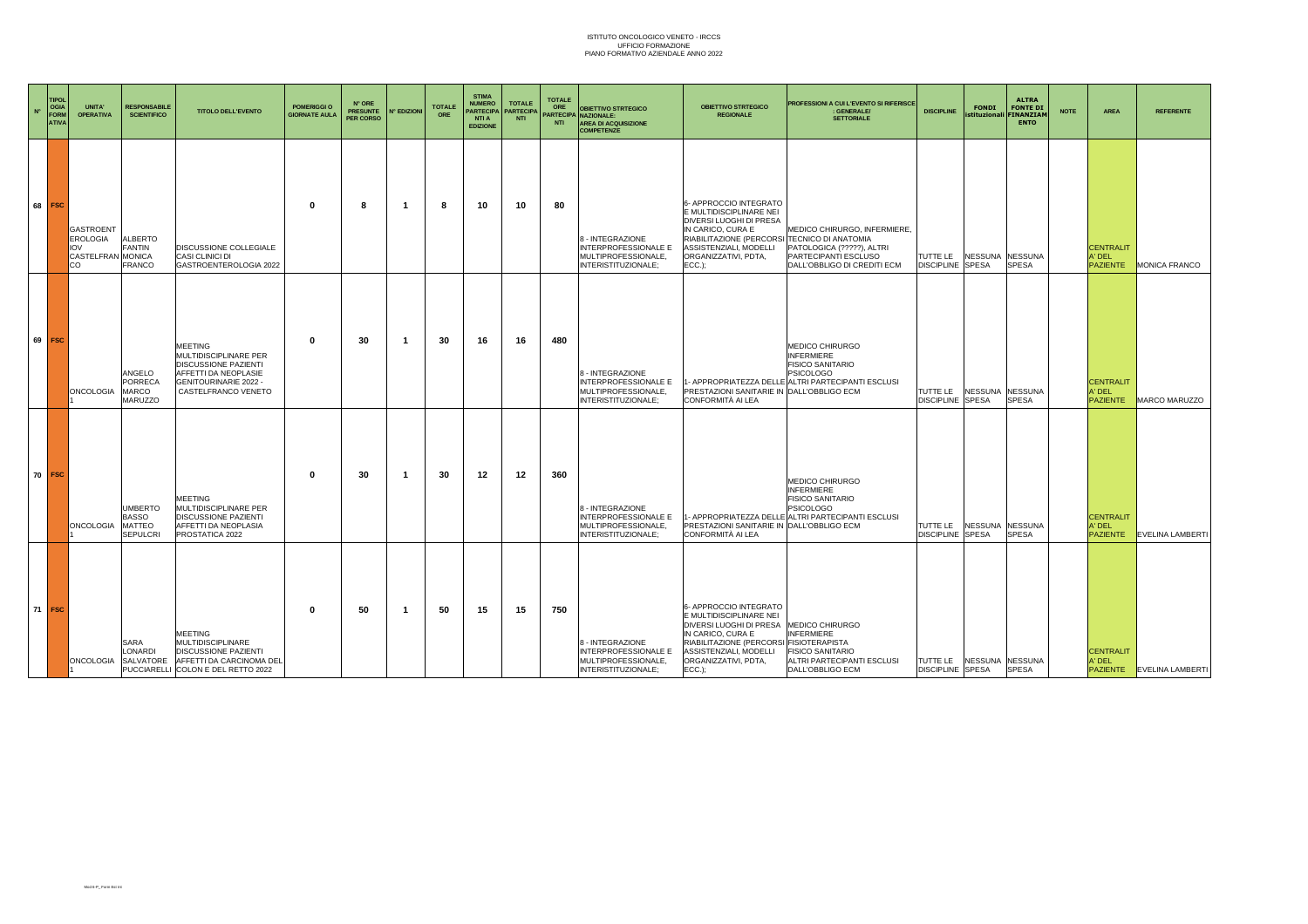| $N^{\circ}$ | <b>TIPOL</b><br><b>OGIA</b><br><b>FORM</b><br><b>ATIVA</b> | UNITA'<br><b>OPERATIVA</b>                          | <b>RESPONSABILE</b><br><b>SCIENTIFICO</b> | <b>TITOLO DELL'EVENTO</b>                                                                                               |              | <b>POMERIGGI O</b><br><b>GIORNATE AULA</b> | N° ORE<br><b>PRESUNTE</b><br><b>PER CORSO</b> | <b>N° EDIZIONI</b> | <b>TOTALE</b><br>ORE | <b>STIMA</b><br><b>NUMERO</b><br><b>PARTECIPA</b><br><b>NTI A</b><br><b>EDIZIONE</b> | <b>TOTALE</b><br><b>PARTECIPA</b><br><b>NTI</b> | <b>TOTALE</b><br>ORE<br><b>NTI</b>                                                            | <b>OBIETTIVO STRTEGICO</b><br><b>PARTECIPA NAZIONALE:</b><br><b>AREA DI ACQUISIZIONE</b><br><b>COMPETENZE</b>                                                                                | <b>OBIETTIVO STRTEGICO</b><br><b>REGIONALE</b>                                                                                                                        | PROFESSIONI A CUI L'EVENTO SI RIFERISCE<br><b>GENERALE/</b><br><b>SETTORIALE</b> | <b>DISCIPLINE</b>           | <b>FONDI</b>                   | <b>ALTRA</b><br><b>FONTE DI</b><br><b>istituzionali</b><br><b>FINANZIAN</b><br><b>ENTO</b> | <b>NOTE</b>                                   | <b>AREA</b>               |
|-------------|------------------------------------------------------------|-----------------------------------------------------|-------------------------------------------|-------------------------------------------------------------------------------------------------------------------------|--------------|--------------------------------------------|-----------------------------------------------|--------------------|----------------------|--------------------------------------------------------------------------------------|-------------------------------------------------|-----------------------------------------------------------------------------------------------|----------------------------------------------------------------------------------------------------------------------------------------------------------------------------------------------|-----------------------------------------------------------------------------------------------------------------------------------------------------------------------|----------------------------------------------------------------------------------|-----------------------------|--------------------------------|--------------------------------------------------------------------------------------------|-----------------------------------------------|---------------------------|
|             | 72 FSC                                                     | ONCOLOGIA FRANCESCA<br>MEDICA 1                     | <b>BERGAMO</b>                            | <b>MEETING</b><br>MULTIDISCIPLINARE PER LA<br>DISCUSSIONE DI PAZIENTI<br>AFFETTI DA TUMORI<br>NEUROENDOCRINI 2022       | $\Omega$     | 20                                         | -1                                            | 20                 | 10                   | 10                                                                                   | 200                                             | 8 - INTEGRAZIONE<br><b>INTERPROFESSIONALE E</b><br>MULTIPROFESSIONALE.<br>INTERISTITUZIONALE; | 6- APPROCCIO INTEGRATO<br>E MULTIDISCIPLINARE NEI<br>DIVERSI LUOGHI DI PRESA<br>IN CARICO, CURA E<br>ASSISTENZIALI, MODELLI<br>ORGANIZZATIVI, PDTA,<br>$ECC.$ ):                             | MEDICO CHIRURGO, INFERMIERE,<br>RIABILITAZIONE (PERCORSI BIOLOGO, PSICOLOGO, FISICO<br>SANITARIO, ALTRI PARTECIPANTI<br>ESCLUSI DALL'OBBLIGO DI<br><b>CREDITI ECM</b> | TUTTE LE<br><b>DISCIPLINE SPESA</b>                                              | <b>NESSUNA</b>              | <b>NESSUNA</b><br><b>SPESA</b> |                                                                                            | <b>CENTRALIT</b><br>A' DEL<br><b>PAZIENTE</b> | <b>EVELINA LAMBERTI</b>   |
|             | 73 FSC                                                     | <b>ONCOLOGIA</b>                                    | VALENTINA<br><b>GUARNERI</b>              | DISCUSSIONE DI CASI<br>CLINICI IN EQUIPE<br>MULTIDISCIPLINARE.<br><b>NEOPLASIE</b><br>GINECOLOGICHE 2022                | $\mathbf{0}$ | 30                                         | -1                                            | 30                 | 10                   | 10                                                                                   | 300                                             | 8 - INTEGRAZIONE<br>INTERPROFESSIONALE E<br>MULTIPROFESSIONALE,<br>INTERISTITUZIONALE:        | 6- APPROCCIO INTEGRATO<br>E MULTIDISCIPLINARE NEI<br>DIVERSI LUOGHI DI PRESA<br>IN CARICO, CURA E<br>RIABILITAZIONE (PERCORSI<br>ASSISTENZIALI, MODELLI<br>ORGANIZZATIVI, PDTA,<br>$ECC.$ ): | MEDICO, INFERMIERE,<br>PSICOLOGO, BIOLOGO, FISICO<br><b>SANITARIO</b>                                                                                                 | TUTTE LE<br><b>DISCIPLINE SPESA</b>                                              | NESSUNA NESSUNA             | <b>SPESA</b>                   |                                                                                            | <b>CENTRALIT</b><br>A' DEL<br><b>PAZIENTE</b> | GIOVANNI<br>FAGGIONI      |
|             | $74$ FSC                                                   | <b>UOC</b><br>GASTROENT SUSY DAL<br><b>EROLOGIA</b> | <b>BELLO</b>                              | PERCORSI STANDARD IN<br>ENDOSCOPIA DIGESTIVA:<br>SIMULAZIONI E ROLE<br><b>PLAYING</b>                                   | - 0          | 8                                          | -1                                            | 8                  | 30                   | 30                                                                                   | 240                                             | 8 - INTEGRAZIONE<br><b>INTERPROFESSIONALE E</b><br>MULTIPROFESSIONALE,<br>INTERISTITUZIONALE: | 6- APPROCCIO INTEGRATO<br>E MULTIDISCIPLINARE NEI<br>DIVERSI LUOGHI DI PRESA<br>IN CARICO, CURA E<br>RIABILITAZIONE (PERCORSI<br>ASSISTENZIALI, MODELLI<br>ORGANIZZATIVI, PDTA,<br>$ECC.$ ): | MEDICO CHIRURGO INFERMIERE<br>ALTRI OPERATORI ESCLUSI<br>DALL'OBBLIGO ECM                                                                                             | TUTTE LE<br>DISCIPLINE U.O.                                                      | <b>ISTITUZIO</b><br>NALE DI | <b>NESSUNA</b><br><b>SPESA</b> |                                                                                            | <b>CENTRALIT</b><br>A' DEL<br><b>PAZIENTE</b> | <b>CHIARA PLACIDI</b>     |
|             | $75$ FSC                                                   | ONCOLOGIA GIUSEPPE                                  | LOMBARDI                                  | DISCUSSIONE DI CASI<br><b>CLINICI IN EQUIPE</b><br>MULTIDISCIPLINARE:<br>NEOPLASIE DEL SISTEMA<br>NERVOSO CENTRALE 2022 | - 0          | 35                                         | -1                                            | 35                 | 15                   | 15                                                                                   | 525                                             | 8 - INTEGRAZIONE<br>INTERPROFESSIONALE E<br>MULTIPROFESSIONALE,<br>INTERISTITUZIONALE;        | 6- APPROCCIO INTEGRATO<br>E MULTIDISCIPLINARE NEI<br>DIVERSI LUOGHI DI PRESA<br>IN CARICO, CURA E<br>ASSISTENZIALI, MODELLI<br>ORGANIZZATIVI, PDTA,<br>$ECC.$ );                             | RIABILITAZIONE (PERCORSI MEDICO CHIRURGO, INFERMIERE,<br>BIOLOGO, PSICOLOGO,<br>FISIOTERAPISTA, FISICO<br>SANITARIO                                                   | TUTTE LE NESSUNA NESSUNA<br><b>DISCIPLINE SPESA</b>                              |                             | <b>SPESA</b>                   |                                                                                            | <b>CENTRALIT</b><br>A' DEL                    | PAZIENTE EVELINA LAMBERTI |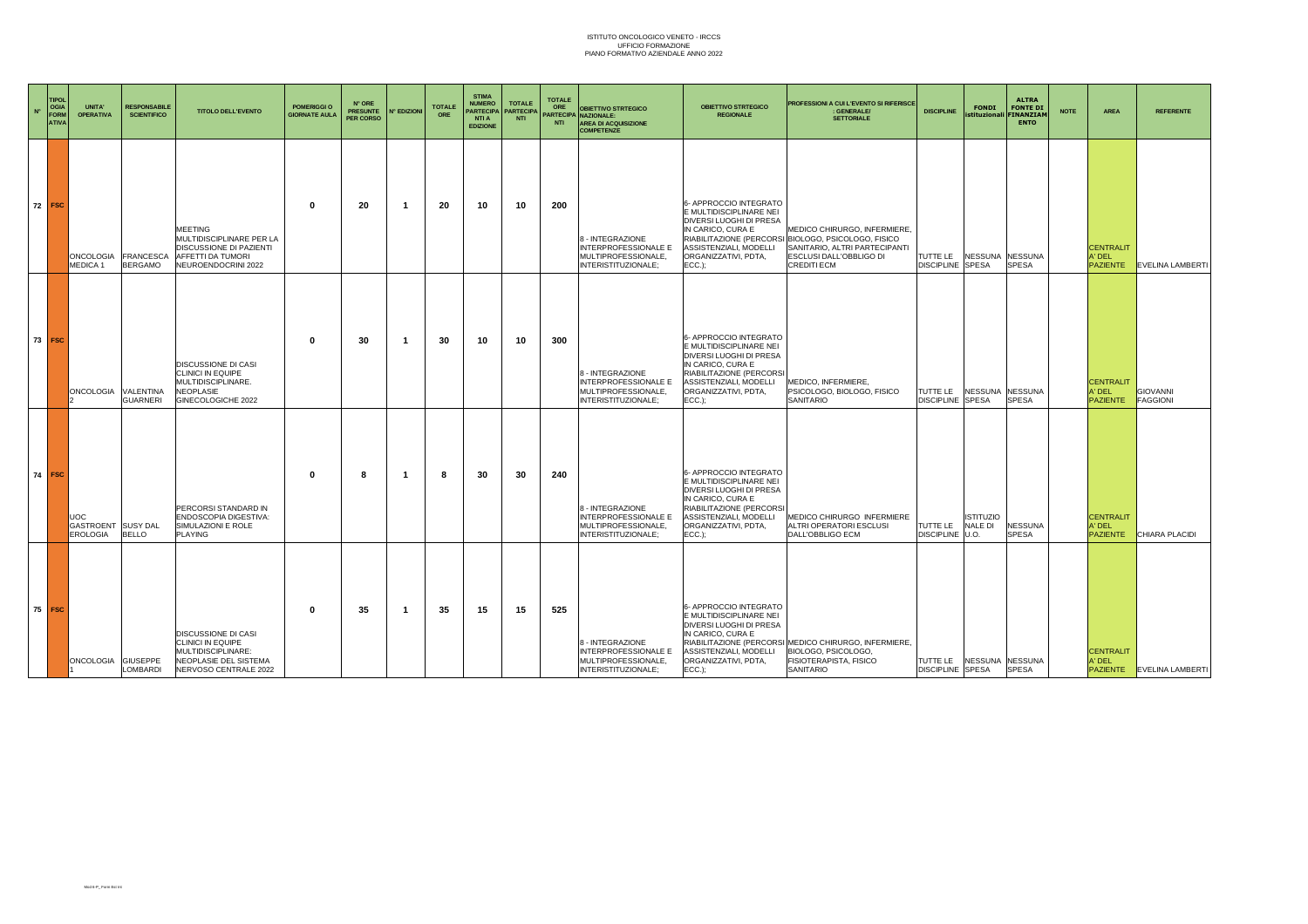| $\mathbf{N}^*$ | <b>TIPOL</b><br>OGIA<br><b>FORM</b><br><b>ATIVA</b> | <b>UNITA'</b><br><b>OPERATIVA</b>       | <b>RESPONSABILE</b><br><b>SCIENTIFICO</b>                                               | <b>TITOLO DELL'EVENTO</b>                                                                          | <b>POMERIGGI O</b><br><b>GIORNATE AULA</b> | N° ORE<br><b>PRESUNTE</b><br><b>PER CORSO</b> | N° EDIZIONI    | <b>TOTALE</b><br>ORE | <b>STIMA</b><br><b>NUMERO</b><br><b>PARTECIPA</b><br><b>NTI A</b><br><b>EDIZIONE</b> | <b>TOTALE</b><br><b>PARTECIPA</b><br><b>NTI</b> | <b>TOTALE</b><br>ORE<br><b>NTI</b> | <b>OBIETTIVO STRTEGICO</b><br>ARTECIPA NAZIONALE:<br><b>AREA DI ACQUISIZIONE</b><br><b>COMPETENZE</b>                                                     | <b>OBIETTIVO STRTEGICO</b><br><b>REGIONALE</b>                                                                                                                                                      | PROFESSIONI A CUI L'EVENTO SI RIFERISCE<br>: GENERALE/<br><b>SETTORIALE</b>                                | <b>DISCIPLINE</b>                                     | <b>FONDI</b><br>istituzionali | <b>ALTRA</b><br><b>FONTE DI</b><br>FINANZIAM<br><b>ENTO</b> | <b>NOTE</b> | AREA                                          | <b>REFERENTE</b>       |
|----------------|-----------------------------------------------------|-----------------------------------------|-----------------------------------------------------------------------------------------|----------------------------------------------------------------------------------------------------|--------------------------------------------|-----------------------------------------------|----------------|----------------------|--------------------------------------------------------------------------------------|-------------------------------------------------|------------------------------------|-----------------------------------------------------------------------------------------------------------------------------------------------------------|-----------------------------------------------------------------------------------------------------------------------------------------------------------------------------------------------------|------------------------------------------------------------------------------------------------------------|-------------------------------------------------------|-------------------------------|-------------------------------------------------------------|-------------|-----------------------------------------------|------------------------|
|                | 76 FSC                                              | <b>ONCOLOGIA</b>                        | VALENTINA<br><b>GUARNERI</b>                                                            | DISCUSSIONE DI CASI<br>CLINICI IN EQUIPE<br>MULTIDISCIPLINARE.<br>NEOPLASIE DELLA<br>MAMMELLA 2022 | $\mathbf{0}$                               | 40                                            | $\overline{2}$ | 80                   | 15                                                                                   | 30                                              | 1200                               | 8 - INTEGRAZIONE<br><b>INTERPROFESSIONALE E</b><br>MULTIPROFESSIONALE,<br>INTERISTITUZIONALE;                                                             | 6- APPROCCIO INTEGRATO<br>E MULTIDISCIPLINARE NEI<br>DIVERSI LUOGHI DI PRESA<br>IN CARICO, CURA E<br>RIABILITAZIONE (PERCORSI<br>ASSISTENZIALI, MODELLI<br>ORGANIZZATIVI, PDTA,<br>$ECC.$ ):        | MEDICO, INFERMIERE.<br>PSICOLOGO, BIOLOGO,<br>FISICO SANITARIO, FARMACISTA                                 | TUTTE LE<br><b>DISCIPLINE SPESA</b>                   | NESSUNA NESSUNA               | <b>SPESA</b>                                                |             | <b>CENTRALIT</b><br>A' DEL<br>PAZIENTE        | SONIA CARPENTIER       |
| 77             | <b>FSC</b>                                          | ONCOLOGIA2<br><b>RADIOTERAPI GIULIA</b> | PASELLO                                                                                 | MEETING<br>MULTIDISCIPLINARE PER I<br>TUMORI DEL POLMONE 2022                                      | 0                                          | 50                                            | -1             | 50                   | 20                                                                                   | 20                                              | 1000                               | 3 - DOCUMENTAZIONE<br>CLINICA. PERCORSI<br>CLINICO-ASSISTENZIALI<br><b>DIAGNOSTICI E</b><br>RIABILITATIVI, PROFILI DI<br>ASSISTENZA - PROFILI DI<br>CURA: | 4- SICUREZZA DEL SSR (IL<br>GOVERNO CLINICO, LA<br>GESTIONE DEL RISCHIO, LA FARMACISTA, ALTRI<br>RESPONSABILITÀ<br>PROFESSIONALE, ECC.)                                                             | MEDICO CHIRURGO, BIOLOGO,<br>PSICOLOGO, INFERMIERE,<br>PARTECIPANTI ESCLUSI<br>DALL'OBBLIGO DI CREDITI ECM | TUTTE LE<br><b>DISCIPLINE SPESA</b>                   | <b>NESSUNA</b>                | <b>NESSUNA</b><br><b>SPESA</b>                              |             | <b>CENTRALIT</b><br>A' DEL<br><b>PAZIENTE</b> | <b>VIRGINIA POZZA</b>  |
| 78             | <b>FSC</b>                                          | <b>BREAST UNIT</b><br>CO VENETO MORA    |                                                                                         | PDTA PAZIENTI CON<br>CASTELFRAN GIANFRANCO PATOLOGIA SENOLOGICA<br>2022                            | - 0                                        | 40                                            | - 1            | 40                   | 17                                                                                   | 17                                              | 680                                | 3 - DOCUMENTAZIONE<br>CLINICA. PERCORSI<br>CLINICO-ASSISTENZIALI<br><b>DIAGNOSTICI E</b><br>RIABILITATIVI, PROFILI DI<br>ASSISTENZA - PROFILI DI<br>CURA: | 6- APPROCCIO INTEGRATO<br><b>E MULTIDISCIPLINARE NEI</b><br>DIVERSI LUOGHI DI PRESA<br>IN CARICO, CURA E<br>RIABILITAZIONE (PERCORSI<br>ASSISTENZIALI, MODELLI<br>ORGANIZZATIVI, PDTA,<br>$ECC.$ ): | TUTTE LE PROFESSIONI                                                                                       | TUTTE LE<br><b>DISCIPLINE SPESA</b>                   | <b>NESSUNA</b>                | <b>NESSUNA</b><br><b>SPESA</b>                              |             | <b>CENTRALIT</b><br>A' DEL<br><b>PAZIENTE</b> | <b>ELISA FERRONATO</b> |
|                | 79 FSC                                              | ONCOLOGIA                               | ANGELO<br>PAOLO DEI<br>TOS<br>ANTONELLA<br><b>BRUNELLO</b><br><b>MARCO</b><br>RASTRELLI | <b>REVISIONE DEL PDTA</b><br>REGIONALE DEI SARCOMI<br>DELLE PARTI MOLLI E<br>TUMORI DELL'OSSO      | $\mathbf 0$                                | 20                                            | -1             | 20                   | 25                                                                                   | 25                                              | 500                                | 3 - DOCUMENTAZIONE<br>CLINICA. PERCORSI<br>CLINICO-ASSISTENZIALI<br><b>DIAGNOSTICI E</b><br>RIABILITATIVI, PROFILI DI<br>ASSISTENZA - PROFILI DI<br>CURA: | 6- APPROCCIO INTEGRATO<br>E MULTIDISCIPLINARE NEI<br>DIVERSI LUOGHI DI PRESA<br>IN CARICO, CURA E<br>RIABILITAZIONE (PERCORSI<br>ASSISTENZIALI, MODELLI<br>ORGANIZZATIVI, PDTA,<br>$ECC.$ ):        | TUTTE LE PROFESSIONI                                                                                       | TUTTE LE   NESSUNA NESSUNA<br><b>DISCIPLINE SPESA</b> |                               | <b>SPESA</b>                                                |             | <b>EVIDENZE</b><br><b>SCIENTIFIC</b><br>HE.   |                        |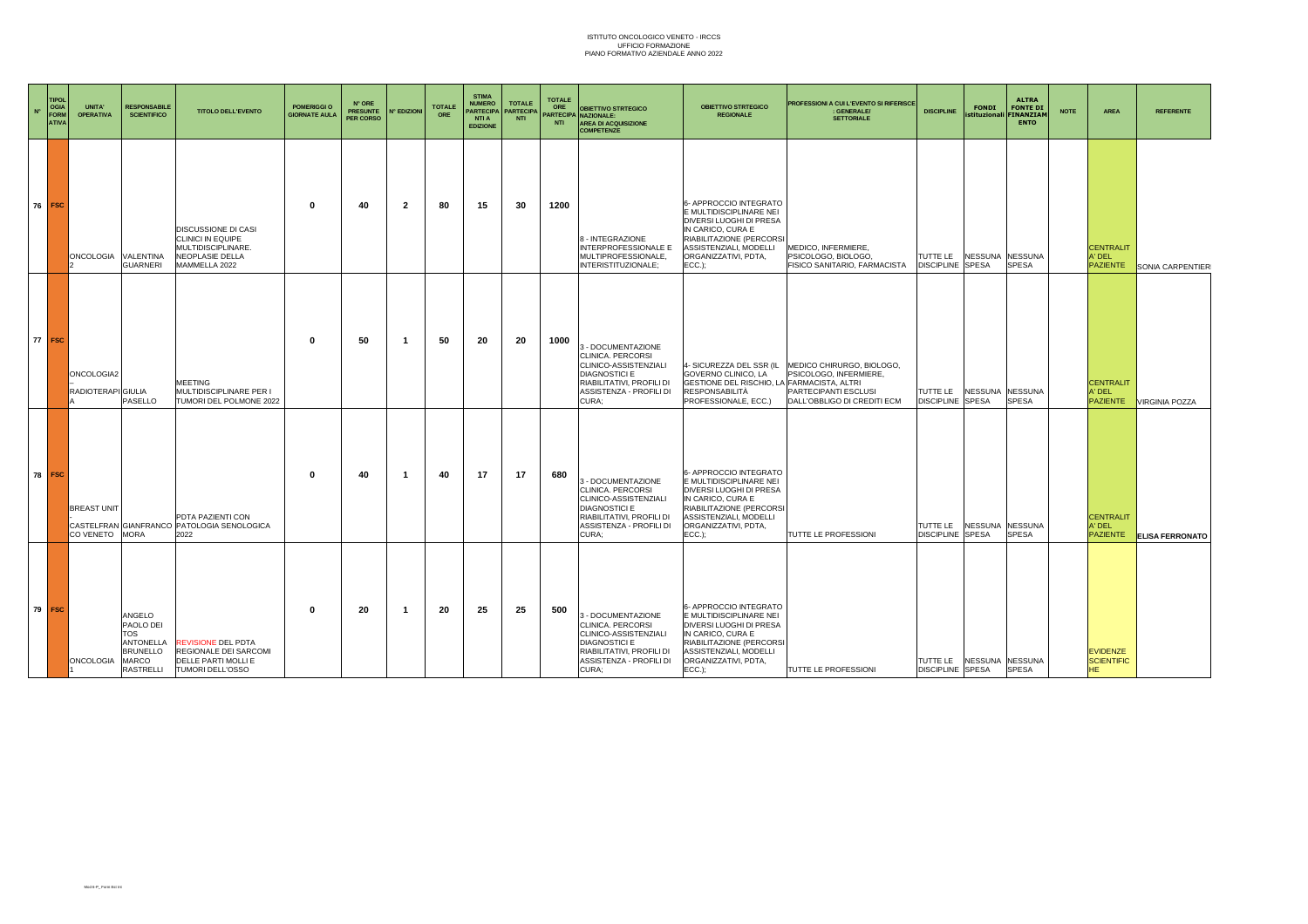| $N^{\circ}$ | <b>TIPOL</b><br>OGIA<br>FORM<br><b>ATIVA</b> | UNITA'<br><b>OPERATIVA</b> | <b>RESPONSABILE</b><br><b>SCIENTIFICO</b>         | <b>TITOLO DELL'EVENTO</b>                                                                        | POMERIGGI O<br><b>GIORNATE AULA</b> | N° ORE<br><b>PRESUNTE</b><br><b>PER CORSO</b> | N° EDIZIONI | <b>TOTALE</b><br>ORE | <b>STIMA</b><br><b>NUMERO</b><br><b>PARTECIPA</b><br><b>NTIA</b><br><b>EDIZIONE</b> | <b>TOTALE</b><br>PARTECIPA<br><b>NTI</b> | <b>TOTALE</b><br>ORE<br><b>NTI</b> | <b>OBIETTIVO STRTEGICO</b><br><b>PARTECIPA NAZIONALE:</b><br><b>AREA DI ACQUISIZIONE</b><br><b>COMPETENZE</b>                                             | <b>OBIETTIVO STRTEGICO</b><br><b>REGIONALE</b>                                                                                                                                                    | <b>PROFESSIONI A CUI L'EVENTO SI RIFERISCE</b><br>: GENERALE/<br><b>SETTORIALE</b> | <b>DISCIPLINE</b>                   | <b>FONDI</b><br>istituzionali FINANZIAN | <b>ALTRA</b><br><b>FONTE DI</b><br><b>ENTO</b> | <b>NOTE</b> | <b>AREA</b>                                       | <b>REFERENTE</b>                |
|-------------|----------------------------------------------|----------------------------|---------------------------------------------------|--------------------------------------------------------------------------------------------------|-------------------------------------|-----------------------------------------------|-------------|----------------------|-------------------------------------------------------------------------------------|------------------------------------------|------------------------------------|-----------------------------------------------------------------------------------------------------------------------------------------------------------|---------------------------------------------------------------------------------------------------------------------------------------------------------------------------------------------------|------------------------------------------------------------------------------------|-------------------------------------|-----------------------------------------|------------------------------------------------|-------------|---------------------------------------------------|---------------------------------|
|             | 80 FSC                                       | <b>ONCOLOGIA</b>           | <b>SARA</b><br><b>LONARDI</b><br><b>SALVATORE</b> | <b>REVISIONE DEL PDTA</b><br><b>REGIONALE DEI TUMORI DEI</b><br>PUCCIARELLI COLON E DEL RETTO    |                                     | 20                                            |             | 20                   | 25                                                                                  | 25                                       | 500                                | 3 - DOCUMENTAZIONE<br>CLINICA, PERCORSI<br>CLINICO-ASSISTENZIALI<br><b>DIAGNOSTICI E</b><br>RIABILITATIVI, PROFILI DI<br>ASSISTENZA - PROFILI DI<br>CURA: | 6- APPROCCIO INTEGRATO<br>E MULTIDISCIPLINARE NEI<br>DIVERSI LUOGHI DI PRESA<br>IN CARICO, CURA E<br>RIABILITAZIONE (PERCORSI<br>ASSISTENZIALI, MODELLI<br>ORGANIZZATIVI. PDTA.<br>$ECC.$ ):      | TUTTE LE PROFESSIONI                                                               | TUTTE LE<br><b>DISCIPLINE SPESA</b> | NESSUNA NESSUNA                         | <b>SPESA</b>                                   |             | <b>EVIDENZE</b><br><b>SCIENTIFIC</b><br><b>HE</b> |                                 |
|             | 81 FSC                                       | <b>ONCOLOGIA</b>           | <b>EMANUELE</b><br><b>DAMIANO</b><br>LUCA URSO    | <b>MEETING</b><br>MULTIDISCIPLINARE PER I<br><b>TUMORI EREDITARI</b><br><b>GASTROINTESTINALI</b> |                                     | 20                                            |             | 20                   | 15                                                                                  | 15                                       | 300                                | 3 - DOCUMENTAZIONE<br>CLINICA, PERCORSI<br>CLINICO-ASSISTENZIALI<br><b>DIAGNOSTICI E</b><br>RIABILITATIVI, PROFILI DI<br>ASSISTENZA - PROFILI DI<br>CURA: | 6- APPROCCIO INTEGRATO<br>E MULTIDISCIPLINARE NEI<br>DIVERSI LUOGHI DI PRESA<br>IN CARICO, CURA E<br>RIABILITAZIONE (PERCORSI BIOLOGO<br>ASSISTENZIALI, MODELLI<br>ORGANIZZATIVI, PDTA,<br>ECC.); | MEDICO CHIRURGO<br><b>INFERMIERE</b><br><b>PSICOLOGO</b>                           | TUTTE LE<br><b>DISCIPLINE</b> SPESA | NESSUNA NESSUNA                         | <b>SPESA</b>                                   |             | <b>CENTRALIT</b><br>A' DEL                        | <b>PAZIENTE</b> ROBERTA POZZANI |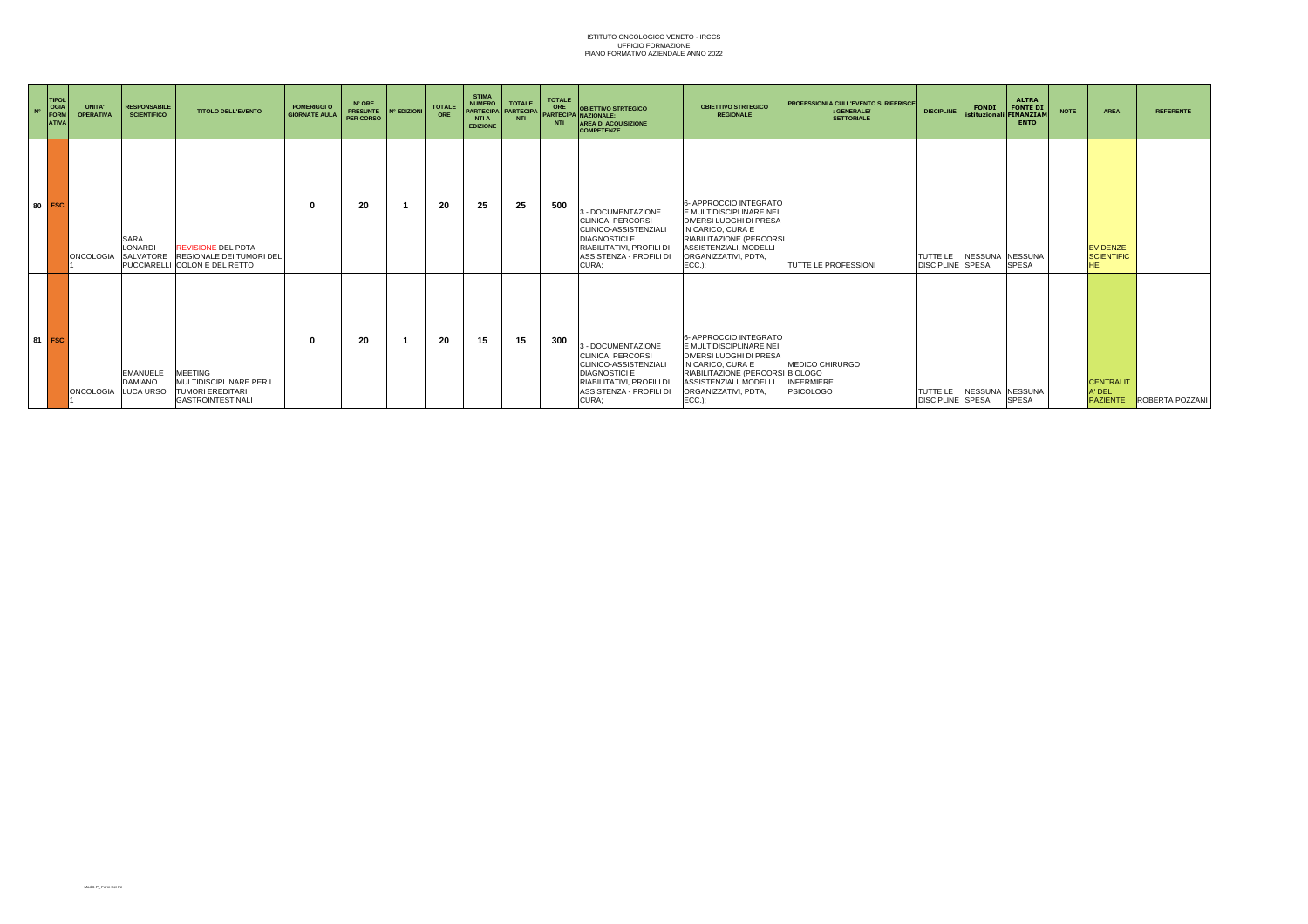| $N^{\circ}$ | <b>TIPOL</b><br>OGIA<br><b>FORM</b><br><b>ATIVA</b> | <b>UNITA'</b><br><b>OPERATIVA</b>                                                                       | <b>RESPONSABILE</b><br><b>SCIENTIFICO</b>                            | <b>TITOLO DELL'EVENTO</b>                                                                                                                                                                                                                 | <b>POMERIGGI O</b><br><b>GIORNATE AULA</b> | N° ORE<br><b>PRESUNTE</b><br>PER CORSO | N° EDIZIONI | <b>TOTALE</b><br>ORE | <b>STIMA</b><br><b>NUMERO</b><br>PARTECIPA<br><b>NTI A</b><br><b>EDIZIONE</b> | <b>TOTALE</b><br><b>PARTECIPA</b><br><b>NTI</b> | <b>TOTALE</b><br>ORE<br><b>NTI</b> | <b>OBIETTIVO STRTEGICO</b><br>PARTECIPA NAZIONALE:<br><b>AREA DI ACQUISIZIONE</b><br><b>COMPETENZE</b>                                                                                                                                                                                    | <b>OBIETTIVO STRTEGICO</b><br><b>REGIONALE</b>                                                                                                                                                                    | PROFESSIONI A CUI L'EVENTO SI RIFERISCE<br>: GENERALE/<br><b>SETTORIALE</b>                                             | <b>DISCIPLINE</b>                                                                   | <b>FONDI</b><br>stituzionali FINANZIAM | <b>ALTRA</b><br><b>FONTE DI</b><br><b>ENTO</b> | <b>NOTE</b><br><b>AREA</b>                    | <b>REFERENTE</b>         |
|-------------|-----------------------------------------------------|---------------------------------------------------------------------------------------------------------|----------------------------------------------------------------------|-------------------------------------------------------------------------------------------------------------------------------------------------------------------------------------------------------------------------------------------|--------------------------------------------|----------------------------------------|-------------|----------------------|-------------------------------------------------------------------------------|-------------------------------------------------|------------------------------------|-------------------------------------------------------------------------------------------------------------------------------------------------------------------------------------------------------------------------------------------------------------------------------------------|-------------------------------------------------------------------------------------------------------------------------------------------------------------------------------------------------------------------|-------------------------------------------------------------------------------------------------------------------------|-------------------------------------------------------------------------------------|----------------------------------------|------------------------------------------------|-----------------------------------------------|--------------------------|
|             |                                                     |                                                                                                         |                                                                      | DIPARTIMENTO IMAGING E FISICA SANITARIA                                                                                                                                                                                                   |                                            |                                        |             |                      |                                                                               |                                                 |                                    |                                                                                                                                                                                                                                                                                           |                                                                                                                                                                                                                   |                                                                                                                         |                                                                                     |                                        |                                                |                                               |                          |
|             | 82 RES                                              | <b>UOC</b><br><b>MEDICINA</b><br>NUCLEARE<br><b>IOV</b><br>CASTELFRAN MICHELE<br>CO VENETO              | ALIDA<br><b>GREGIANIN</b>                                            | PRINCIPALI APPLICAZIONI<br>SARTORELLO DELLA PET/TC CON 68GA-<br>PSMA NELLO STUDIO DEL<br>TUMORE PROSTATICO                                                                                                                                | -1                                         | -3                                     | -1          | - 3                  | 40                                                                            | 40                                              | 120                                | 8 - INTEGRAZIONE<br><b>INTERPROFESSIONALE E</b><br>MULTIPROFESSIONALE,<br>INTERISTITUZIONALE:                                                                                                                                                                                             | 6- APPROCCIO INTEGRATO<br>E MULTIDISCIPLINARE NEI<br>DIVERSI LUOGHI DI PRESA<br>IN CARICO, CURA E<br>RIABILITAZIONE (PERCORSI TECNICO SANITARIO DI<br>ASSISTENZIALI, MODELLI<br>ORGANIZZATIVI, PDTA,<br>$ECC.$ ): | MEDICO CHIRURGO FARMACISTA<br>RADIOLOGIA MEDICA<br><b>FISICO SANITARIO</b><br><b>INFERMIERE</b>                         | <b>MEDICINA</b><br>NUCLEARE U.O.                                                    | <b>ISTITUZIO</b><br><b>NALE DI</b>     | <b>NESSUNA</b><br><b>SPESA</b>                 | <b>CENTRALIT</b><br>A' DEL<br><b>PAZIENTE</b> | <b>ALIDA SARTORELLO</b>  |
|             | 83 RES                                              | <b>UOC</b><br><b>MEDICINA</b><br>NUCLEARE<br><b>VOI</b><br>CASTELFRAN GREGIANIN<br>CO VENETO LARA GALLO | <b>MARCO</b><br><b>MARCOLIN</b><br><b>MICHELE</b>                    | <b>SICUREZZA DEI</b><br><b>LAVORATORI</b><br><b>NELL'AMBIENTE DI LAVORO</b><br>NORME DI BUONA<br>PREPARAZIONE DEI<br>RADIOFARMACI PER<br>MEDICINA NUCLEARE:<br>SISTEMA DI ASSICURAZIONE<br>DELLA QUALIA' E GESTIONE<br>DEL RICHIO CLINICO |                                            | -3                                     | -1          | -3                   | 35                                                                            | -35                                             | 105                                | 2 - LINEE GUIDA -<br>PROTOCOLLI-<br>PROCEDURE;                                                                                                                                                                                                                                            | 7- LINEE GUIDA,<br>PROTOCOLLI E<br>PROCEDURE BASATE SU<br><b>EVIDENZE SCIENTIFICHE:</b>                                                                                                                           | MEDICO CHIRURGO FARMACISTA<br>TECNICO SANITARIO DI<br>RADIOLOGIA MEDICA<br><b>FISICO SANITARIO</b><br><b>INFERMIERE</b> | <b>MEDICINA</b><br>NUCLEARE                                                         | <b>ISTITUZIO</b><br>NALE DI<br>U.O.    | <b>NESSUNA</b><br><b>SPESA</b>                 | <b>RISK</b><br><b>ANAGEME</b>                 | MARCO MARCOLIN           |
|             | 84 RES                                              | UOC DI                                                                                                  | <b>GIOVANNI</b><br><b>SCARZELLO</b><br><b>BUZZACCARI</b><br>NI MARIA | RADIOTERAPI SAMMARITAN BRACHITERAPIA IN ETA'<br><b>PEDIATRICA</b>                                                                                                                                                                         |                                            | 8                                      | -1          | 8                    | 50                                                                            | 50                                              | 400                                | 18 - CONTENUTI TECNICO-<br><b>PROFESSIONALI</b><br>(CONOSCENZE E<br>COMPETENZE) SPECIFICI<br>DI CIASCUNA<br>PROFESSIONE, DI<br><b>CIASCUNA</b><br>SPECIALIZZAZIONE E DI<br>CIASCUNA ATTIVITÀ<br>ULTRASPECIALISTICA, IVI<br><b>INCLUSE LE MALATTIE</b><br>RARE E LA MEDICINA DI<br>GENERE: | 10- MALATTIE RARE;                                                                                                                                                                                                | MEDICO CHIRURGO<br><b>INFERMIERE</b><br>TECNICO SANITARIO DI<br>RADIOLOGIA MEDICA                                       | <b>MEDICO</b><br>(ONCOLOGI<br><b>CHIRURGIA</b><br>RADIOTERA NESSUNA NESSUNA<br>PIA) | SPESA                                  | <b>SPESA</b>                                   | <b>CENTRALIT</b><br>A' DEL<br><b>PAZIENTE</b> | <b>GIOVANNI SCARZELI</b> |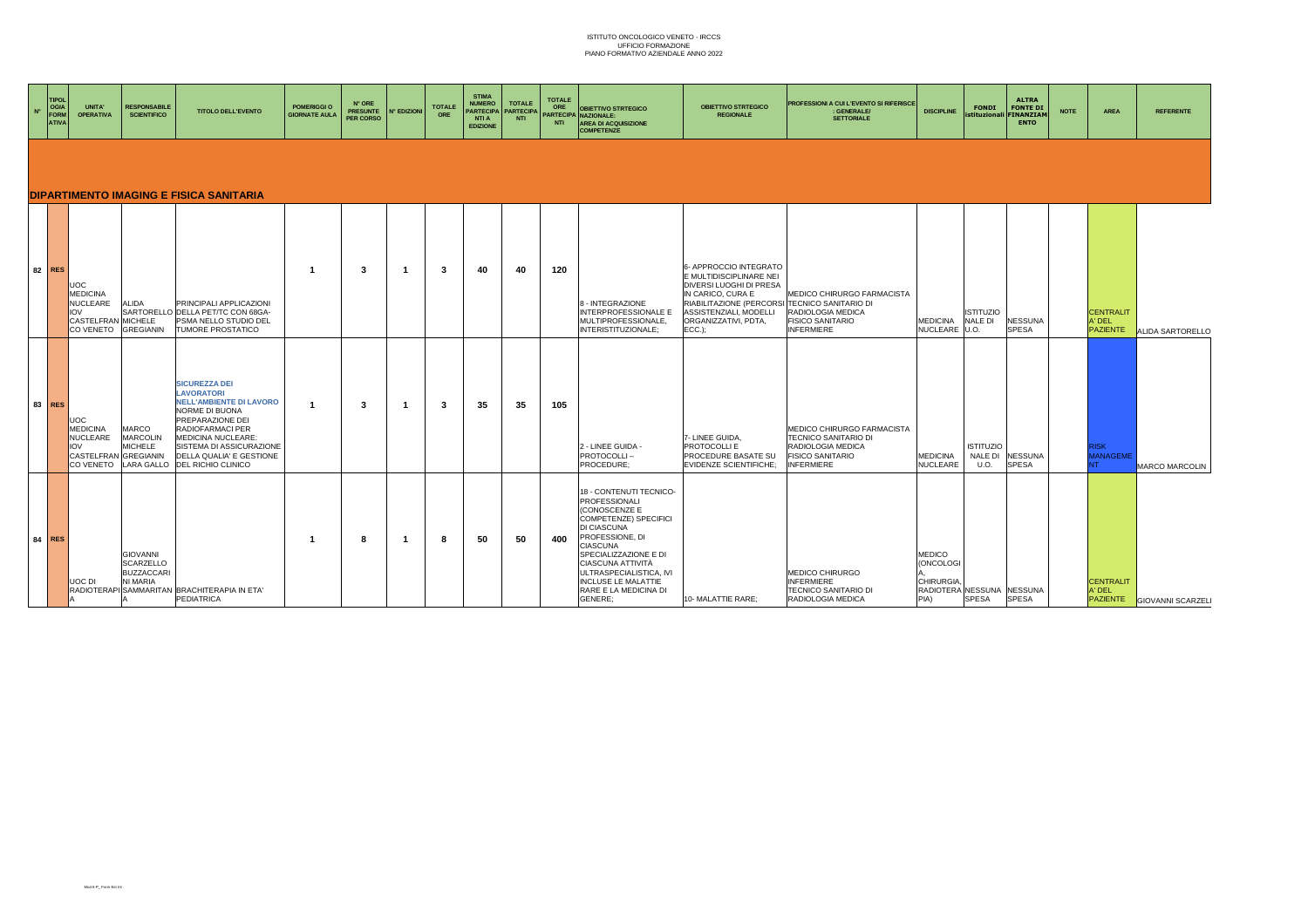| $N^{\circ}$ | <b>TIPOL</b><br><b>OGIA</b><br>FORM<br><b>ATIVA</b> | UNITA'<br><b>OPERATIVA</b>                  | <b>RESPONSABILE</b><br><b>SCIENTIFICO</b> | <b>TITOLO DELL'EVENTO</b>                                                                   | <b>POMERIGGIO</b><br><b>GIORNATE AULA</b> | N° ORE<br><b>PRESUNTE</b><br>PER CORSO | N° EDIZIONI | <b>TOTALE</b><br>ORE | <b>STIMA</b><br><b>NUMERO</b><br><b>PARTECIPA</b><br><b>NTIA</b><br><b>EDIZIONE</b> | <b>TOTALE</b><br><b>PARTECIPA</b><br><b>NTI</b> | <b>TOTALE</b><br>ORE<br><b>NTI</b> | <b>OBIETTIVO STRTEGICO</b><br><b>PARTECIPA NAZIONALE:</b><br><b>AREA DI ACQUISIZIONE</b><br><b>COMPETENZE</b>                                                                                                                               | <b>OBIETTIVO STRTEGICO</b><br><b>REGIONALE</b>                                                                                                                                                     | <b>PROFESSIONI A CUI L'EVENTO SI RIFERISCE</b><br>: GENERALE/<br><b>SETTORIALE</b> | <b>DISCIPLINE</b>                          | <b>FONDI</b><br><b>istituzionali FINANZIAN</b> | <b>ALTRA</b><br><b>FONTE DI</b><br><b>ENTO</b> | <b>NOTE</b> | <b>AREA</b>                                   | <b>REFERENTE</b>            |
|-------------|-----------------------------------------------------|---------------------------------------------|-------------------------------------------|---------------------------------------------------------------------------------------------|-------------------------------------------|----------------------------------------|-------------|----------------------|-------------------------------------------------------------------------------------|-------------------------------------------------|------------------------------------|---------------------------------------------------------------------------------------------------------------------------------------------------------------------------------------------------------------------------------------------|----------------------------------------------------------------------------------------------------------------------------------------------------------------------------------------------------|------------------------------------------------------------------------------------|--------------------------------------------|------------------------------------------------|------------------------------------------------|-------------|-----------------------------------------------|-----------------------------|
|             | 85 FSC                                              | JOC<br>RADIOTERAPI CATERINA                 | <b>MIAN</b>                               | RIUNIONI MULTIDISCIPLINARI<br><b>SPECIALISTI DEDICATI</b><br>ALL'ONCOLOGIA TIROIDEA<br>2022 |                                           | 40                                     |             | 40                   | 15                                                                                  | 15                                              | 600                                | 8 - INTEGRAZIONE<br>INTERPROFESSIONALE E<br><b>MULTIPROFESSIONALE</b><br>INTERISTITUZIONALE:                                                                                                                                                | 6- APPROCCIO INTEGRATO<br>E MULTIDISCIPLINARE NEI<br><b>DIVERSI LUOGHI DI PRESA</b><br>IN CARICO, CURA E<br>RIABILITAZIONE (PERCORSI<br>ASSISTENZIALI, MODELLI<br>ORGANIZZATIVI, PDTA<br>$ECC.$ ): | <b>TUTTE LE PROFESSIONI</b>                                                        | <b>TUTTE LE</b><br><b>DISCIPLINE SPESA</b> | NESSUNA NESSUNA                                | <b>SPESA</b>                                   |             | <b>CENTRALIT</b><br>A' DEL<br><b>PAZIENTE</b> | FEDERICA<br><b>VIANELLO</b> |
| 86          | <b>FSC</b>                                          | U.O.C. FISICA SAMUELE<br>SANITARIA CAVINATO |                                           | AGGIORNAMENTI IN FISICA<br>MEDICA 2022                                                      |                                           | 40                                     |             | 40                   | 15                                                                                  | 15                                              | 600                                | 29 - INNOVAZIONE<br>TECNOLOGICA:<br>VALUTAZIONE.<br>MIGLIORAMENTO DEI<br><b>PROCESSI DI GESTIONE</b><br>DELLE TECNOLOGIE<br>BIOMEDICHE, CHIMICHE,<br><b>FISICHE E DEI DISPOSITIVI</b><br>MEDICI, HEALTH<br><b>TECHNOLOGY</b><br>ASSESSMENT: | 7- LINEE GUIDA<br>PROTOCOLLI E<br>PROCEDURE BASATE SU<br><b>EVIDENZE SCIENTIFICHE:</b>                                                                                                             | <b>FISICO SANITARIO, TECNICO</b><br>SANITARIO DI RADIOLOGIA<br><b>MEDICA</b>       | <b>DISCIPLINE SPESA</b>                    | TUTTE LE NESSUNA NESSUNA                       | <b>SPESA</b>                                   |             | <b>CENTRALIT</b><br>A' DEL<br><b>PAZIENTE</b> | <b>MARCO ANDREA RO</b>      |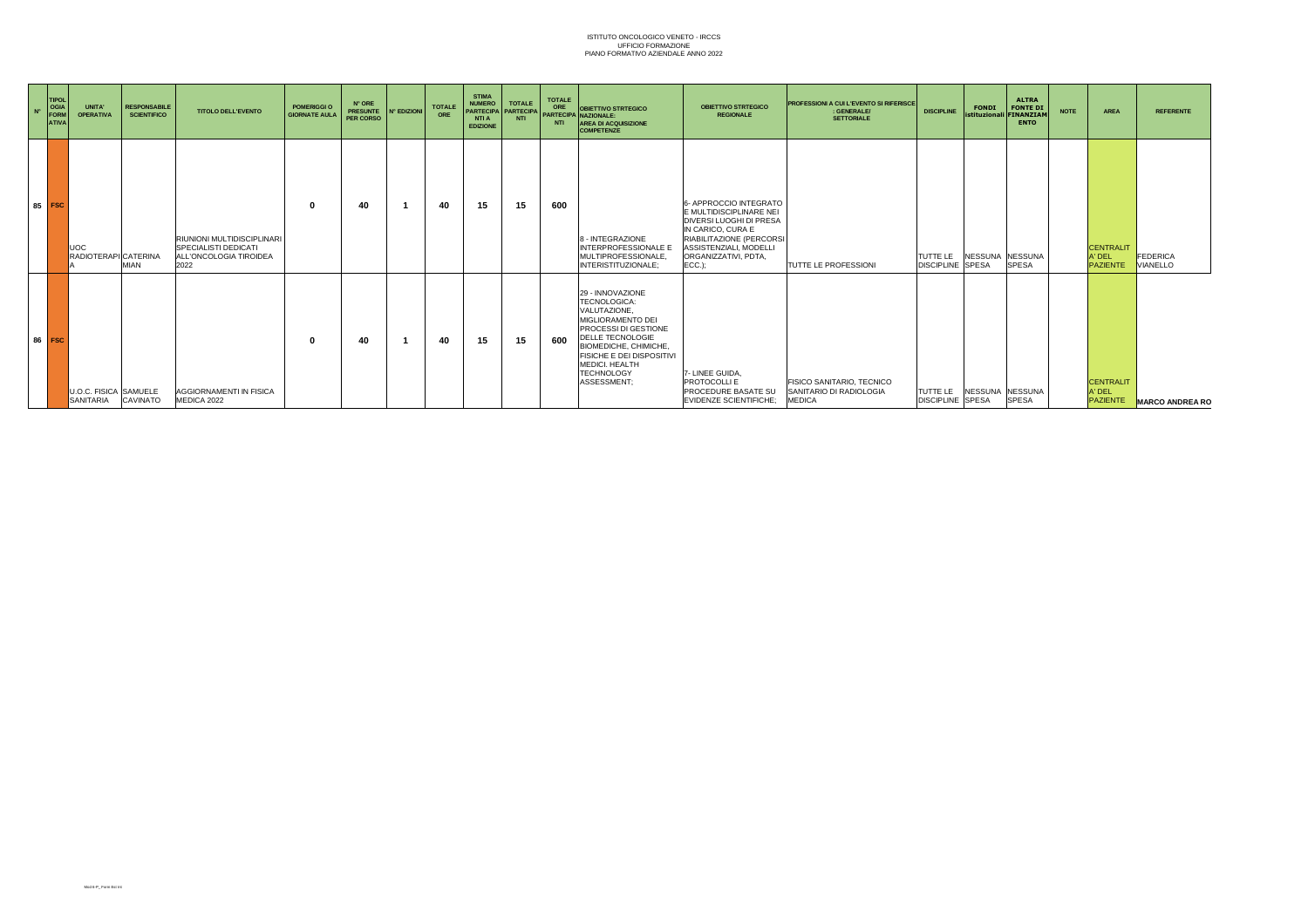| $\mathsf{N}^*$ | <b>TIPOL</b><br>OGIA<br>FORM<br><b>ATIVA</b> | UNITA'<br><b>OPERATIVA</b>                              | <b>RESPONSABILE</b><br><b>SCIENTIFICO</b> | <b>TITOLO DELL'EVENTO</b>                                                                                                                                                                         | <b>POMERIGGI O</b><br><b>GIORNATE AULA</b> | N° ORE<br><b>PRESUNTE</b><br>PER CORSO | <b>N° EDIZIONI</b> | <b>TOTALE</b><br>ORE | <b>STIMA</b><br><b>NUMERO</b><br><b>PARTECIPA</b><br><b>NTI A</b><br><b>EDIZIONE</b> | <b>TOTALE</b><br>PARTECIPA<br><b>NTI</b> | <b>TOTALE</b><br>ORE<br>NTI | <b>OBIETTIVO STRTEGICO</b><br>PARTECIPA NAZIONALE:<br><b>AREA DI ACQUISIZIONE</b><br><b>COMPETENZE</b> | <b>OBIETTIVO STRTEGICO</b><br><b>REGIONALE</b>                                                         | PROFESSIONI A CUI L'EVENTO SI RIFERISCE<br>GENERALE/<br><b>SETTORIALE</b>                 | <b>DISCIPLINE</b>             | <b>FONDI</b><br>istituzionali       | <b>ALTRA</b><br><b>FONTE DI</b><br><b>FINANZIAM</b><br><b>ENTO</b> | <b>NOTE</b> | AREA                                          | <b>REFERENTE</b>                             |
|----------------|----------------------------------------------|---------------------------------------------------------|-------------------------------------------|---------------------------------------------------------------------------------------------------------------------------------------------------------------------------------------------------|--------------------------------------------|----------------------------------------|--------------------|----------------------|--------------------------------------------------------------------------------------|------------------------------------------|-----------------------------|--------------------------------------------------------------------------------------------------------|--------------------------------------------------------------------------------------------------------|-------------------------------------------------------------------------------------------|-------------------------------|-------------------------------------|--------------------------------------------------------------------|-------------|-----------------------------------------------|----------------------------------------------|
|                |                                              |                                                         |                                           | <b>DIPARTIMENTO CHIRURGIE ONCOLOGICHE</b>                                                                                                                                                         |                                            |                                        |                    |                      |                                                                                      |                                          |                             |                                                                                                        |                                                                                                        |                                                                                           |                               |                                     |                                                                    |             |                                               |                                              |
|                |                                              |                                                         |                                           |                                                                                                                                                                                                   |                                            |                                        |                    |                      |                                                                                      |                                          |                             |                                                                                                        |                                                                                                        |                                                                                           |                               |                                     |                                                                    |             |                                               |                                              |
|                | 87 RES                                       | ANESTESIA E DAVIDE<br>RIANIMAZION DEFFENU<br><b>CFV</b> | ANDREA<br><b>ROSTIROLLA</b>               | PRESCRIZIONE E GESTIONE<br><b>DEGLI ACCESSI VENOSI</b><br>CENTRALI E PERIFERICI                                                                                                                   | $\mathbf 1$                                | $\overline{4}$                         | $\overline{1}$     | -4                   | 30                                                                                   | 30                                       | 120                         | 2 - LINEE GUIDA -<br>PROTOCOLLI-<br>PROCEDURE:                                                         | 7- LINEE GUIDA,<br>PROTOCOLLI E<br>PROCEDURE BASATE SU<br><b>EVIDENZE SCIENTIFICHE:</b>                | TUTTE LE PROFESSIONI                                                                      | TUTTE LE<br><b>DISCIPLINE</b> | <b>ISTITUZIO</b><br>NALE DI<br>U.O. | <b>NESSUNA</b><br><b>SPESA</b>                                     |             | <b>CENTRALIT</b><br>A' DEL<br><b>PAZIENTE</b> | DAMIANO FLAVIA                               |
|                | 88 RES                                       | ANESTESIA E<br><b>RIANIMAZION</b><br>CFV                | CLAUDIA<br>PIETROPAOLI CORNEE             | LA DONAZIONE DI BULBI E                                                                                                                                                                           | $\mathbf{1}$                               | 4                                      | $\overline{1}$     | 4                    | 30                                                                                   | 30                                       | 120                         | 28 - IMPLEMENTAZIONE<br>DELLA CULTURA E DELLA<br>SICUREZZA IN MATERIA DI<br>DONAZIONE TRAPIANTO:       | 19- CULTURA DEL LAVORO<br>IN TEAM<br>MULTIPROFESSIONALE E<br>ADOZIONI DI MODELLI DI<br>LAVORO IN RETE: | TUTTE LE PROFESSIONI                                                                      | TUTTE LE<br>DISCIPLINE U.O.   | <b>ISTITUZIO</b><br><b>NALE DI</b>  | <b>NESSUNA</b><br><b>SPESA</b>                                     |             | <b>CENTRALIT</b><br>A' DEL<br><b>PAZIENTE</b> | <b>DAMIANO FLAVIA</b>                        |
|                | 89 RES                                       | ANESTESIA E<br>RIANIMAZION<br><b>CFV</b>                | <b>MATTEO</b><br><b>BERNARDI</b>          | <b>INFERMIERE TUTOR IN AREA</b><br><b>CRITICA</b>                                                                                                                                                 | $\mathbf{1}$                               | 4                                      | $\mathbf{1}$       | 4                    | 10                                                                                   | 10                                       | 40                          | 6 - SICUREZZA DEL<br>PAZIENTE, RISK<br>MANAGEMENT E<br><b>RESPONSABILITÀ</b><br>PROFESSIONALE;         | 21- VALORIZZAZIONE DEL<br>PERSONALE:                                                                   | <b>INFERMIERE</b>                                                                         |                               | <b>ISTITUZIO</b><br>NALE DI<br>U.O. | <b>NESSUNA</b><br><b>SPESA</b>                                     |             | <b>CENTRALIT</b><br>A' DEL<br><b>PAZIENTE</b> | DAMIANO FLAVIA                               |
|                | 90 RES                                       | AREA<br><b>OMOGENEA</b><br>CHIRURGICA SIMONE<br>PD      | <b>MOCELLIN</b>                           | <b>MODELLI</b><br>ORGANIZZATIVO/ASSISTENZI<br>CORSO DI FORMAZIONE PER<br>PERSONALE DEDICATO<br>ALL'ASSISTENZA DI MALATI<br>RICOVERATI PRESSO IL<br>REPARTO DI CHIRURGIA<br><b>ONCOLOGICA/TIPO</b> | $\mathbf 1$                                | 3                                      | $\overline{1}$     | 3                    | 25                                                                                   | 25                                       | 75                          | 5 - PRINCIPI, PROCEDURE<br>E STRUMENTI PER IL<br>ATTIVITÀ SANITARIE:                                   | 7- LINEE GUIDA,<br>PROTOCOLLI E<br>EVIDENZE SCIENTIFICHE: DALL'OBBLIGO ECM                             | <b>INFERMIERE</b><br>GOVERNO CLINICO DELLE PROCEDURE BASATE SU ALTRI PARTECIPANTI ESCLUSI |                               | <b>ISTITUZIO</b><br>NALE DI<br>U.O. | <b>NESSUNA</b><br><b>SPESA</b>                                     |             | CENTRALIT CRISTINA<br>A' DEL                  | TRIDELLO<br><b>PAZIENTE</b> CESTAROLLI ANGIE |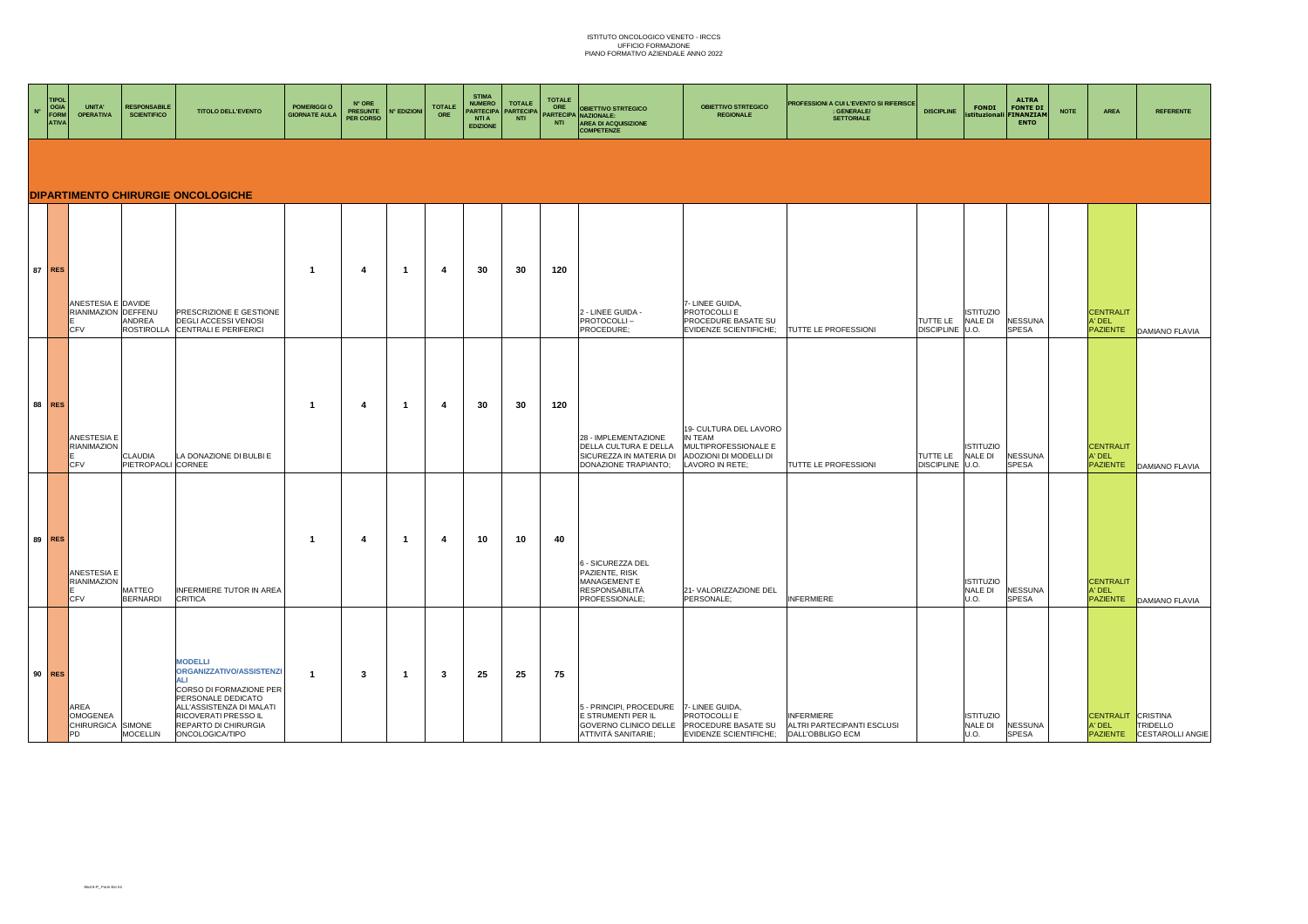| $N^{\circ}$ | <b>TIPOL</b><br>OGIA<br>FORM<br><b>ATIVA</b> | <b>UNITA</b><br><b>OPERATIVA</b>                                       | <b>RESPONSABILE</b><br><b>SCIENTIFICO</b>    | <b>TITOLO DELL'EVENTO</b>                                                                                                                                                                                                                             | <b>POMERIGGI O</b><br><b>GIORNATE AUL/</b> | N° ORE<br><b>PRESUNTE</b><br><b>PER CORSO</b> | <b>N° EDIZION</b> | <b>TOTALE</b><br>ORE | <b>STIMA</b><br><b>NUMERO</b><br><b>PARTECIPA</b><br><b>NTI A</b><br><b>EDIZIONE</b> | <b>TOTALE</b><br><b>PARTECIPA</b><br><b>NTI</b> | <b>TOTALE</b><br>ORE<br><b>NTI</b> | <b>OBIETTIVO STRTEGICO</b><br>PARTECIPA NAZIONALE:<br><b>AREA DI ACQUISIZIONE</b><br><b>COMPETENZE</b>                                                                                                                                                                                                                                                                                        | <b>OBIETTIVO STRTEGICO</b><br><b>REGIONALE</b>                                                                                                                 | <b>PROFESSIONI A CUI L'EVENTO SI RIFERISCE</b><br>: GENERALE/<br><b>SETTORIALE</b>                                              | <b>DISCIPLINE</b>                   | <b>FONDI</b><br>istituzionali | <b>ALTRA</b><br><b>FONTE DI</b><br><b>FINANZIAM</b><br><b>ENTO</b> | <b>NOTE</b>                                                                 | <b>AREA</b>                                   | <b>REFERENTE</b>                                       |
|-------------|----------------------------------------------|------------------------------------------------------------------------|----------------------------------------------|-------------------------------------------------------------------------------------------------------------------------------------------------------------------------------------------------------------------------------------------------------|--------------------------------------------|-----------------------------------------------|-------------------|----------------------|--------------------------------------------------------------------------------------|-------------------------------------------------|------------------------------------|-----------------------------------------------------------------------------------------------------------------------------------------------------------------------------------------------------------------------------------------------------------------------------------------------------------------------------------------------------------------------------------------------|----------------------------------------------------------------------------------------------------------------------------------------------------------------|---------------------------------------------------------------------------------------------------------------------------------|-------------------------------------|-------------------------------|--------------------------------------------------------------------|-----------------------------------------------------------------------------|-----------------------------------------------|--------------------------------------------------------|
| 91          | <b>FSC</b>                                   | <b>GRUPPO</b><br>OPERATORIO CABIANCA<br>C.FV                           | DE VIDI<br><b>MICHELE</b><br><b>ROBERTA</b>  | <b>ANTIMICROBICO</b><br><b>RESISTENZA</b><br>ASEPSI E LAVAGGIO DELLE<br>MANI LA GESTIONE DELLA<br>COLONNA LAPAROSCOPICA<br>L LETTO OPERATORIO E IL<br>POSIZIONAMENTO DEL<br>PAZIENTE, PRINCIPI DI<br><b>ELETTROCHIRURGIA</b><br>PRINCIPI DI ANESTESIA | $\Omega$                                   | 8                                             |                   | ÷                    | 80                                                                                   | 80                                              | 640                                | 20 - TEMATICHE SPECIALI<br>DEL S.S.N. E/O S.S.R. A<br>CARATTERE URGENTE E/O<br><b>STRAORDINARIO</b><br><b>INDIVIDUATE DALLA</b><br><b>COMMISSIONE NAZIONALE</b><br>PER LA FORMAZIONE<br>CONTINUA E DALLE<br><b>REGIONI/PROVINCE</b><br><b>AUTONOME PER FAR</b><br><b>FRONTE A SPECIFICHE</b><br><b>EMERGENZE SANITARIE</b><br>CON ACQUISIZIONE DI<br>NOZIONI TECNICO<br><b>PROFESSIONALI.</b> | 7- LINEE GUIDA.<br>PROTOCOLLI E<br>PROCEDURE BASATE SU<br><b>EVIDENZE SCIENTIFICHE:</b>                                                                        | <b>INFERMIERE</b><br>ALTRI PARTECIPANTI ESCLUSI<br>DALL'OBBLIGO ECM                                                             |                                     | <b>SPESA</b>                  | NESSUNA NESSUNA<br><b>SPESA</b>                                    | in accordo<br>con<br>cabianca<br>sentire de<br>vidi per<br>cambio<br>titolo | :ISK<br>34747037 MANAGEME                     | <b>DE VIDI MICHELE</b>                                 |
|             | 92 FSC                                       | <b>UROLOGIA</b><br>ONCOLOGICA O CRESTANI                               | ANGELO<br><b>PORRECA</b><br><b>ALESSANDR</b> | <b>LINFOADENECTOMIA</b><br>RETROPERITONEALE MINI-<br><b>INVASIVA E POST</b><br>CHEMIOTERAPIA DEL<br>TUMORE DEL TESTICOLO:<br>RICERCA SCIENTIFICA E<br>PRATICA CLINICA                                                                                 | 0                                          | 15                                            |                   | 15                   | 15                                                                                   | 15                                              | 225                                | <b>I - APPLICAZIONE NELLA</b><br>PRATICA QUOTIDIANA DEI<br><b>PRINCIPI E DELLE</b><br><b>PROCEDURE</b><br>DELL'EVIDENCE BASED<br>PRACTICE (EBM - EBN -<br>EBP):                                                                                                                                                                                                                               |                                                                                                                                                                | MEDICO CHIRURGO<br><b>INFERMIERE</b>                                                                                            | TUTTE LE<br><b>DISCIPLINE SPESA</b> | <b>NESSUNA</b>                | FONDI<br><b>RICERCA</b>                                            |                                                                             | <b>CENTRALIT</b><br>A' DEL<br><b>PAZIENTE</b> | <b>ANGELO PORRECA</b><br><b>ALESSANDRO</b><br>CRESTANI |
|             | 93 FSC                                       | <b>CHIRURGIA</b><br><b>ONCOLOGICA</b><br>DELLE VIE<br><b>DIGESTIVE</b> | PIERLUIGI<br>PILATI                          | DISCUSSIONE DI CASI<br>CLINICI IN EQUIPE<br>MULTIDISCIPLINARE.<br>CARCINOSI PERITONEALE<br>2022                                                                                                                                                       | $\Omega$                                   | 20                                            |                   | 20                   | 15                                                                                   | 15                                              | 300                                | 8 - INTEGRAZIONE<br>INTERPROFESSIONALE E<br>MULTIPROFESSIONALE,<br><b>INTERISTITUZIONALE</b>                                                                                                                                                                                                                                                                                                  | 6 - APPROCCIO INTEGRATO<br>E MULTIDISCIPLINARE NEI<br>DIVERSI LUOGHI DI PRESA<br>IN CARICO, CURA E<br>ASSISTENZIALI . MODELLI<br>ORGANIZZATIVI, PDTA,<br>ECC.) | RIABILITAZIONE( PERCORSI MEDICO CHIRURGO (TUTTE LE<br>DISCIPLINE), INFERMIERE, ALTRI<br>PARTECIPANTI ESCLUSI DAI<br>CREDITI ECM | TUTTE LE<br><b>DISCIPLINE SPESA</b> | <b>NESSUNA</b>                | <b>NESSUNA</b><br><b>SPESA</b>                                     |                                                                             | <b>CENTRALIT</b><br>A' DEL<br><b>PAZIENTE</b> | SONIA CARPENTIER                                       |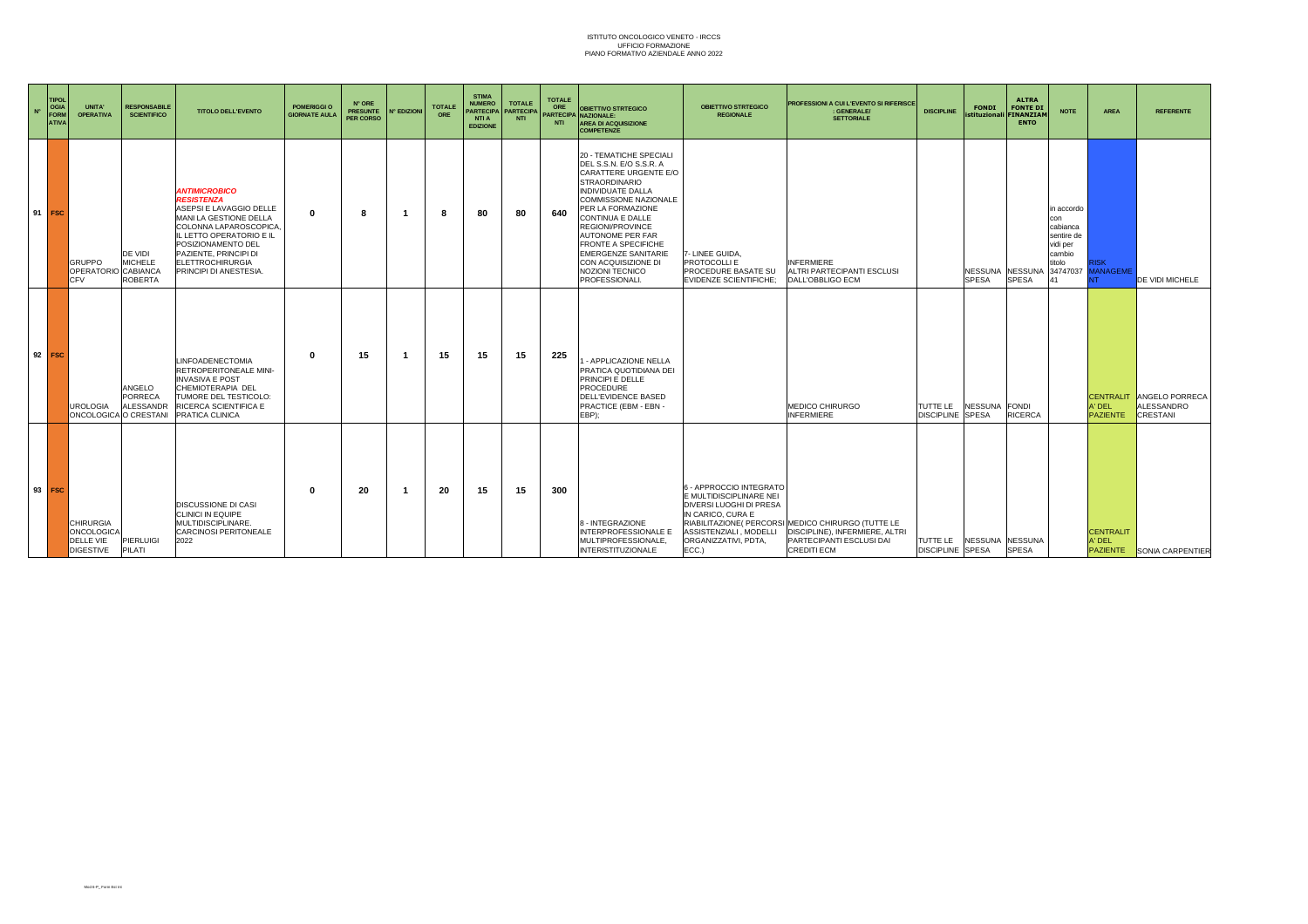| $N^{\circ}$ | <b>TIPOL</b><br><b>OGIA</b><br><b>FORM</b><br><b>ATIVA</b> | UNITA'<br><b>OPERATIVA</b>                                                                                                                   | <b>RESPONSABILE</b><br><b>SCIENTIFICO</b> | <b>TITOLO DELL'EVENTO</b>                                                                                       | <b>POMERIGGI O</b><br><b>GIORNATE AULA</b> | N° ORE<br><b>PRESUNTE</b><br><b>PER CORSO</b> | <b>N° EDIZIONI</b> | <b>TOTALE</b><br>ORE | <b>STIMA</b><br><b>NUMERO</b><br><b>PARTECIPA</b><br><b>NTI A</b><br><b>EDIZIONE</b> | <b>TOTALE</b><br><b>PARTECIP</b><br><b>NTI</b> | <b>TOTALE</b><br>ORE<br><b>NTI</b> | <b>OBIETTIVO STRTEGICO</b><br>PARTECIPA NAZIONALE:<br><b>AREA DI ACQUISIZIONE</b><br><b>COMPETENZE</b>                                                    | <b>OBIETTIVO STRTEGICO</b><br><b>REGIONALE</b>                                                                                                                                                      | PROFESSIONI A CUI L'EVENTO SI RIFERISCE<br>: GENERALE/<br><b>SETTORIALE</b>                | <b>DISCIPLINE</b>                   | <b>FONDI</b><br>istituzionali FINANZIAM | <b>ALTRA</b><br><b>FONTE DI</b><br><b>ENTO</b> | <b>NOTE</b> | <b>AREA</b>                                   | <b>REFERENTE</b>             |
|-------------|------------------------------------------------------------|----------------------------------------------------------------------------------------------------------------------------------------------|-------------------------------------------|-----------------------------------------------------------------------------------------------------------------|--------------------------------------------|-----------------------------------------------|--------------------|----------------------|--------------------------------------------------------------------------------------|------------------------------------------------|------------------------------------|-----------------------------------------------------------------------------------------------------------------------------------------------------------|-----------------------------------------------------------------------------------------------------------------------------------------------------------------------------------------------------|--------------------------------------------------------------------------------------------|-------------------------------------|-----------------------------------------|------------------------------------------------|-------------|-----------------------------------------------|------------------------------|
|             | 94 FSC                                                     | <b>UOC</b><br><b>CHIRURGIA</b><br><b>ONCOLOGICA</b><br><b>DEI TESSUTI</b><br><b>MOLLIDEL</b><br><b>PERITONEO</b><br>E DEI<br><b>MELANOMI</b> | ANGELO<br>PAOLO DEI<br><b>TOS</b>         | <b>MEETING</b><br>MULTIDISCIPLINARE PER<br>SARCOMI E GIST 2022                                                  |                                            | 40                                            |                    | 40                   | 25                                                                                   | 25                                             | 1000                               | 3 - DOCUMENTAZIONE<br>CLINICA, PERCORSI<br>CLINICO-ASSISTENZIALI<br><b>DIAGNOSTICI E</b><br>RIABILITATIVI, PROFILI DI<br>ASSISTENZA - PROFILI DI<br>CURA: | 6- APPROCCIO INTEGRATO<br>E MULTIDISCIPLINARE NEI<br><b>DIVERSI LUOGHI DI PRESA</b><br>IN CARICO, CURA E<br>RIABILITAZIONE (PERCORSI<br>ASSISTENZIALI, MODELLI<br>ORGANIZZATIVI, PDTA,<br>$ECC.$ ); | MEDICO CHIRURGO PSICOLOGO.<br>BIOLOGO, INFERMIERE,<br><b>FARMACISTA</b>                    | TUTTE LE<br><b>DISCIPLINE</b> SPESA | <b>NESSUNA</b>                          | <b>NESSUNA</b><br><b>SPESA</b>                 |             | <b>CENTRALIT</b><br>A' DEL<br><b>PAZIENTE</b> | <b>ROMINA SPINA</b>          |
|             | $95$ FSC                                                   | <b>UOC</b><br><b>CHIRURGIA</b><br>ONCOLOGICA<br><b>DEI TESSUTI</b><br><b>MOLLIDEL</b><br><b>PERITONEO</b><br>E DEI<br><b>MELANOMI</b>        | <b>ANTONELLA</b><br>VECCHIATO             | <b>MEETING</b><br>MULTIDISCIPLINARE PER I<br><b>TUMORI CUTANEI 2022</b>                                         |                                            | 40                                            |                    | 40                   | 25                                                                                   | 25                                             | 1000                               | 3 - DOCUMENTAZIONE<br>CLINICA, PERCORSI<br>CLINICO-ASSISTENZIALI<br><b>DIAGNOSTICI E</b><br>RIABILITATIVI, PROFILI DI<br>ASSISTENZA - PROFILI DI<br>CURA: | 6- APPROCCIO INTEGRATO<br>E MULTIDISCIPLINARE NEI<br>DIVERSI LUOGHI DI PRESA<br>IN CARICO, CURA E<br>RIABILITAZIONE (PERCORSI<br>ASSISTENZIALI, MODELLI<br>ORGANIZZATIVI, PDTA.<br>$ECC.$ );        | MEDICO, PSICOLOGO, BIOLOGO,<br>INFERMIERE, FARMACISTA, FISICO TUTTE LE<br><b>SANITARIO</b> | <b>DISCIPLINE SPESA</b>             | <b>NESSUNA</b>                          | <b>NESSUNA</b><br><b>SPESA</b>                 |             | <b>CENTRALIT</b><br>A' DEL<br><b>PAZIENTE</b> | <b>ROMINA SPINA</b>          |
|             | 96 FSC                                                     | <b>UROLOGIA</b><br>ONCOLOGICA ANTONIO                                                                                                        | <b>AMODEO</b>                             | <b>DISCUSSIONE DI CASI</b><br>CLINICI IN EQUIPE<br>MULTIDISCIPLINARE.<br>UROLOGIA - ANATOMIA<br>PATOLOGICA 2022 |                                            | 8                                             |                    | 8                    | 15                                                                                   | 15                                             | 120                                | 3 - DOCUMENTAZIONE<br>CLINICA, PERCORSI<br>CLINICO-ASSISTENZIALI<br><b>DIAGNOSTICI E</b><br>RIABILITATIVI, PROFILI DI<br>ASSISTENZA - PROFILI DI<br>CURA: | 6- APPROCCIO INTEGRATO<br>E MULTIDISCIPLINARE NEI<br><b>DIVERSI LUOGHI DI PRESA</b><br>IN CARICO, CURA E<br>RIABILITAZIONE (PERCORSI<br>ASSISTENZIALI, MODELLI<br>ORGANIZZATIVI, PDTA.<br>$ECC.$ ); | MEDICO CHIRURGO, INFERMIERE,<br>ALTRI PARTECIPANTI ESCLUSI<br>DALL'OBBLIGO DI CREDITI ECM  | TUTTE LE<br><b>DISCIPLINE SPESA</b> | <b>NESSUNA</b>                          | <b>NESSUNA</b><br><b>SPESA</b>                 |             | <b>CENTRALIT</b><br>A' DEL                    | <b>PAZIENTE</b> SOFIA FAVARO |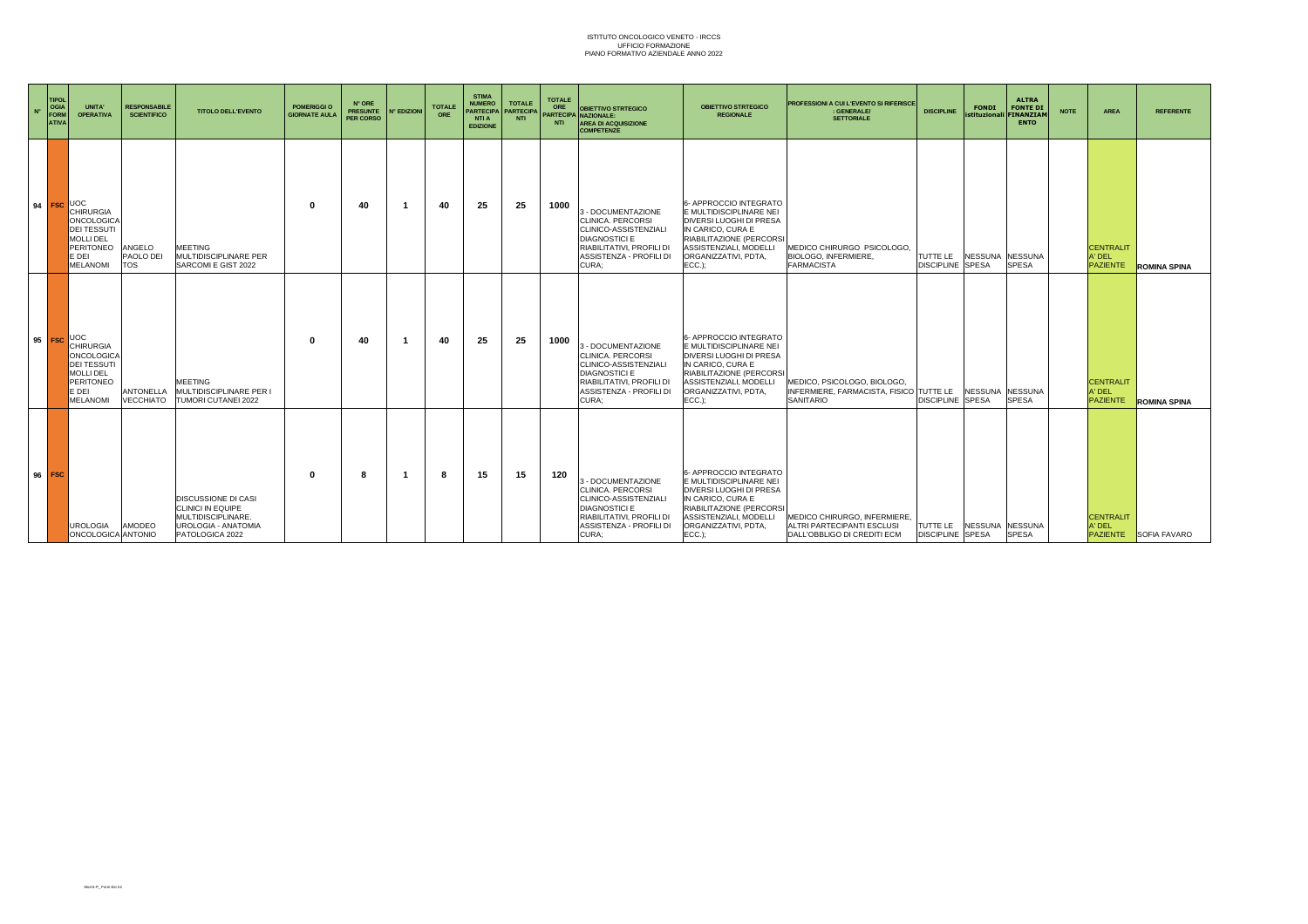| $N^{\circ}$ | TIPOL<br><b>OGIA</b><br>FORM<br><b>ATIVA</b> | <b>UNITA'</b><br><b>OPERATIVA</b>                                                             | <b>RESPONSABILE</b><br><b>SCIENTIFICO</b>                                                 | <b>TITOLO DELL'EVENTO</b>                                                                                              | <b>POMERIGGIO</b><br><b>GIORNATE AULA</b> | N° ORE<br><b>PRESUNTE</b><br>PER CORSO | IN° EDIZIONI | <b>TOTALE</b>         | <b>STIMA</b><br><b>NUMERO</b><br><b>PARTECIPA</b><br><b>NTI A</b><br><b>EDIZIONE</b> | <b>TOTALE</b><br>PARTECIPA<br><b>NTI</b> | <b>TOTALE</b><br>ORE<br><b>NTI</b> | <b>OBIETTIVO STRTEGICO</b><br>PARTECIPA NAZIONALE:<br><b>AREA DI ACQUISIZIONE</b><br><b>COMPETENZE</b>                                                                                                                                                                                                                                                   | <b>OBIETTIVO STRTEGICO</b><br><b>REGIONALE</b>                                                                                   | <b>PROFESSIONI A CUI L'EVENTO SI RIFERISCE</b><br>: GENERALE/<br><b>SETTORIALE</b>                                                                                                                               | <b>FONDI</b><br><b>DISCIPLINE</b>                    | <b>ALTRA</b><br><b>FONTE DI</b><br>istituzionali FINANZIAM<br><b>ENTO</b> | AREA<br><b>NOTE</b>                         | <b>REFERENTE</b>                                             |
|-------------|----------------------------------------------|-----------------------------------------------------------------------------------------------|-------------------------------------------------------------------------------------------|------------------------------------------------------------------------------------------------------------------------|-------------------------------------------|----------------------------------------|--------------|-----------------------|--------------------------------------------------------------------------------------|------------------------------------------|------------------------------------|----------------------------------------------------------------------------------------------------------------------------------------------------------------------------------------------------------------------------------------------------------------------------------------------------------------------------------------------------------|----------------------------------------------------------------------------------------------------------------------------------|------------------------------------------------------------------------------------------------------------------------------------------------------------------------------------------------------------------|------------------------------------------------------|---------------------------------------------------------------------------|---------------------------------------------|--------------------------------------------------------------|
|             |                                              |                                                                                               |                                                                                           | DIPARTIMENTO ONCOLOGIA TRASLAZIONALE E SERVIZI                                                                         |                                           |                                        |              |                       |                                                                                      |                                          |                                    |                                                                                                                                                                                                                                                                                                                                                          |                                                                                                                                  |                                                                                                                                                                                                                  |                                                      |                                                                           |                                             |                                                              |
|             | 97 RES                                       | <b>ONCOLOGIA</b><br>DI BASE<br>SPERIMENTA ANTONIO<br>LE E<br>TRASLAZION MICHELE<br><b>ALE</b> | <b>SCAPINELLO</b><br><b>GOTTARDI</b>                                                      | LE BIOBANCHE NEL 2022:<br>CONFRONTO TRA IRCCS                                                                          | $\mathbf 1$                               | 4                                      | -1           | $\boldsymbol{\Delta}$ | 35                                                                                   | 35                                       | 140                                | (37) METODOLOGIE,<br>TECNICHE E<br>PROCEDIMENTI DI MISURA<br>E INDAGINI ANALITICHE,<br>DIAGNOSTICHE E DI<br>SCREENING, ANCHE IN<br>AMBITO AMBIENTALE, DEL<br><b>TERRITORIO E DEL</b><br>PATRIMONIO ARTISTICO E 19- CULTURA DEL LAVORO<br>CULTURALE. RACCOLTA,<br>PROCESSAMENTO ED<br>ELABORAZIONE DEI DATI E ADOZIONI DI MODELLI DI<br>DELL'INFORMAZIONE | <b>IN TEAM</b><br>MULTIPROFESSIONALE E<br>LAVORO IN RETE;                                                                        | MEDICO CHIRURGO<br><b>BIOLOGO</b><br>TECNICO SANITARIO DI<br>LABORATORIO BIOMEDICO<br>ALTRI PARTECIPANTI ESCLUSI<br>DALL'OBBLIGO ECM                                                                             | NESSUNA FONDI<br>TUTTE LE<br><b>DISCIPLINE SPESA</b> | <b>RICERCA</b>                                                            | <b>EVIDENZE</b><br><b>SCIENTIFIC</b><br>HE. | STEFANO<br><b>INDRACCOLO</b>                                 |
|             | 98 RES                                       | <b>IMMUNOLOGI</b><br>A F<br><b>DIAGNOSTIC</b><br><b>MOLECOLAR</b><br>ONCOLOGICA ROSATO        | <b>ANTONIO</b>                                                                            | CITOMETRIA DI MASSA E LE<br>NUOVE POTENZIALITÀ DI<br><b>INDAGINE IN DIAGNOSTICA E</b><br><b>RICERCA</b>                | $\overline{1}$                            | 4                                      | -1           | $\boldsymbol{A}$      | 35                                                                                   | 35                                       | 140                                | 29 - INNOVAZIONE<br>TECNOLOGICA:<br>VALUTAZIONE,<br>MIGLIORAMENTO DEI<br>PROCESSI DI GESTIONE<br>DELLE TECNOLOGIE<br>BIOMEDICHE, CHIMICHE<br>FISICHE E DEI DISPOSITIVI<br>MEDICI. HEALTH<br><b>TECHNOLOGY</b><br>ASSESSMENT:                                                                                                                             |                                                                                                                                  | MEDICO CHIRURGO<br><b>BIOLOGO</b><br><b>BIOTECNOLOGO</b><br>TECNICO SANITARIO DI<br>LABORATORIO BIOMEDICO                                                                                                        | NESSUNA FONDI<br>TUTTE LE<br><b>DISCIPLINE SPESA</b> | <b>RICERCA</b>                                                            | <b>EVIDENZE</b><br>HE.                      | SCIENTIFIC SILVIA DALLA<br><b>SANTA</b>                      |
|             | 99 RES                                       | <b>IMMUNOLOGI</b><br>A F<br><b>DIAGNOSTIC</b><br><b>MOLECOLAR</b><br>ONCOLOGICA ROSATO        | <b>ANTONIO</b>                                                                            | NUOVE TECNOLOGIE<br>MOLECOLARI HIGH-<br>THROUGHPUT IN<br><b>DIAGNOSTICA/RICERCA</b>                                    | -1                                        | 4                                      | -1           | 4                     | 35                                                                                   | 35                                       | 140                                | 29 - INNOVAZIONE<br>TECNOLOGICA:<br>VALUTAZIONE,<br>MIGLIORAMENTO DEI<br>PROCESSI DI GESTIONE<br>DELLE TECNOLOGIE<br>BIOMEDICHE, CHIMICHE,<br>FISICHE E DEI DISPOSITIVI<br>MEDICI, HEALTH<br><b>TECHNOLOGY</b><br>ASSESSMENT:                                                                                                                            |                                                                                                                                  | MEDICO CHIRURGO<br><b>BIOLOGO</b><br><b>BIOTECNOLOGO</b><br>TECNICO SANITARIO DI<br>LABORATORIO BIOMEDICO                                                                                                        | TUTTE LE<br>NESSUNA FONDI<br><b>DISCIPLINE SPESA</b> | <b>RICERCA</b>                                                            | <b>EVIDENZE</b><br>HE.                      | <b>SCIENTIFIC</b> SILVIA DALLA<br><b>SANTA</b>               |
|             | 100 FSC                                      | <b>FARMACIA</b>                                                                               | MARCO<br>MARCOLIN<br><b>NICOLETTA</b><br><b>RIGAMONTI</b><br><b>FRANCESCA</b><br>PIPITONE | FARMACIA ONCOLOGICA E<br>RADIOFARMACIA. ANALOGIE<br>NEL SAQ PER IL RILASCIO<br>DELLE TERAPIE PER USO<br><b>CLINICO</b> | $\Omega$                                  | 22                                     | -1           | 22                    | 25                                                                                   | 25                                       | 550                                | 18 - CONTENUTI TECNICO-<br><b>PROFESSIONALI</b><br>(CONOSCENZE E<br>COMPETENZE) SPECIFICI<br>DI CIASCUNA<br>PROFESSIONE, DI<br><b>CIASCUNA</b><br>SPECIALIZZAZIONE E DI<br>CIASCUNA ATTIVITÀ<br>ULTRASPECIALISTICA, IVI<br><b>INCLUSE LE MALATTIE</b><br>RARE E LA MEDICINA DI<br>GENERE:                                                                | 4- SICUREZZA DEL SSR (IL<br>GOVERNO CLINICO, LA<br>GESTIONE DEL RISCHIO, LA INFERMIERE<br>RESPONSABILITÀ<br>PROFESSIONALE, ECC.) | MEDICO CHIRURGO<br><b>FISICO SANITARIO</b><br>TECNICO SANITARIO DI<br>RADIOLOGIA MEDICA<br><b>FARMACISTA</b><br>TECNICO SANITARIO DI<br>LABORATORIO BIOMEDICO<br>ALTRI PARTECIPANTI EESCLUSI<br>DALL'OBBLIGO ECM | TUTTE LE NESSUNA NESSUNA<br><b>DISCIPLINE SPESA</b>  | <b>SPESA</b>                                                              | QUALITA'<br><b>DEI</b>                      | <b>FRANCESCA</b><br>PIPITONE<br>SILVIA<br>PROCESSI COGNOLATO |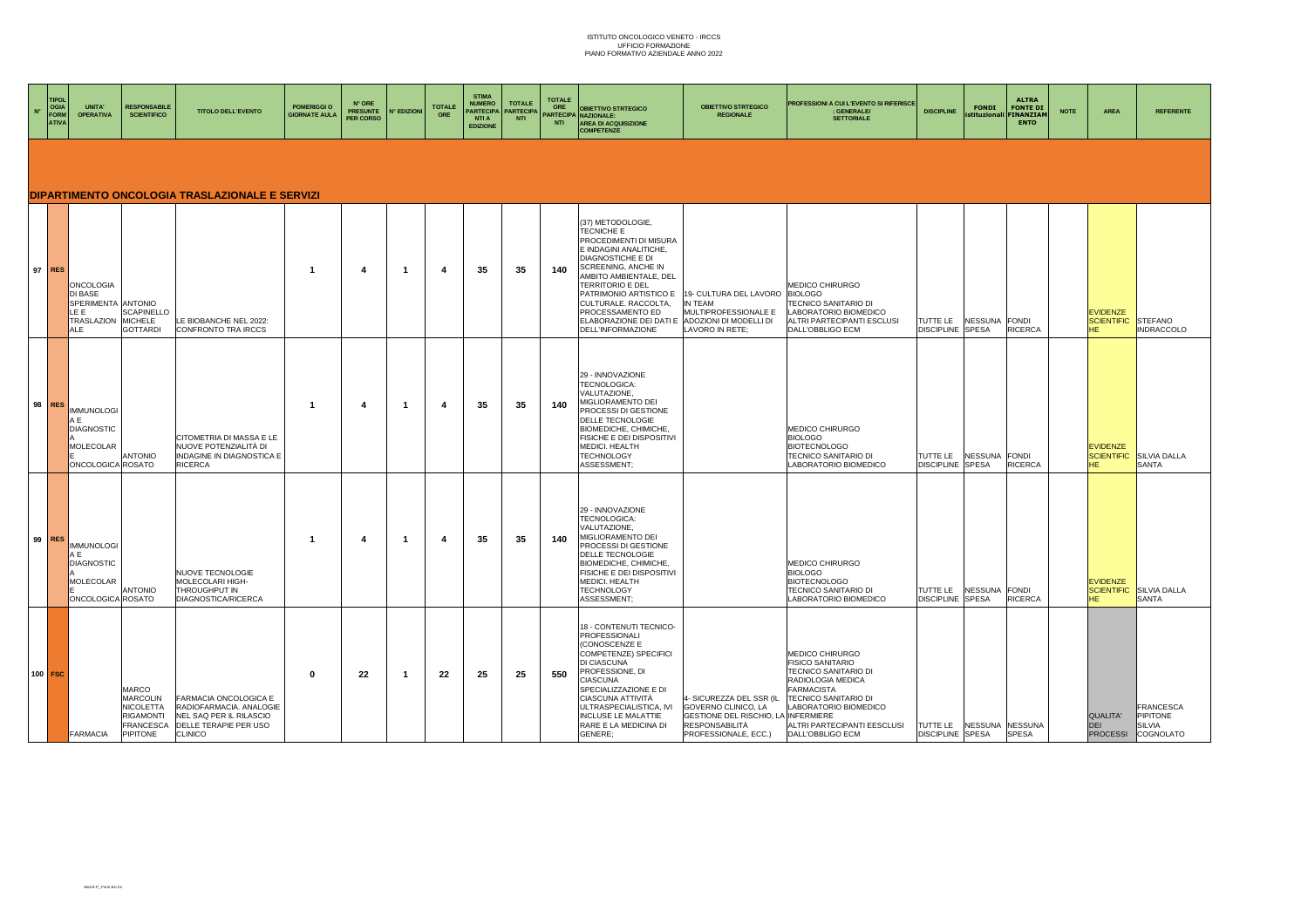| $N^{\circ}$ | <b>TIPOL</b><br><b>OGIA</b><br>FORM<br><b>ATIVA</b> | <b>UNITA</b><br><b>OPERATIVA</b>                                                            | <b>RESPONSABILE</b><br><b>SCIENTIFICO</b> | <b>TITOLO DELL'EVENTO</b>                                                                                                                                                                                                                                                                                              | <b>POMERIGGI O</b><br>GIORNATE AUL/ | N° ORE<br><b>PRESUNTE</b><br><b>PER CORSO</b> | N° EDIZIONI | <b>TOTALE</b><br>ORE | <b>STIMA</b><br><b>NUMERO</b><br><b>PARTECIPA</b><br><b>NTI A</b><br><b>EDIZIONE</b> | <b>TOTALE</b><br><b>PARTECIPA</b><br><b>NTI</b> | <b>TOTALE</b><br>ORE<br><b>NTI</b> | <b>OBIETTIVO STRTEGICO</b><br><b>ARTECIPA NAZIONALE:</b><br><b>AREA DI ACQUISIZIONE</b><br><b>COMPETENZE</b>                                                                                                                                                                                                             | <b>OBIETTIVO STRTEGICO</b><br><b>REGIONALE</b>                                                                                                                                                     | <b>PROFESSIONI A CUI L'EVENTO SI RIFERISCI</b><br>: GENERALE/<br><b>SETTORIALE</b>                                                            | <b>DISCIPLINE</b>                   | <b>FONDI</b><br>stituzionali FINANZIAM | <b>ALTRA</b><br><b>FONTE DI</b><br><b>ENTO</b> | <b>NOTE</b> | <b>AREA</b>                                       | <b>REFERENTE</b>                                                                 |
|-------------|-----------------------------------------------------|---------------------------------------------------------------------------------------------|-------------------------------------------|------------------------------------------------------------------------------------------------------------------------------------------------------------------------------------------------------------------------------------------------------------------------------------------------------------------------|-------------------------------------|-----------------------------------------------|-------------|----------------------|--------------------------------------------------------------------------------------|-------------------------------------------------|------------------------------------|--------------------------------------------------------------------------------------------------------------------------------------------------------------------------------------------------------------------------------------------------------------------------------------------------------------------------|----------------------------------------------------------------------------------------------------------------------------------------------------------------------------------------------------|-----------------------------------------------------------------------------------------------------------------------------------------------|-------------------------------------|----------------------------------------|------------------------------------------------|-------------|---------------------------------------------------|----------------------------------------------------------------------------------|
|             | 101 FSC                                             | <b>ANATOMIA</b><br>PATOLOGICA ANTONIO<br><b>CFV</b>                                         | <b>SCAPINELLO</b>                         | INTRODUZIONE AI NUOVI<br><b>TEST DIAGNOSTICI NELLO</b><br><b>STUDIO DELLE NEOPLASIE</b><br>MAMMARIE: TEST PDL1 NEI<br><b>CARCINOMI MAMMATI</b><br>TRIPLO NEGATIVI,<br>VALUTAZIONE DEI TILS<br>(TUMOR INFILTRATING<br>LYMPHOCYTES),<br>DETERMINAZIONE DI Her 2 IN<br>FISH (FLUORESCENT IN SITU<br><b>HYBRIDIZATION)</b> | $\mathbf 0$                         | 20                                            | - 1         | 20                   | 22                                                                                   | 22                                              | 440                                | 18 - CONTENUTI TECNICO-<br>PROFESSIONALI<br>(CONOSCENZE E<br>COMPETENZE) SPECIFICI<br>DI CIASCUNA<br>PROFESSIONE, DI<br><b>CIASCUNA</b><br>SPECIALIZZAZIONE E DI<br><b>CIASCUNA ATTIVITÀ</b><br>ULTRASPECIALISTICA, IVI<br><b>INCLUSE LE MALATTIE</b><br>RARE E LA MEDICINA DI<br>GENERE:                                | 7- LINEE GUIDA,<br>PROTOCOLLI E<br>PROCEDURE BASATE SU<br>EVIDENZE SCIENTIFICHE:                                                                                                                   | MEDICO CHIRURGO<br><b>BIOLOGO</b><br><b>FECNICO DI LABORATORIO</b><br><b>BIOMEDICO</b>                                                        | TUTTE LE<br>DISCIPLINE U.O.         | <b>ISTITUZIO</b><br>NALE DI            | <b>NESSUNA</b><br><b>SPESA</b>                 |             | <b>EVIDENZE</b><br><b>SCIENTIFIC</b><br>HF        | <b>DEBORA TORMEN</b><br>ANNA MARIA<br>PUGGIA<br>MARIA RAFFAELLA<br><b>BIASIN</b> |
|             | 102 FSC                                             | <b>ONCOLOGIA</b><br>DI BASE<br>SPERIMENTA<br>LE E<br><b>TRASLAZION</b><br>ALE               | <b>ANNAROSA</b><br><b>DEL MISTRO</b>      | <b>IMPLEMENTAZIONE DI</b><br>METODOLOGIE DI ANALISI DI<br>CAMPIONI DI PLASMA<br>(BIOPSIA LIQUIDA) E<br>TUMORALI MEDIANTE NEXT<br><b>GENERATION SEQUENCING</b><br>DA IMPIEGARSI NELL'AMBITO<br>DEL MOLECULAR TUMOR<br><b>BOARD 2022</b>                                                                                 | $\bf{0}$                            | -26                                           | - 1         | 26                   | 12                                                                                   | 12                                              | 312                                | (37) METODOLOGIE,<br><b>TECNICHE E</b><br>PROCEDIMENTI DI MISURA<br>E INDAGINI ANALITICHE,<br><b>DIAGNOSTICHE E DI</b><br><b>SCREENING, ANCHE IN</b><br>AMBITO AMBIENTALE, DEL<br>TERRITORIO E DEL<br>PATRIMONIO ARTISTICO E<br>CULTURALE. RACCOLTA,<br>PROCESSAMENTO ED<br>ELABORAZIONE DEI DATI E<br>DELL'INFORMAZIONE |                                                                                                                                                                                                    | MEDICO CHIRURGO<br><b>BIOLOGO</b><br><b>TECNICO SANITARIO DI</b><br>LABORATORIO BIOMEDICO<br>ALTRI PARTECIPANTI ESCLUSI<br>DALL'OBBLIGO ECM   | TUTTE LE<br><b>DISCIPLINE SPESA</b> | NESSUNA NESSUNA                        | <b>SPESA</b>                                   |             | <b>EVIDENZE</b><br><b>SCIENTIFIC</b><br><b>HF</b> | <b>STEFANO</b><br><b>INDRACCOLO</b>                                              |
|             | 103 FSC                                             | <b>FARMACIA</b>                                                                             | MARINA<br>COPPOLA                         | AGGIORNAMENTI IN<br>FARMACIA CLINICA 2022                                                                                                                                                                                                                                                                              | 0                                   | 32                                            | - 1         | 32                   | 25                                                                                   | 25                                              | 800                                | 18 - CONTENUTI TECNICO-<br>PROFESSIONALI<br>(CONOSCENZE E<br>COMPETENZE) SPECIFICI<br>DI CIASCUNA<br>PROFESSIONE, DI<br><b>CIASCUNA</b><br>SPECIALIZZAZIONE E DI<br>CIASCUNA ATTIVITÀ<br>ULTRASPECIALISTICA, IVI<br><b>INCLUSE LE MALATTIE</b><br>RARE E LA MEDICINA DI<br>GENERE:                                       | - SICUREZZA DEL SSR (IL<br>GOVERNO CLINICO, LA<br>GESTIONE DEL RISCHIO,<br>RESPONSABILITÀ<br>PROFESSIONALE, ECC.)                                                                                  | <b>FARMACISTA</b><br>TECNICO SANITARIO DI<br>LABORATORIO BIOMEDICO<br><b>LA INFERMIERE</b><br>ALTRI PARTECIPANTI EESCLUSI<br>DALL'OBBLIGO ECM | TUTTE LE<br><b>DISCIPLINE SPESA</b> | NESSUNA NESSUNA                        | <b>SPESA</b>                                   |             | <b>CENTRALIT</b><br>A' DEL<br><b>PAZIENTE</b>     | <b>SILVIA</b><br>COGNOLATO                                                       |
|             | 104 FSC                                             | <b>JOC</b><br><b>TERAPIA DEL</b><br>DOLORE E<br>CURE<br>PALLIATIVE<br>CON<br><b>HOSPICE</b> | <b>FABIO</b><br><b>FORMAGLIO</b>          | PROGETTO DI<br>MIGLIORAMENTO DELLE<br>COMPETENZE IN MEDICINA<br>PALLIATIVA DEL PERSONALE<br>DELL'UOC TERAPIA DEL<br>DOLORE E CURE PALLIATIVE<br>CON HOSPICE E<br>PRODUZIONE DI ISTRUZIONI<br>OPERATIVE                                                                                                                 | $\mathbf{0}$                        | 30                                            | - 1         | 30                   | 15                                                                                   | 15                                              | 450                                | 18 - CONTENUTI TECNICO-<br>PROFESSIONALI<br>(CONOSCENZE E<br>COMPETENZE) SPECIFICI<br>DI CIASCUNA<br>PROFESSIONE, DI<br><b>CIASCUNA</b><br>SPECIALIZZAZIONE E DI<br>CIASCUNA ATTIVITÀ<br>ULTRASPECIALISTICA, IVI<br><b>INCLUSE LE MALATTIE</b><br>RARE E LA MEDICINA DI<br>GENERE:                                       | 6- APPROCCIO INTEGRATO<br><b>EMULTIDISCIPLINARE NEI</b><br>DIVERSI LUOGHI DI PRESA<br>IN CARICO, CURA E<br>RIABILITAZIONE (PERCORSI<br>ASSISTENZIALI, MODELLI<br>ORGANIZZATIVI, PDTA,<br>$ECC.$ ): | MEDICIO CHIRURGO<br><b>INFERMIERE</b><br><b>PSICOLOGO</b>                                                                                     | TUTTE LE<br>DISCIPLINE SPESA        | NESSUNA NESSUNA                        | <b>SPESA</b>                                   |             | <b>CENTRALIT</b><br>A' DEL<br><b>PAZIENTE</b>     | <b>ARDI PAMBUKU</b>                                                              |
|             |                                                     |                                                                                             |                                           |                                                                                                                                                                                                                                                                                                                        | 158                                 | 1421                                          | 164         | 1829                 | 2758                                                                                 | 4086                                            | 41854                              |                                                                                                                                                                                                                                                                                                                          |                                                                                                                                                                                                    |                                                                                                                                               |                                     |                                        |                                                |             |                                                   |                                                                                  |